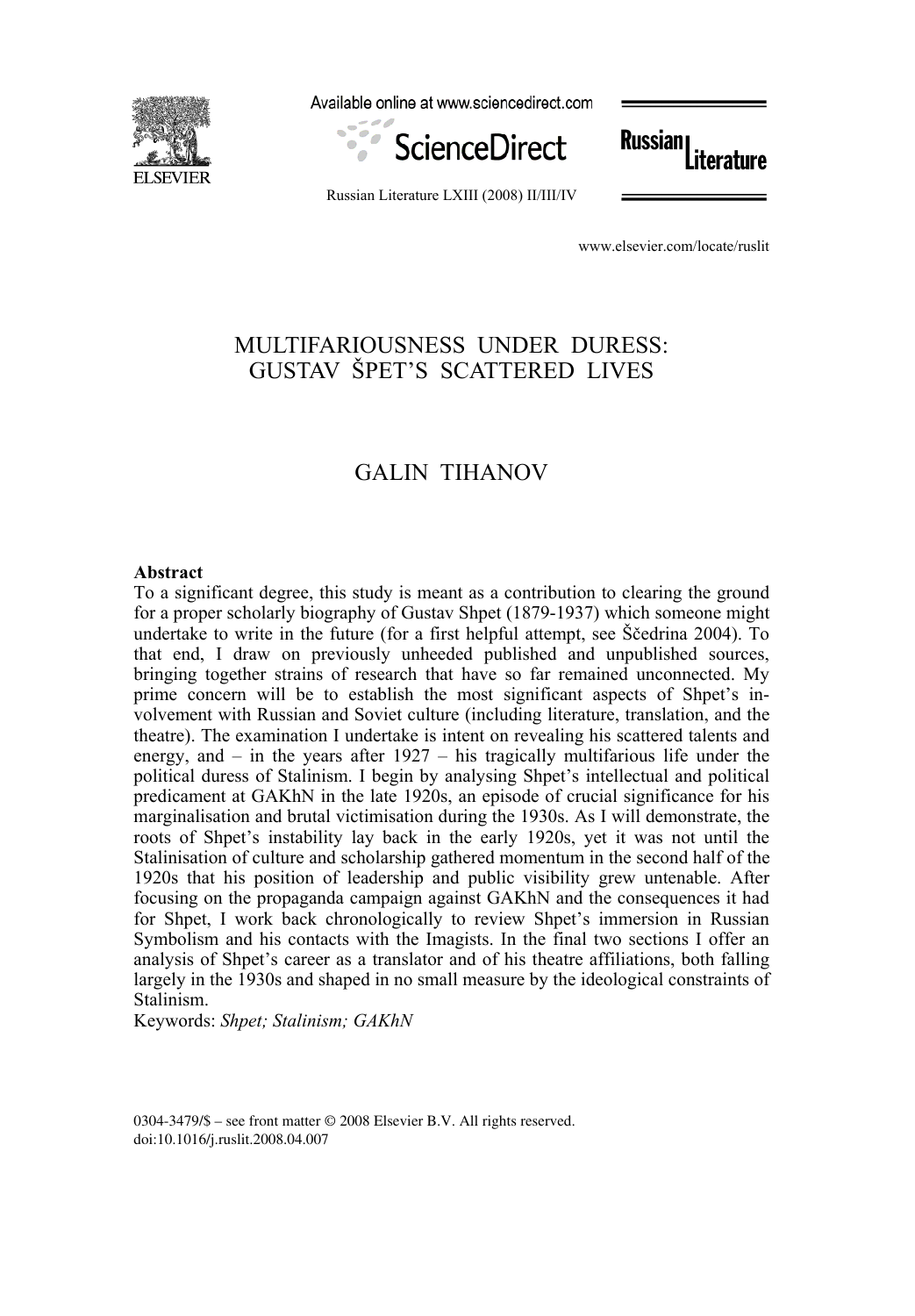### *Špet at GAChN*

By 1927 Stalin was the uncontested leader of the Party. At roughly the same time, Gustav Špet published two studies in aesthetics and the philosophy of language and culture: *Introduction to Ethnic Psychology* (1926) and *The Inner Form of the Word* (1927), both going back to ideas he had begun to formulate a decade ago.<sup>1</sup> Incisive and illuminating as these books no doubt were, they nonetheless signalled a return to a philosophical agenda which, by Western standards, looked somewhat dated. Špet's 1926-1927 books betrayed a certain fatigue, revisiting as they did his ideas of the late 1910s-early 1920s and an intellectual agenda essentially shaped by the nineteenth-century and by pre-Husserlian philosophy. Wilhelm von Humboldt, Steinthal, Lazarus, Dilthey, and Wundt had now become the central figures and the major points of reference in Špet's work, even when he was critical of some of these thinkers, as was clearly the case with Wundt.

 Špet's creativity seems to have peaked in the years immediately preceding and following the October Revolution of 1917. This is the time when the ideas underlying both his *Introduction to Ethnic Psychology* and *The Inner Form of the Word* were generated. During this relatively brief spell he wrote his important article on ethnic psychology (the nucleus of his future book), as well as 'Hermeneutics and Its Problems' (completed in 1918), the study which propelled his turn to Humboldt and thus bore significantly on his later book *The Inner Form of the Word*. This is also the time when Špet wrote his most significant work on poetics and discourse theory, *Aesthetic Fragments*, the three parts of which took less than a month to complete (26 January-19 February 1922). Finally, during this period of his life Špet published important articles on theatre and offered his own interpretation of the early stages of the evolution of Russian philosophy.

 From 1922-1923 onwards, however, Špet's situation began to deteriorate. He became increasingly disillusioned with the regime, soon after he had requested – and with Lunačarskij's support (cf. Polivanov 1995: 12) achieved – that his name be removed from the list of intellectuals who were to be exiled from the country in 1922. The strongest blow must have come a year earlier with the closure of the Philosophy Department at Moscow University. Although Špet continued to teach for a while (he gave his last seminar at the University on 26 June 1922; cf. Severceva 2000: 175), over time he felt deprived of an institutional base and came to suffer the anomy of an academic without students and colleagues. His very identity as a philosopher and scholar was at stake. With seemingly endless opportunities in sight – but without the prospect of a single worthwhile solution – he would scatter his energy in various directions, living a life of enforced multifariousness. His drama was that of a thinker and a public figure whose attention was frequently claimed by more projects than one could have reasonably hoped to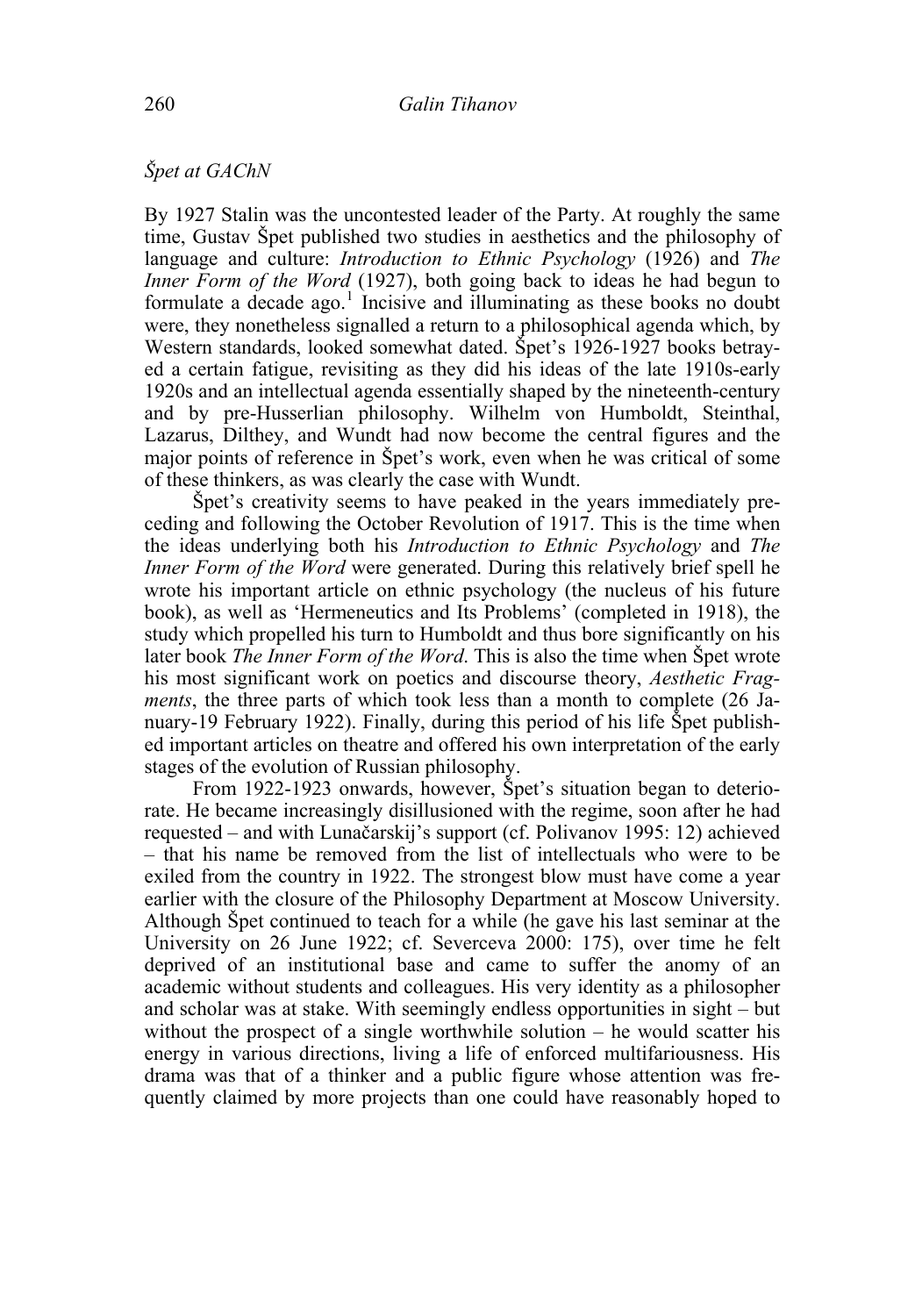bring to fruition. He never completed the promised sequel to the first volume of his *Outline of the Development of Russian Philosophy* (1922),<sup>2</sup> nor did he publish the announced fourth instalment of his *Aesthetic Fragments*<sup>3</sup> or the continuation of his *Introduction to Ethnic Psychology*. 4 As I will demonstrate below, Špet was engaged in theatre discussions, in literary disputes, and in the work of various professional societies (often of a trade-union nature); in 1921, he was even busy setting up an Academy of physical culture (Akademija fizičeskoj kul'tury; cf. Marcinkovskaja 2000: 63-67). At the same time he was closely, if briefly, involved with the Institute of Scientific Philosophy, where he served as Director (1921-1923), and – over a considerably longer period of time – with the State Academy for Artistic Sciences (GAChN). Yet even GAChN, increasingly isolated by 1927 and doomed to fall under party control in 1929, could not offer Špet a lasting abode; after various restructuring moves it was dissolved in April 1931, less than ten years after its official launch.<sup>5</sup>

 It was precisely Špet's engagement with GAChN, where in June 1924 he rose to become Vice-President, which made him most vulnerable and exposed to the adverse impact of the gradual Stalinisation of scholarly life after 1927. By 1928-1929 the party line was being imposed in the Academy of Sciences (Akademija Nauk, AN), where party membership became an important factor in elections and promotions to posts of leadership and responsibility. In 1927, the new Statutes of the AN were adopted, an act which cleared the way to the 1929 elections organised in order to plant into the AN a large number of prominent Party members. Early in 1928, the Politburo already had a list of 35 desirable candidates (divided into three categories depending on their proximity to the Party leadership; cf. Esakov 2000: 53-54). Špet was formally put forward for a full membership of the AN in 1928 by historian D.M. Petruševskij (seconded by a group of art scholars at GAChN, most proactive of which was Aleksandr Gabričevskij),<sup>6</sup> but his candidacy fell through, following public accusations of "idealism"<sup>77</sup> (cf. M. Polivanov 1992: 29; Mjasnikov 2002: 16-22).

 In the face of these developments at the Academy of Sciences, Špet and his colleagues at GAChN looked besieged and, if one is to judge by his own intensifying complaints (insomnia, growing alcohol consumption, various psychosomatic disorders),<sup>8</sup> worryingly depressed. The imminent purges were preceded by a preparatory campaign which exemplified and displayed the worst tools of Stalinist propaganda at work. At the heart of the campaign was a virulent attack launched in *Komsomol'skaja pravda* on behalf of GAChN's "young generation" of scholars. Under the sarcastic heading "'Immortals' from dead ideas" ("'Bessmertnye' ot mertvych idej"), referring to GAChN as a body of "immortal" members (by analogy with the French Academy), several articles were run, all with the purpose of creating the necessary public climate of distrust, suspicion, and denunciation. One learns from this lam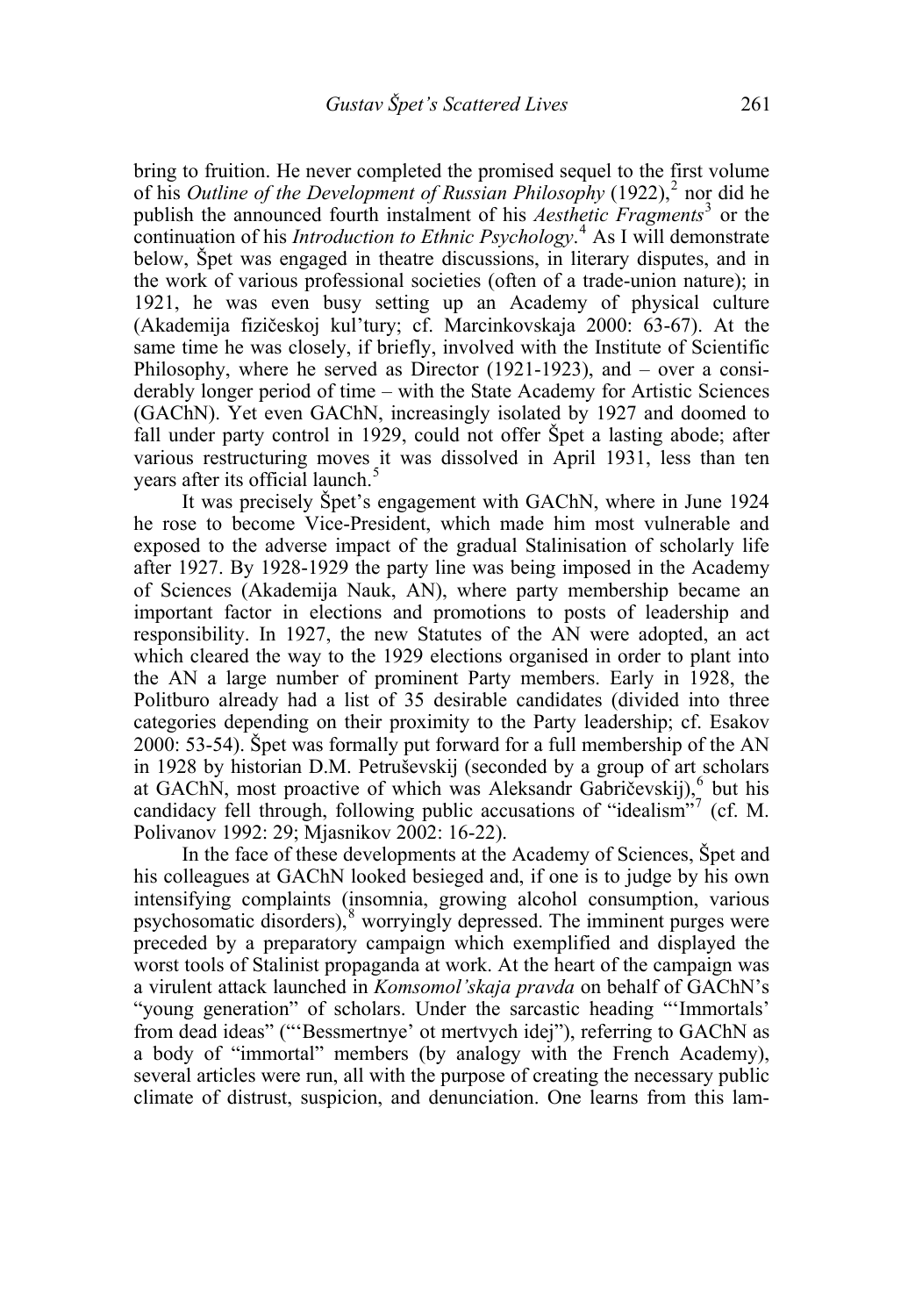poon that a postgraduate researcher, S.S. Skrjabin, was a follower of Tolstoj's doctrine of non-violent resistance to evil and had thus been tried for refusing to serve in the Red Army; that GAChN sheltered numerous "idealists of a Shpetian mould" ("idealisty špetovskoj zakvaski"; Gabričevskij, Žinkin, Losey, Cires, Nedovič are all mentioned by name); and that Špet himself was at the centre of this reactionary "citadel" of anti-Marxism.<sup>9</sup> An analysis of this newspaper assault would reveal all the essential ingredients of public opinion-making (and manipulation) under Stalin. The recipe can be summarised as follows: a) throw allegations against the leadership and its ideological soundness; b) raise the stakes by accusing your victim of total uselessness, and even harmfulness; c) show that you can do the work better because you are on the right side of the ideological divide, possessed of more energy, and politically more committed than the "old guard".

 The three components can be discerned with embarrassing clarity behind the barrage of petty snipes that found their way into *Komsomol'skaja pravda*. Since the official President of GAChN, Petr Kogan, had embraced an essentially Marxist creed before the October Revolution and had subsequently taken numerous steps to confirm his loyalty to the regime,  $10$  it was the Vice-President Gustav Špet – harbouring in his student years strong social-democratic convictions and some sympathy for Marxism (for which he was expelled for a time from Kiev University), but never willing to endear himself to the new political elite after 1917 – who was used as the ritual scapegoat the campaign could not do without. His leadership was attacked as aloof (when it came to the Academy's links with the public), nepotistic,  $11$  and elitist. His scholarly production was declared to be of no significance. A set of figures was marshalled to give evidence of the alleged failure of his books to reach a wider readership; if the data is correct, by February 1929 there were 1,227 unsold copies of Špet's 1927 *Introduction to Ethnic Psychology* (out of a total print-run of 2,000 copies), while the collective GAChN volume  $\hat{I}$ skusstvo portreta<sup>12</sup> (with articles by many of those stigmatised as "idealists") of a Shpetian mould") had sold only  $300$  copies (out of 2,000).<sup>13</sup> Various "gross violations" of the Academy's statutes were highlighted, the worst of which (perhaps because it involved money) seems to have been the fact that some members wouldn't bother to give their mandatory annual lecture to the Academy but would still draw a monthly remuneration of "100 roubles".<sup>14</sup> Even more disquiet was meant to cause the revelation that in an organisation such as GAChN, with a staff of "some 150-200 people",  $^{15}$  there was no party cell. Thus the Academy had slipped out of control to become the "Trojan horse" ("Trojanskij kon'") of idealism in the humanities. Predictably, this was reason enough for a "revolt of the left" ("bunt levych") and a split ("raskol") in the postgraduate community at GAChN. The young, the reader learns, would not put up with the damaging leadership style and the detrimental agenda pursued within the Academy. In a wall newspaper the left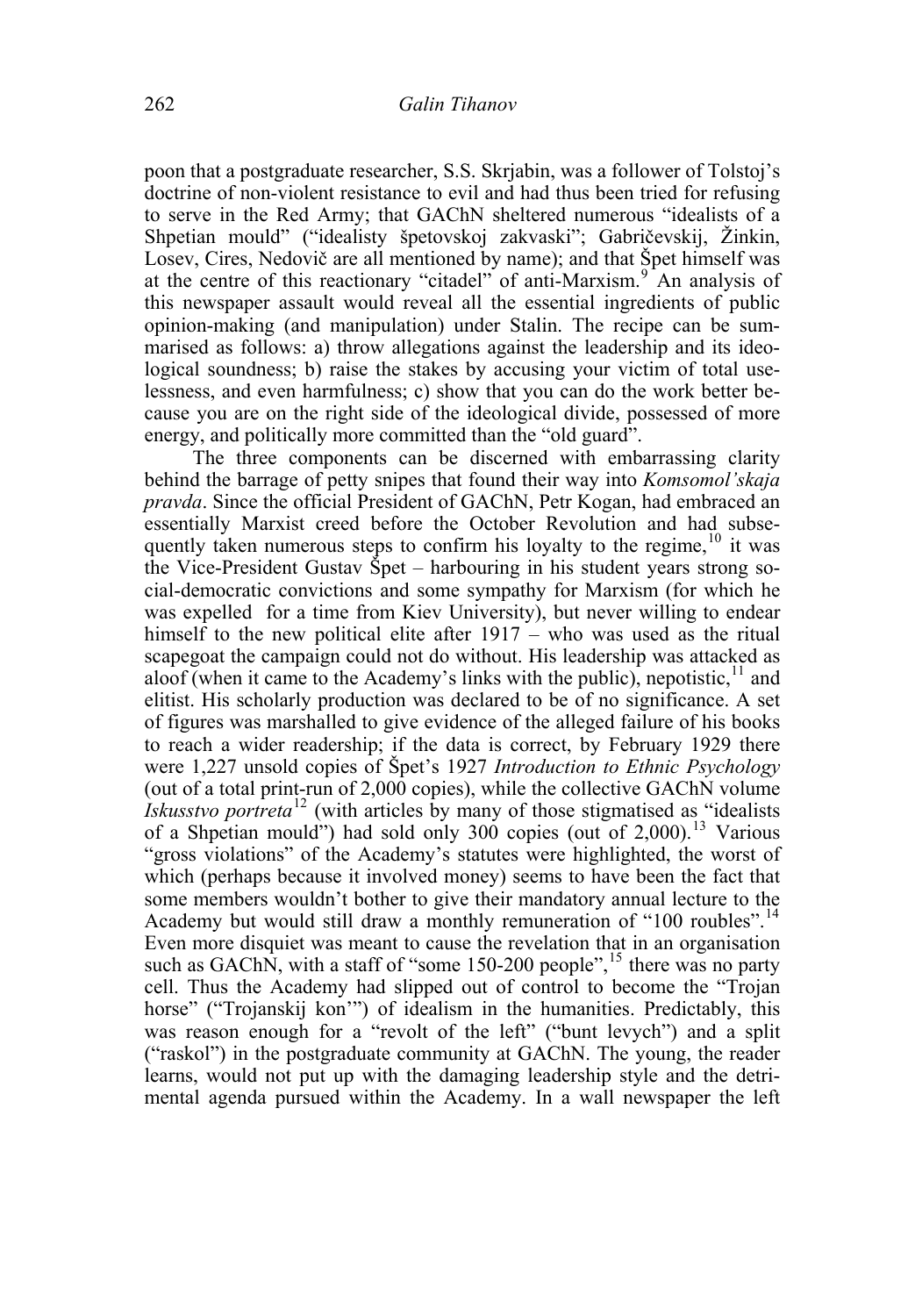wing protested its unwillingness – "in the face of the Soviet public" – to take responsibility for the political direction followed by the institution. Pressure from outside was solicited to break the crust of autonomy that protected the Academy. Since the majority of the members of GAChN were "idealists" and since three references from members were needed for anyone to be admitted to postgraduate doctoral work ("dlja začislenija v aspiranty"), the vicious circle of reproducing ideologically dangerous views could only be broken, *Komsomol'skaja pravda* insisted, with the help of the Party. Such help was promptly extended, and at the end of 1929 the graduate programme of GAChN, which had been established in 1926, was closed and transferred to RANION (cf. Misler 1997: 19-20).

 On 29 October 1929, some eight months after the assault in *Komsomol'skaja pravda*, Špet was released from his duties as Vice-President of GAChN, <sup>16</sup> with effect from 1 November. In January 1930 his membership was terminated, and in July of that year, after being formally denounced as the person who created out of GAChN a "mighty citadel of idealism" ("krepkoj citadeli idealizma"), $17$  he was banned from posts of leadership in the Soviet system of education and "ideological life". The resolution issued at the end of the proceedings concluded: "Špet may apply his knowledge of foreign languages as a translator, if proper ideological guidance is guaranteed" (quoted in Bowlt 1997: 305).

 It is now possible to understand why after 1927 Špet abandoned his research on philosophy and aesthetics. He certainly found it impossible to work on his own projects without the stimulation of immediate publication prospects and in an environment marked by increasing hostility and the lack of trust in his capacity to contribute to Soviet philosophy, aesthetics, and psychology. In fact, after 1927 Špet appears to have produced no more than an updated version of his short article 'Literatura' (published in 1982) and an unfinished text (published in  $2002$ ) on the philosophical sources of  $\check{C}$ ernyševskij's dissertation, work on which was abandoned in 1929, the year of Špet's deposition as Vice-President of GAChN. In that same year, another Russian thinker and theorist of culture, the then still young Michail Bachtin (b. 1895), was sentenced to exile in Kazakhstan (after the initial sentence had been mitigated). Unlike Bachtin, whose first major work saw the light of day in 1929, by that time Spet (b. 1879) already felt – in his own words – spent and reconciled to "being thrown out of public life and of physical life, too…" (quoted in Bowlt 1997: 300). While in exile, Bachtin was able to write for posterity. His public marginality (almost complete invisibility, by the standards of social success and institutional influence), his mental disposition, notably his serene confidence in the "festive homecoming" of every meaning, finally also his family circumstances, allowed him to do so. Špet's career in the 1920s, an ephemeral web of involvements and commitments ensnaring him in incessant negotiations over power and prestige, as well as – crucially –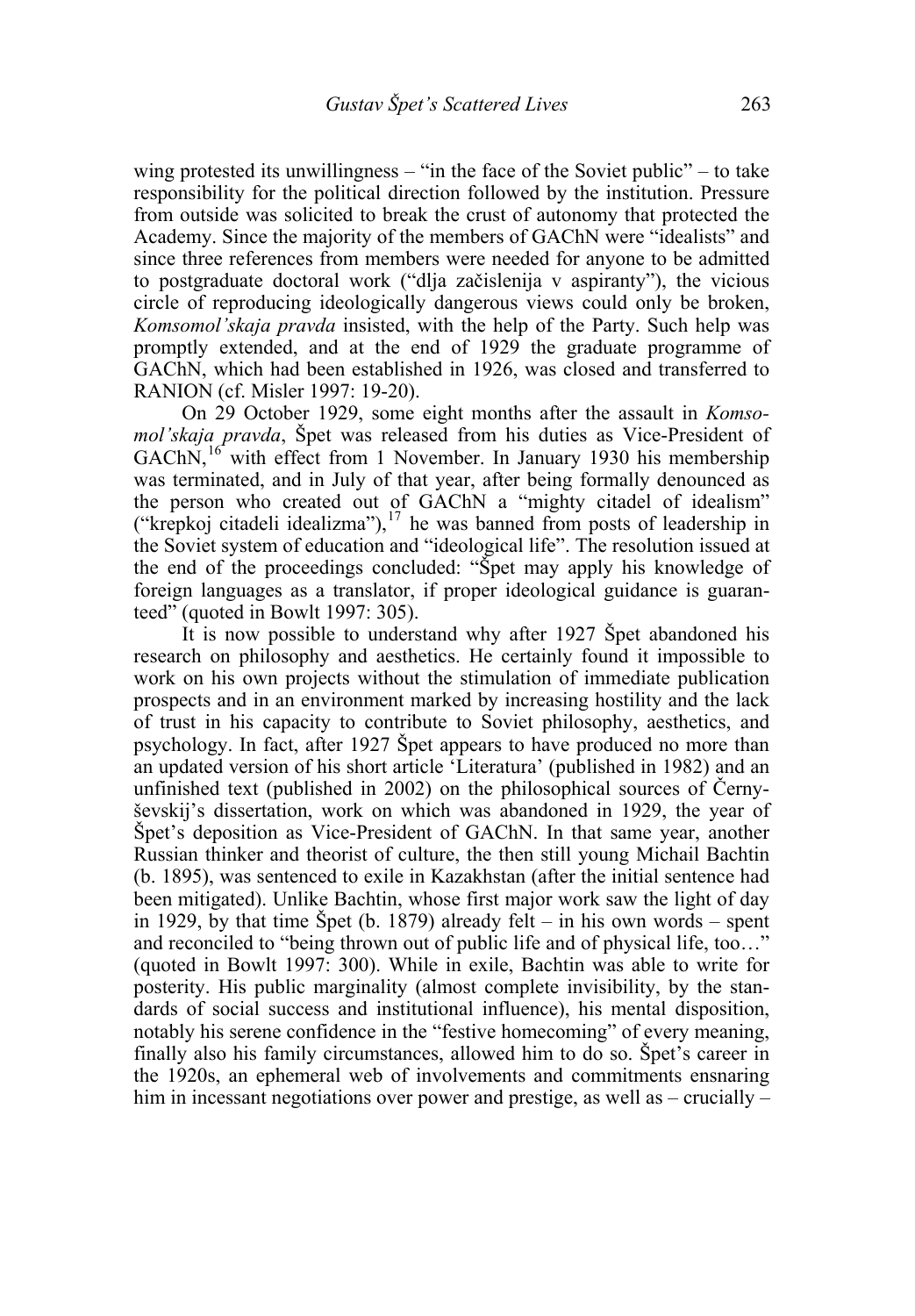his steadily growing disillusionment over the prospects of non-partisan scholarship, had made it much more difficult for him to cope with the growing isolation that Stalinism visited upon him. The responsibilities for a large family were adding to this predicament, barring his access to a much needed inner concentration that could focus his dispersed intellectual efforts. Ever since 1927, bereft of his previous belief in the meaningfulness of philosophy and scholarship, tormented by smear campaigns, purges, marginalisation, trial, and re-trial, Špet wrote for the moment, undertaking translations, adaptations, editorial work, internal reviewing and other duties that could provide a source of income.<sup>18</sup>

 Špet's forced entrance into these new spheres of activity after 1927 was facilitated by his already extensive network of contacts in the world of literature, publishing, and the theatre. Only insufficient attention has been paid so far to Špet's overall presence on the Russian literary scene of the 1910s-1930s. As a result, our knowledge and appreciation of the scope of his writings and the variety of Russian literary and theatre life in the first third of the twentieth century have remained less rich and well-informed than they could otherwise have been. Špet's participation in these often interconnected spheres assumed different forms: to start with, he wrote on literature and theatre from a theoretical perspective grounded in his overall aesthetics:<sup>19</sup> secondly, through personal friendships and affiliations, as well as through his membership, he played an important part in a number of informal circles or more formally structured groupings, such as the Moscow Linguistic Circle, which promoted literature, theatre, and scholarship on them; last but not least, Špet was active as the Russian translator of, and commentator on, a number of works from the canon of English literature. In what follows, I attempt a chronological examination of Špet's rich involvement in Russian and Soviet cultural life (1910s-1930s), with an emphasis on his largely under-researched contacts with two of the literary currents of the day (Symbolism and Imagism), his equally neglected contributions as a translator, and his as yet insufficiently studied interest in and work for the theatre.

#### *Amongst the Symbolists*

Špet's literary and theatre affiliations had commenced in earnest after his move to Moscow in 1907. In Kiev, where he studied at the St. Vladimir University, he had given expression to his early literary ambitions by publishing brief newspaper notes under the pseudonym 'Lord Genry' (M. Polivanov 1992: 15). Yet it was Moscow, and Russian Symbolism, that became the ground of his first serious association with a major literary and artistic circle, "Obščestvo svobodnoj ėstetiki" ("The Society of Free Aesthetics"), also known simply as "Estetika" ("Aesthetics"). "Estetika" was founded under the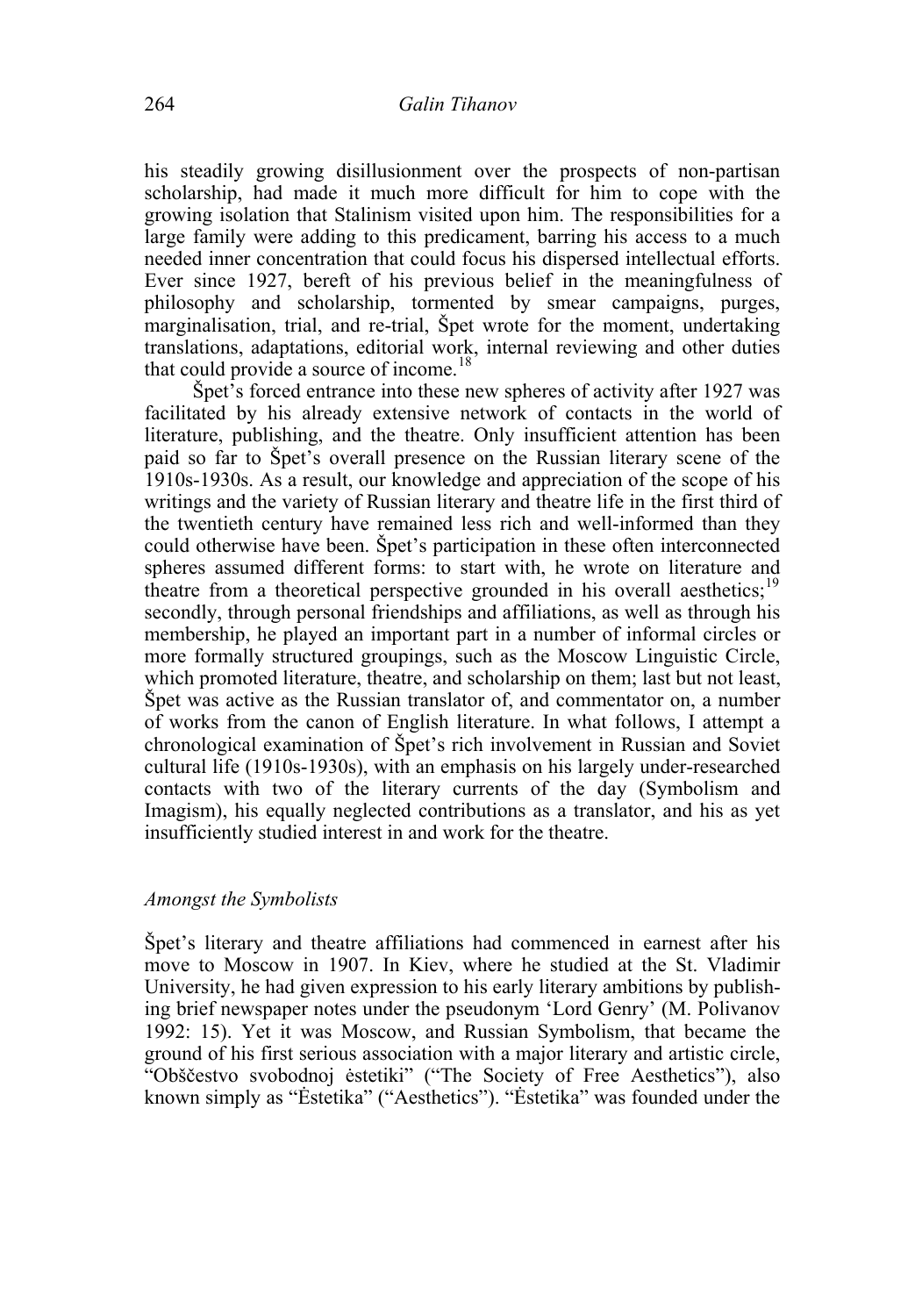informal leadership of Valerij Brjusov; other distinguished participants included Andrej Belyj, Michail Geršenzon, and the artist Valentin Serov, the literary scholars Sakulin and Dživelegov, and the philosophers Fedor Stepun and Boris Vyšeslavcev, to name but a few. Špet befriended several fellowparticipants, notably Jurgis Baltrušajtis, who was to become a life-long friend, and the brothers Emilij and Nikolaj Medtner (Belyj 1934: 242); more likely than not, his acquaintance with Pavel Sakulin also goes back to this time. A couple of years later Špet joined the group around the "Musaget" publishing house, dominated by Emilij Medtner, Belyj, and Lev Kobylinskij  $\overline{C}$ (Ellis), the latter also a friend of Špet's (cf. Belvi 1933: 53). Although Belvi perceived Špet as a late-comer, he evidently had considerable respect for Špet's taste and valued his background in philosophy (Belyj 1933: 75). Špet asserted the "philosophical nature" ("filosofičnost") of Belyj's 1904 collection of poetry *Gold in Azure* (*Zoloto v lazuri*; Belyj 1934: 306), but would sarcastically warn him on numerous occasions against playing with, or "parading", philosophy in his poems; in Belyj's words – reporting Špet's – in order to be a truly philosophical poet, one doesn't need to wear "a shabby tail-coat borrowed from [Heinrich] Rickert's wardrobe" (307), nor indeed to mix the mystic aspects of a poem with the philosophical ones (Belyj 1969: 561; Belyj 1992: 338). Belyj confessed to being "in love" with Špet's "subtle and sophisticated mind" (Belyj 1969: 559-560). In September 1909, when it was still unclear whether "Musaget" would be launched as a journal or as a full-fledged publishing house (cf. Belyj 1934: 374), Belyj regarded Špet as a potential contributor to the journal who could write on Fichte and on Polish philosophy and culture (Špet, himself of Polish descent, would read Belyj the poetry of Słowacki and Mickiewicz in Polish; cf. Belyj 1969: 560). Émilij Medtner, too, believed at the time that Špet would make a good contributor to the philosophical section of the journal (cf. Ščedrina 2004: 78, n. 18). Yet a year later, in October 1910, Špet's outspokenness led Belyj to write to Medtner that Špet was "brilliant, but apparently hostile to us" (quoted in Ščedrina 2004: 56). Despite this early crisis, Špet and Belyj worked together once again after the Revolution, in the Moscow branch of the Free Philosophical Association ("Vol'fila"), established in September 1921.<sup>20</sup> Belyj became the chairman of the branch's council, while Špet was elected one of his deputies (Gut 1997: 94; Lavrov and Malmstad 1998: 269, n. 22). A few years later, in 1927, Belyj wrote to Ivanov-Razumnik that his gradual estrangement from Špet had to do with the latter's attraction to alcohol, which Belyj did not wish to share (Lavrov and Malmstad 1998: 463). Belyj briefly resumed the acquaintance in 1933, about a year before his death (cf. his two letters to Špet of April and August 1933 in *Načala* 1; 1992: 64-65).

 Špet was not the only philosopher to participate in the activities around the "Musaget" publishing house; Vladimir Ern, Sergej Bulgakov, Sergej Gessen, Nikolaj Berdjaev and Michail Geršenzon were also frequently seen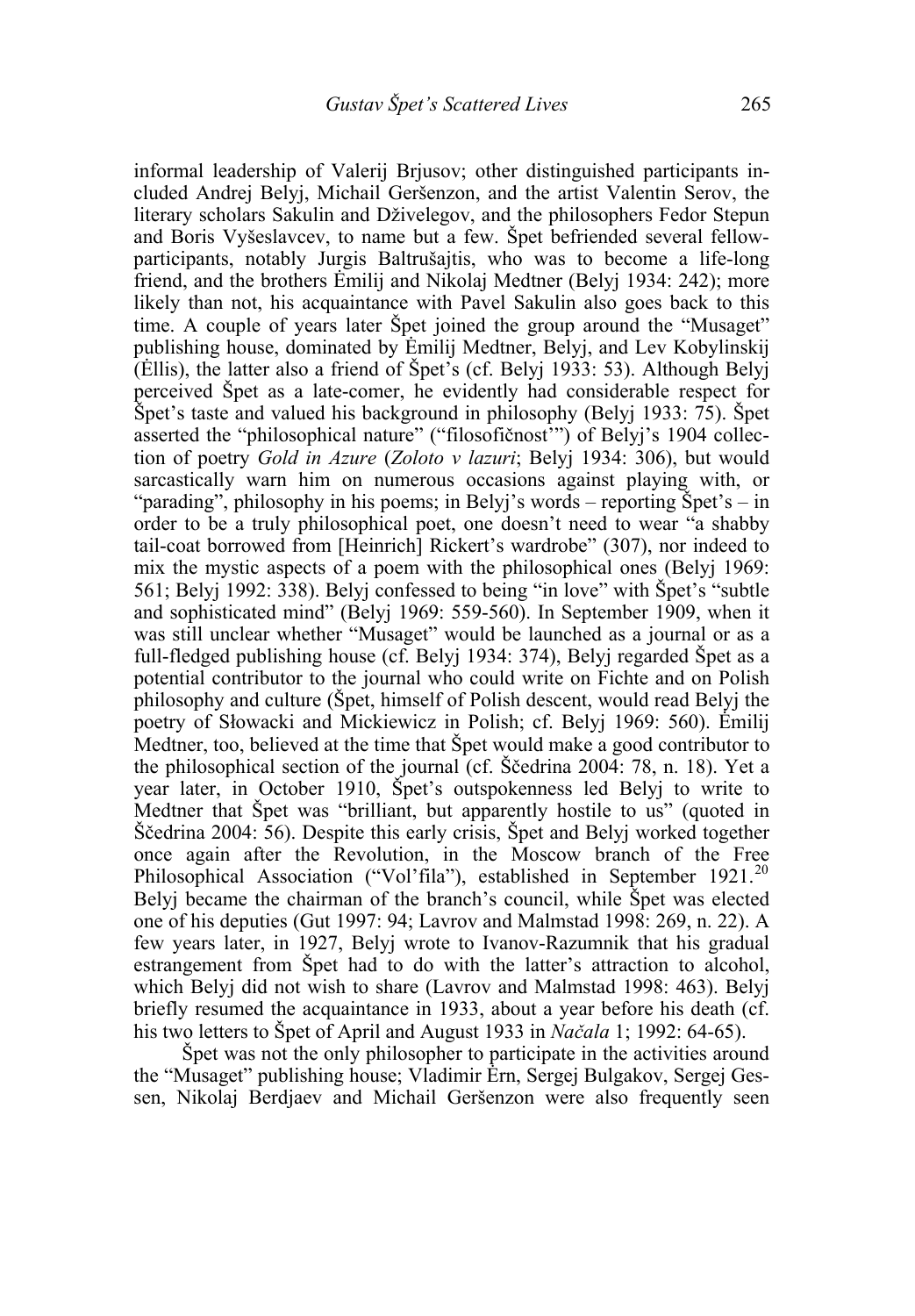there. From 1910 to 1914 "Musaget" published the Russian version of *Logos*, the international journal of philosophy, edited by Fedor Stepun and Sergej Gessen. Within the membership of "Musaget", there was a clear divide between those who were in favour of the line represented by *Logos* and those who opposed it as being too neo-Kantian and not heeding in sufficient measure other currents in contemporary philosophy. Špet, Ern and Bulgakov (the latter occasionally ridiculed by Špet as using a "pomade prepared from religious superstition ["iz popovskogo ducha"] and memories of a peculiar Marxism": cf. Belyi 1934: 306) were in the camp of the opponents: in Spet's case this was no doubt motivated by a rejection of neo-Kantianism in favour of phenomenology.

 Amongst the Symbolists, Špet became more intimately acquainted not only with Belyj, Baltrušajtis, Ellis (and Nikolaj Feofilaktov, the principal illustrator of *Vesy*), but also with Viačeslav Ivanov. Their contacts are yet to be studied in detail, but it would appear from the scattered evidence available that over time the relationship grew from Špet's respect for and interest in Ivanov the poet and thinker into a friendship in which Ivanov recognised Špet's seriousness as a philosopher and commentator on literature. Lev Šestov mentions an evening at his home on 8 December 1914, where he and his guests – Ivanov, Špet and Berdjaev – spent the time in captivating discussions (Baranova-Šestova 1983: 130); Špet's letters to his second wife Natalija Gučkova-Špet reveal (cf. Ščedrina 2005: 225; 248; 258) that in the summer of 1915 he and Lev Šestov would often visit Ivanov to hear him read from his poetry, sometimes in the company of Bal'mont, Baltrušajtis and Remizov (Špet later received a brief mention in Remizov's *Vzvichrennaja Rus'*; cf. Remizov 1927: 232), at others in Michail Geršenzon's. Špet described Ivanov's poems read on one such occasion (7 June 1915) as "superb" ("prevoschodnyj"). Ivanov was apparently an authority in Špet's eyes not just as a poet, but also as a mentor inculcating in Špet a relentless work discipline (cf. Serebrennikov 1995: 228). Špet presented Ivanov with three of his publications (cf. Obatnin 2002: 323-334), all with personal inscriptions: 'Javlenie i smysl' (1914); 'Filosofskoe nasledstvo P. D. Jurkeviča' (1915) and 'Istorija, kak problema logiki' (1916). In 1920, Boris Gornung participated in long discussions on the future of Russian culture, in which Ivanov would side with Lunačarskij on all issues, while Gornung was enjoying support from Špet (B. Gornung 2001: 331, n. 26). Later, during Ivanov's first years in Italy, Špet was apparently instrumental in GAChN electing Ivanov as one of its "member-candidates" in December 1926 (Bird 1999: 320; Kondjurina 2001: 238, n. 3). Špet endeavoured to assist Ivanov by offering to buy on behalf of GAChN his Moscow library (Kondjurina 2001: 373), while Ivanov wanted to entrust Špet with overseeing the final stage of publication, including the proof-reading, of his translation of Aeschylus' *Oresteia* trilogy (235, 239, 240, n. 5) which was supposed to be published by GAChN. The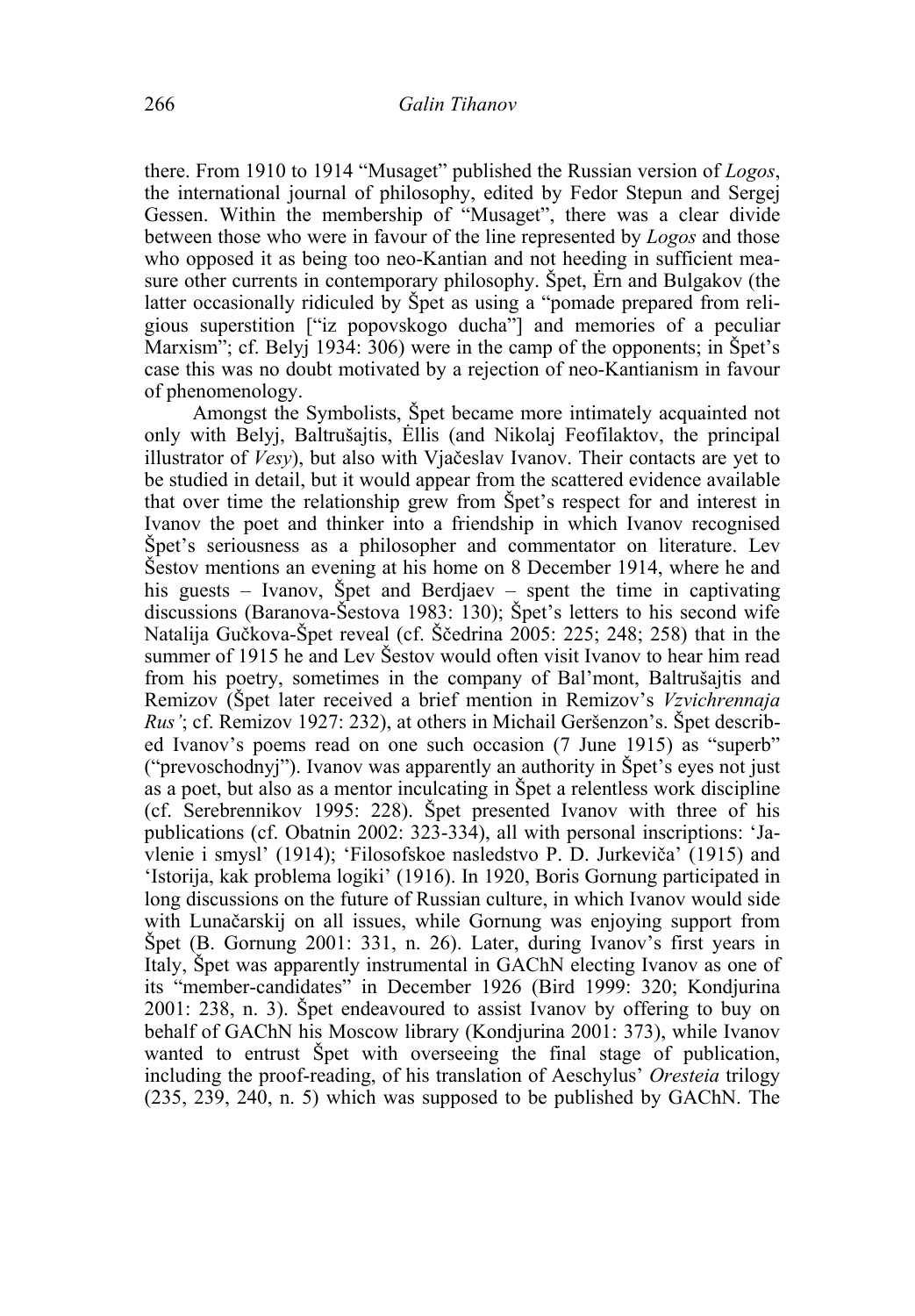task was deemed by Ivanov to demand so much knowledge and organisational talent as to be impossible to assign to anyone but Špet. The publication, however, did not materialise (cf. Bird 1999: 331, n. 110).

 Behind these personal ties with some of the major poets of Russian Symbolism, we have to see (and here only briefly refer to) the larger picture: Symbolism left its crucial imprint on Špet's subsequent aesthetic theory, contributing to the formation of his overall conservative platform (cf. Nikolaev 2004: 265-267). Špet's appreciation of "seriousness" and his fight against "emptiness, utilitarian attitudes ("utilitarnosti"), barbarism" found support in the philosophical ambition and *gravitas* of Symbolism, whose praise Špet continued to sing into the 1920s in his *Aesthetic Fragments* (Špet 1989: 357- 359), while at the same time rejecting Naturalism and Futurism and criticising Achmatova's acmeist poetry (Špet 1989: 371).<sup>21</sup>

### *Špet and the Imagists*

If it is fair to aver that Gustav Špet's affiliations with Russian Symbolism have not been researched in sufficient detail, the same is true to an even larger extent of his contacts with the Russian Imagists. Špet's sympathy for them would come as a surprise when one recalls his (already mentioned) unambiguous and sharp criticism of Futurism, the most significant manifestation of the Russian literary avant-garde, in the first instalment of the *Aesthetic Fragments* (Špet 1989: 361-363).

 Špet's contacts with the Imagists occurred at a time when, on the demise of Symbolism and the fading of Acmeism after the outbreak of the Revolution and the Civil War, it was imperative for the intelligentsia to reposition itself vis-à-vis the new political realities and the new aesthetic trends. Esenin was apparently the first of the future Imagists to make Špet's acquaintance. Andrej Belyj saw behind this friendship a shared proclivity to alcohol-induced merriment (Belyj 1934: 310), but there was undoubtedly more to it than that. Špet was among several members of the Moscow Union of Writers (others included Michail Geršenzon, Michail Osorgin and Georgij Čulkov) who in December 1918 considered a request from Esenin for a document certifying his possession of live stock to be issued, thus enabling the poet to protect himself against tax and requisition (Esenin 2000: 202 and 284). The contacts between the two probably intensified in 1919 when Esenin joined the short-lived literary association "Dvorec Iskusstv", of which Špet, along with Sakulin, Vengerov, Cvetaeva and others, was also a member  $(Savčenko 2003: 204)$ . More importantly, beyond the drinking companionship and the day-to-day business, Špet was clearly interested in Esenin's poetry. The peak of this interest and of their literary contacts seems to fall in the years 1920-1921, when Esenin presented Špet with inscribed copies (Ese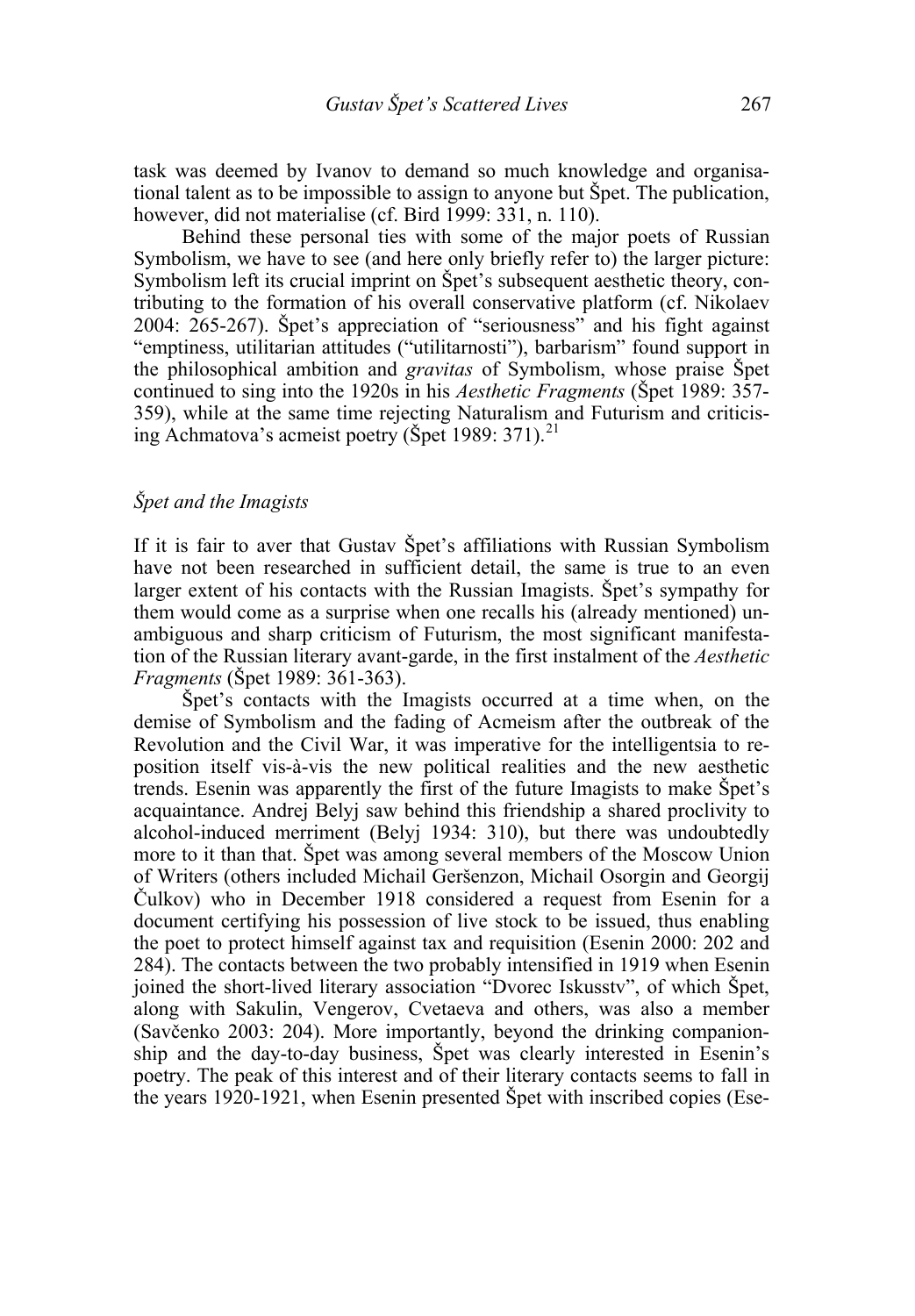nin 2002: 60 and 1999: 158) of his books *Confessions of a Hooligan* (*Ispoved' chuligana*, 1921) and *Pugaþov* (the latter inscription, "Milomu Gustavu / Gustavoviču / S ljubov'ju ljutoj" is dated December 1921, while the publication date indicated in the book is 1922). A copy of the collective publication *Imažinisty* was inscribed by Esenin, Mariengof and Rjurik Ivnev (Esenin 1999: 117 and 447) to Špet's daughter Lenora (1905-1976) in December 1920 (the publication date indicated in the book is 1921). As Mariengof reports in his memoir *A Novel without Lies* (*Roman bez vran'ja*), in the summer of 1921 he and Esenin organised a gathering at which they read from their new works (Esenin read from *Pugačov* on this occasion): Špet, Mejerchol'd, the artist Georgij Jakulov, and the sculptor Sergej Konenkov were present (Mariengof 2000: 130; Jur'ev and Šumichin 1990: 383).

 Špet must have lent a sympathetic year to Esenin's and Mariengof's works, for in the first half of September 1921 the Imagists, insulted by an article in which Lunačarskij referred to them as "charlatans who wish to fool ("moročit") the public" (Lunačarskij 1921: 6), published a challenging response in the journal *Pečat' i revoljucija*, calling Lunačarskij to a "public discussion on Imagism, where Prof. Špet, Prof. Sakulin and other representatives of science and the arts will be invited in the capacity of competent judges" (Esenin, Mariengof, Šeršenevič 1921: 249). The letter, a different version of which was also sent to the journal *Kniga i revoljucija* (but did not appear there), was signed by Esenin, Mariengof and Šeršenevič. The original – now considered lost – was handwritten by Mariengof, yet the actual instigator of the letter, according to Matvej Rojzman (1896-1973), himself a minor Imagist poet, was Šeršenevič, as he was allegedly the only one personally familiar with both Sakulin and Špet, paying them occasional visits at their homes (Rojzman 1973: 145).

 The accuracy of Rojzman's memoirs ought to be questioned here on two counts. Šeršenevič may well have played a part in suggesting Sakulin for the role of a "competent judge", but more likely than not his name was put forward as a result of a collective discussion rather than by Šeršenevič alone. As for Špet's name, it is more likely that not Šeršenevič but Esenin and Mariengof were the actual force behind his "nomination".

 Two arguments seem to be corroborating these conjectures. While Šeršeneviþ was clearly grateful to Sakulin for giving his adolescent literary ambitions an early (and decisive) impetus (which Šeršenevič duly recorded in his own memoirs; Jur'ev and Šumichin 1990: 428; 460), Esenin, too, felt he was indebted to Sakulin, as the latter had been similarly supportive of his own beginnings as a poet (Kunjaevy 2002: 58. Unfortunately, Kunjaevy reproduce uncritically Rojzman's statement that Šeršenevič was the sole initiator of the letter to *Pečat' i revoljucija*). Thus it is extremely unlikely that Esenin – the fact of whose personal acquaintance with and debt to Sakulin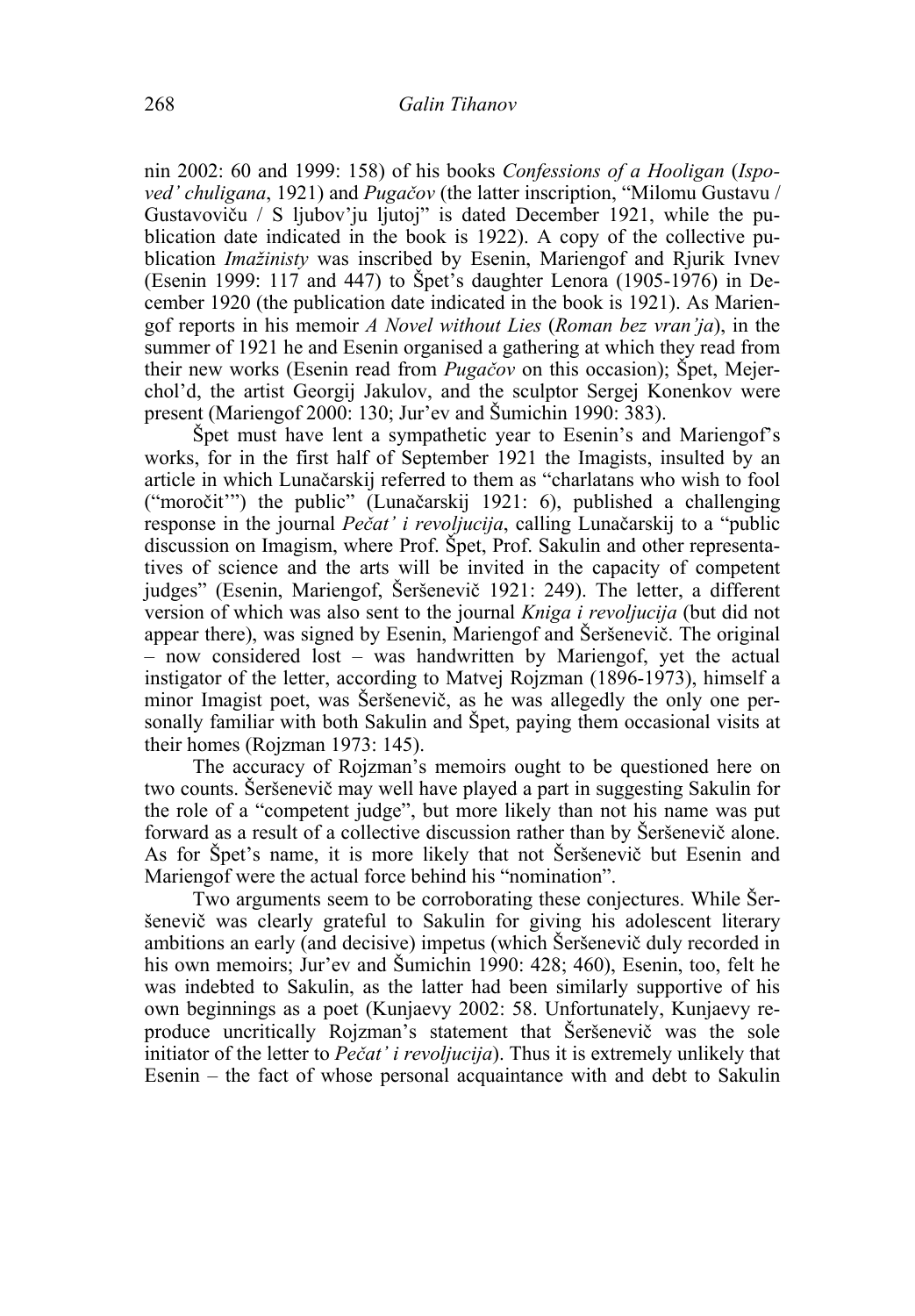Rojzman completely neglects – will not have had a say in the conversations on Sakulin's role in the proposed public dispute with Lunačarskij.

On the other hand, Šeršenevič cannot be taken to have been unconditionally fascinated with Špet. Back in December 1918, he had put Špet's name on a list of twenty Russian literati whom Šeršenevič, on behalf of the Professional Union of Poets (Professional'nyj sojuz poetov), wanted to see elected on the council (sovet) of the Literary Department of the Narkompros (Drozdkov 2003: 148-149). His motion, however, was rejected. Only a year later, in 1919, Šeršenevič opened his poem 'A lyrical construction' ('Liričeskaja konstrukcija') with the impenetrably (to most readers today) ironic line "All who in Čelpanov's cradle their thought have nursed!" ("Vse, kto v ljul'ke Čelpanova mysl' svoju / vynjančil!"; Šeršenevič 1997: 204). Georgij ýelpanov (1862-1936) was widely known as Špet's mentor at Kiev University and his "patron" in Moscow (cf. Belyj 1934: 306); Špet was considered Čelpanov's most gifted pupil who eventually overtook his teacher in terms of prestige and recognition (Belyj 1934:  $307$ )<sup>22</sup> Šeršenevič's opening line was thus not just collectively addressed to Čelpanov's pupils, but may well have envisaged Špet in particular. This makes it more likely for Esenin and Mariengof, rather than Šeršenevič himself, to have put forward Špet's name as a "judge" in the discussion with Lunačarskij, which in the end never took place (Lunačarskij declined the offer in a response published in the same issue of *Pečat' i revoljucija*). If Šeršenevič was not overenthusiastic about Špet, by the mid-1930s the latter's disappointment over Šeršenevič's career as a poet was equally unconcealed; in a letter of 21 November 1936 to his son Sergej, Špet remarked: "And Šeršenevič, alas, has failed" ("A iz Šeršeneviča, uvy, ničego ne vyšlo", quoted in Serebrennikov 1995: 177).

 Špet's contacts with the Imagists appear to have been relatively shortlived. He does not seem to have kept up his friendship with Esenin, nor did he deepen his acquaintance with Mariengof (although as late as 1926 he promised Boris Gornung to establish a contact between him and Mariengof; cf. B. Gornung 2001: 397). Špet's links with the Imagists did not have any noteworthy effect on his aesthetic views or on his immediate political fortunes. The mention of his name in the Imagists' letter did not put off Lunačarskij, who knew Špet from his time in Kiev, from helping the philosopher in 1922 to stay on in Russia after his name had been placed on the infamous list of intellectuals to be exiled from the country. It was only in 1929, after the process of Stalinisation had advanced to the point where a reversal was no longer feasible, that Lunačarskij joined the chorus of ideology-driven criticism of Špet's work, castigating his writings at a meeting at the "Land and Factory" ("Zemlja i fabrika") publishing house in October 1929 as "most harmful" ("vrednejšie sočinenija Špeta"; Lunačarskij 1964: 436). (Lunačarskij's speech appeared on 28 October 1929 in *Literaturnaja gazeta*; the next day, as we have seen, Špet was released from his duties as Vice-President of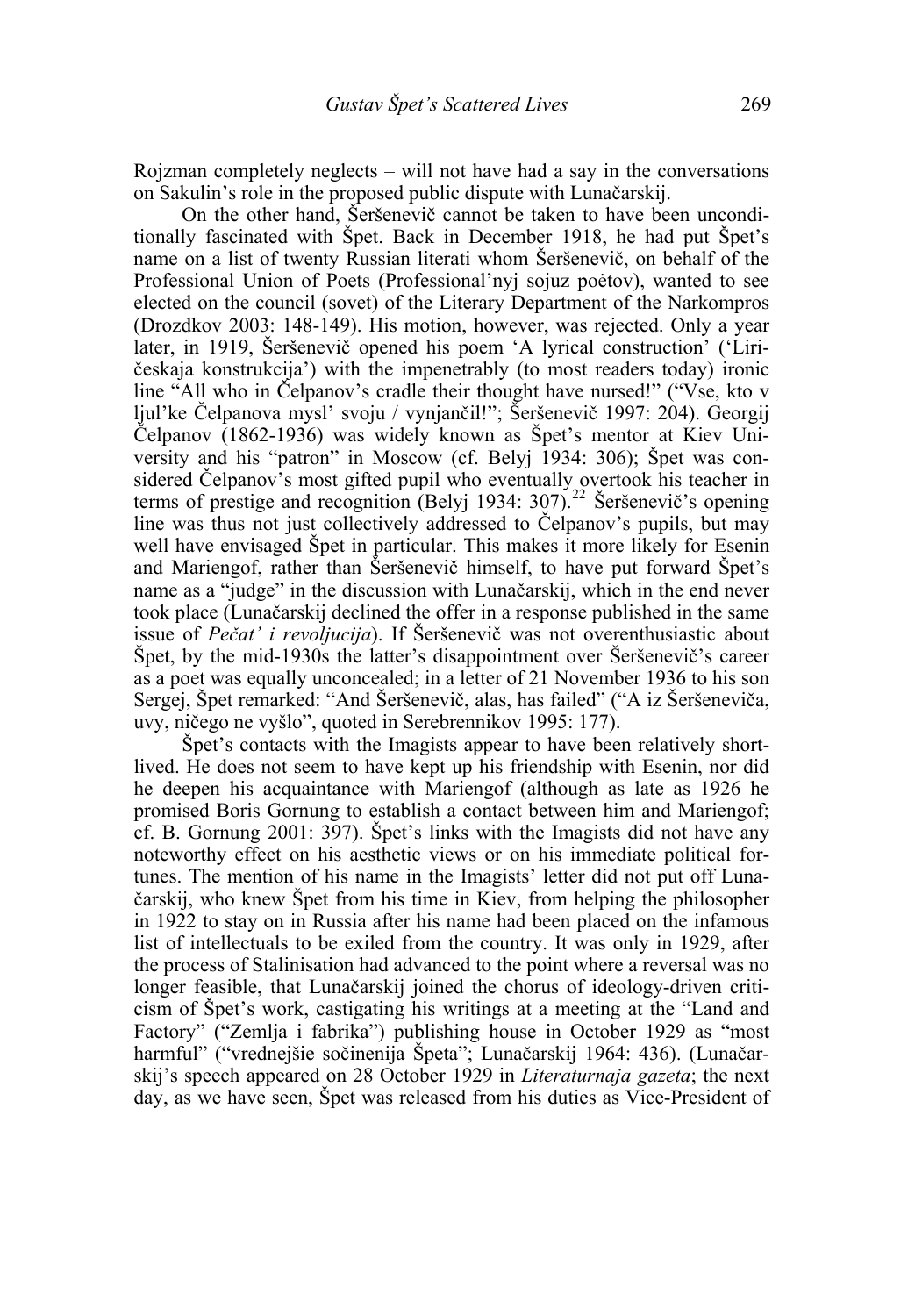GAChN – an unambiguous example of media deployment as an instrument of cadre politics under Stalin.)

## *Špet's Literary Translations*

Špet's contribution to Russian culture should be measured not just by the scope and the quality of his original work. He was an indefatigable promoter of Western philosophy, whose translations span an impressive range of authors from Berkeley to Hegel and Rickert.<sup> $\frac{23}{3}$ </sup> His single most important translation of a philosophical text, that of Hegel's *Phenomenology of Spirit*, is a major accomplishment and the result of selfless work and perseverance during the last two years of his life (the translation did not appear until 1959). Here, however, I focus on Špet's contributions as a translator of verse and prose, an aspect of his career that has so far failed to attract serious scholarly attention. The added value of such research is twofold: a) it helps to reveal Špet's extensive network of contacts with a number of both significant and lesser-known twentieth-century Russian poets active as translators, notably Michail Kuzmin, as well as the part he played in a string of journals and almanacs in the 1920s; b) even more importantly, Špet's work as a translator after his expulsion from GAChN assists us in grasping the practice of literary translation as an instrument of ideological power and a site of competing political tenets in the 1930s.

 Špet's first known translations of verse are a distich by Plato and a fragment from Alcaeus (Levinton and Ustinov 1990a: 194; the two texts are reproduced in L. Gornung 1992: 178-179), published in the third issue (September 1923) of the obscure typewritten literary journal *Germes* (*Hermes*).<sup>2</sup> The journal was launched in the summer of 1922 by a group of young men, most of them aspiring poets and philologists. The person behind the first two issues was Boris Gornung (1899-1976), a member of the Moscow Linguistic Circle in its later years.<sup>25</sup> He formed an editorial board which included, among others, his brother Lev Gornung (1902-1993), the promising philologist Maksim Kenigsberg (1900-1924) – to whose memory Špet's *Vnutrennjaja forma slova* is dedicated – and Kenigsberg's friend (later his wife) Nina Vol'kenau.<sup>26</sup> The last two issues (out of four) saw a change in the editorial board which was now chaired by Kenigsberg and was joined by Aleksej Buslaev (another member of the Moscow Linguistic Circle and its Chairman at the time the first issue of *Germes* was published) and Viktor Mozalevskij. Kenigsberg's untimely death in 1924 meant that only the first part of the fourth issue was prepared, already without Boris Gornung's participation as a member of the editorial board (cf. B. Gornung 1990b: 188).<sup>27</sup> More importantly, at the beginning of 1924 a "scholarly-artistic" ("naučnochudožestvennyj") advisory board was formed, chaired by Špet and including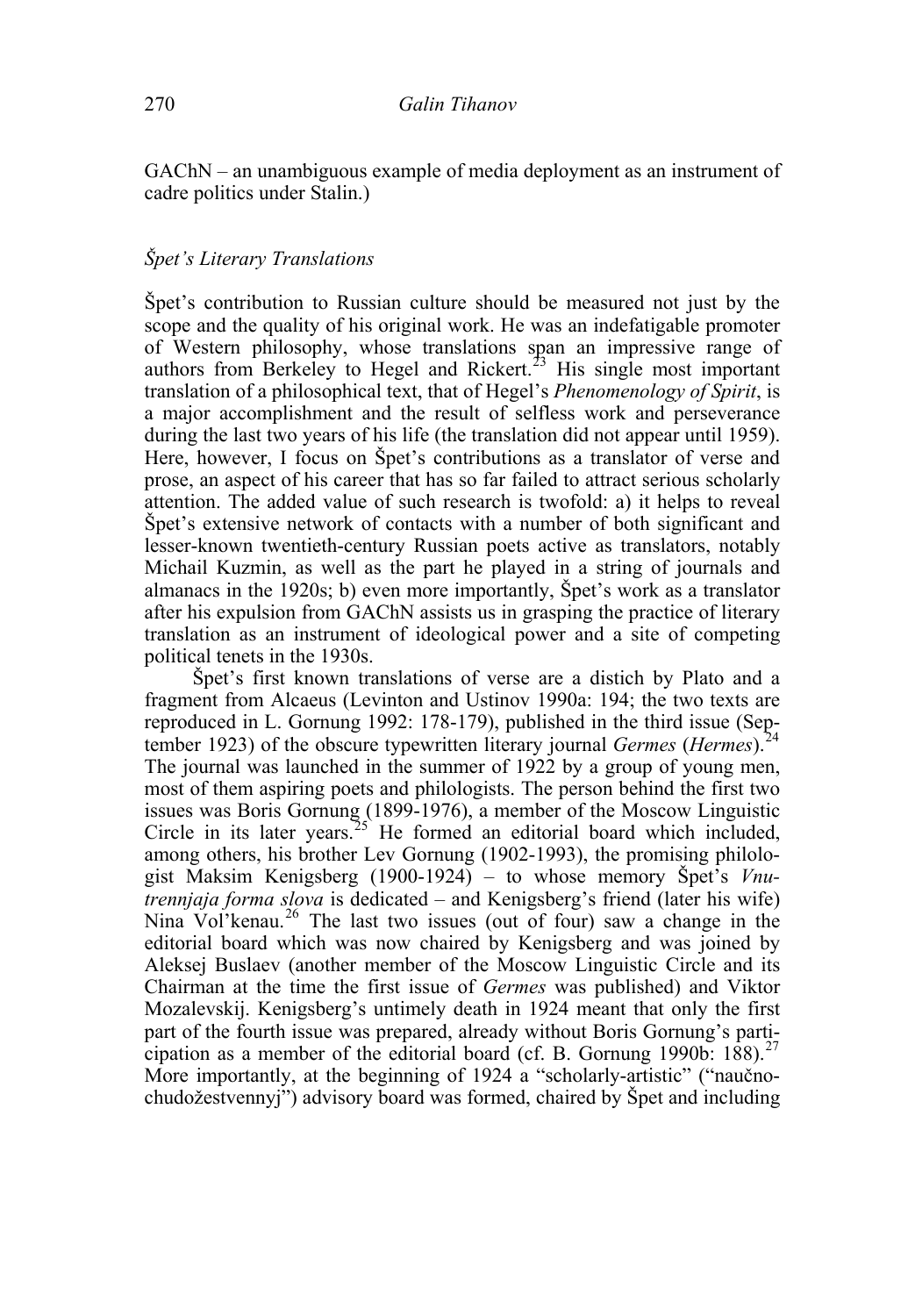some of his GAChN colleagues, notably Aleksandr Gabričevskij, Michail Petrovskij and Aleksandr ýelpanov. Špet and his colleagues had great plans for the second part of the fourth issue which was supposed to carry a number of scholarly articles; instead, these were all published some three years later, long after the journal had ceased to exist (Spet's article on Humboldt evolved into a book [*Vnutrennjaja forma slova*, 1927], whereas the articles to be written by Petrovskij, Žinkin, Guber, and Volkov<sup>28</sup> appeared in GAChN's 1927 collective volume *Chudožestvennaja forma*; cf. B. Gornung 1990b: 188).

 Špet's close involvement with these young literati continued over the next few years, until around 1926-27 (cf. B. Gornung 2001: 331, n. 25). Joined by Nikolaj Berner and Aleksandr Romm (on Berner, see Ustinov 2002: 5- 64; on Romm, see Toddes and Čudakova 1981 – who reveal Romm's role as the first translator of Saussure's *Cours* into Russian – and K. Polivanov 1993: 47, n. 12), Boris Gornung conceived the typewritten literary almanac *Mnemosyne* (*Mnemozina*, 1924); he confirmed in a letter to Michail Kuzmin of September 1924 that Špet had been the driving force behind the formation of the new group that launched *Mnemosyne* (Levinton and Ustinov 1990b: 209). Another almanac, *Hyperborean* (*Giperborej*, which saw the light of day in Moscow towards the end of 1926; Vorob'eva 2000: 177), was the result of collaboration, under Špet's guidance, between the Gornung brothers and several GAChN scholars, including Nikolaj Volkov and Boris Grifcov. A second issue of *Hyperborean* was in preparation in 1927 but was banned by the GPU (178). Špet's afore-mentioned translation of Plato's distich was republished in *Mnemosyne*, while *Hyperborean* brought out his article 'Literatura' (K. Polivanov 1993: 46), the 1929 manuscript version of which was eventually published in Tartu in 1982.29 Since *Hermes* and *Hyperborean* were produced in just 12 copies each (B. Gornung 1990b: 186;<sup>30</sup> Vorob'eva 2000: 179), the likely impact of Špet's contributions there was probably rather limited (although Boris Gornung did insist that these periodicals were read by hundreds of people in Moscow, Petersburg, Kiev, Kazan, and Nizhni Novgorod; cf. B. Gornung 2001: 349). Of the better-known poets, only Kuzmin and Sofija Parnok published in *Mnemosyne*. 31

 In the 1920s Špet was still translating sporadically, and mostly for pleasure; not so in the 1930s when after his removal from GAChN translating became his principal way of earning a living. The remaining years of Špet's life (1930-1937) were spent translating into Russian a vast amount of literature, mainly from the nineteenth-century English canon. Špet was no doubt handsomely equipped for a career as a professional translator. He stated in a declaration to the Prosecution, written in 1937, that he had command of 13 foreign languages: English, German, French, Italian, Spanish, Polish, Swedish, Norwegian, Danish, Ukrainian, Bulgarian, Latin, and Greek (Serebrennikov 1995: 190); the number of languages he could translate from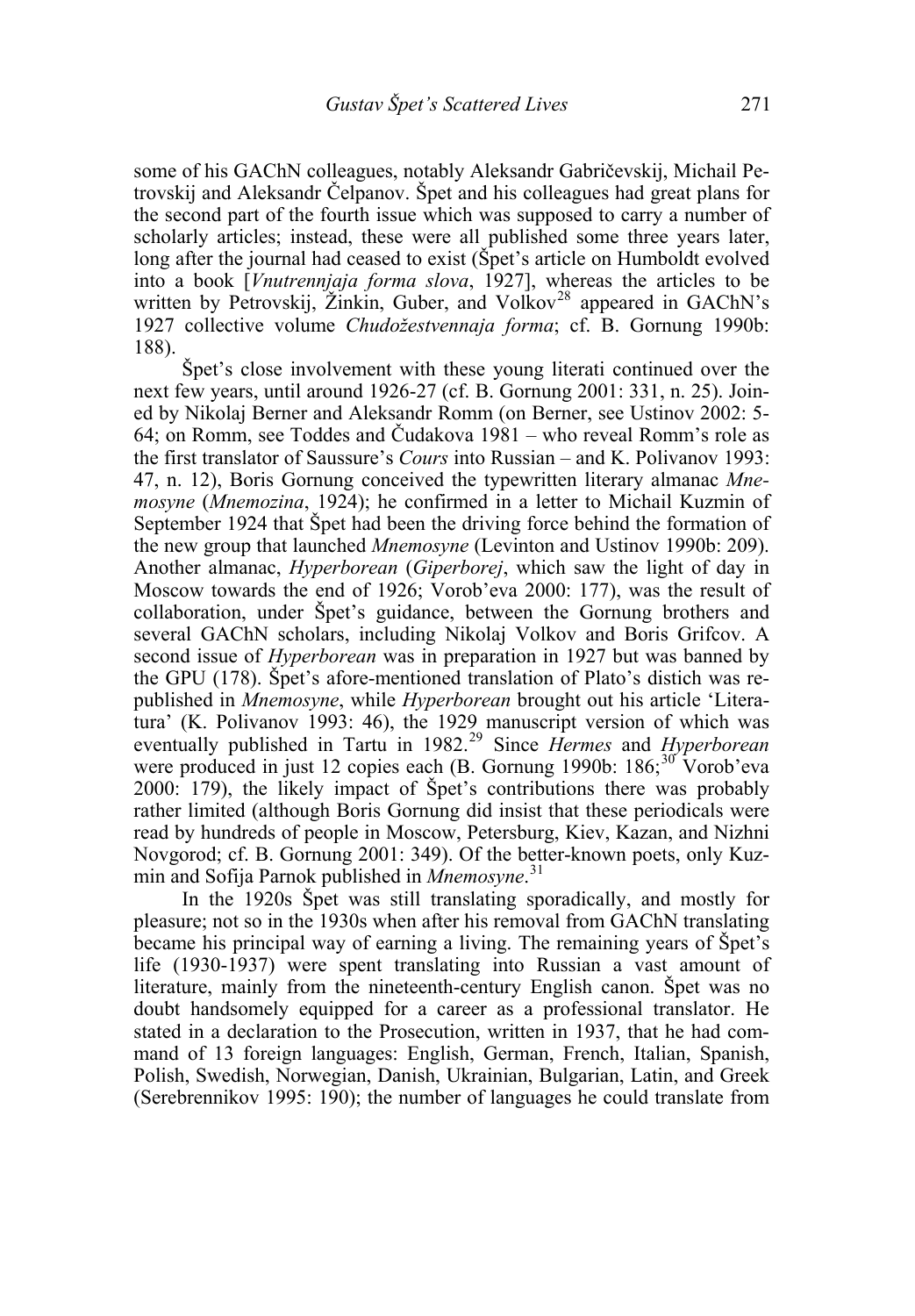was even larger – seventeen (Spet 2003:  $587$ ) – and was magnified to nineteen in petitions to Stalin written on different occasions by Špet's wife and the actor Vasilij Kačalov (Serebrennikov 1995: 284; 287). Špet himself indicated that he undertook editorial work on translations from the canon of English, Polish, German, and Scandinavian literatures (Špet 2003: 589). He also acted as evaluator of translations for various publishers, most frequently for "Academia".<sup>32</sup>

 More often than not Špet translated prose, Dickens being at the centre of his work after 1930. Both *Hard Times* and *Bleak House* (the latter abridged for children and adolescents) appeared in 1933 in Špet's translation. His translation of Dickens' *Pickwick Club Papers* was, however, rejected (M. Polivanov 1992: 30), and Špet had to resign himself to being allowed to compile a volume of commentaries published in 1934.<sup>33</sup> Vladimir Milaševskij, the artist who illustrated the *Pickwick Papers*, noted in one version of his memoirs that both Špet and Evgenij Lann (who translated the book together with A.V. Krivcova) were hostile towards his illustrations, insisting instead that the edition carry the original illustrations by Robert Seymour, Robert Buss, and Hablot Browne (Phiz). In the end, Kornej Čukovskij succeeded in breaking Špet's vociferous opposition and a compromise was reached: Dickens' text was illustrated by Milaševskij, while the original drawings were reproduced in Špet's volume of commentaries (Juniverg 1992: 51-53).<sup>34</sup> Špet was also considering a multi-volume edition of Dickens and even a Dickens Encyclopaedia.<sup>35</sup> While in exile, he tried unsuccessfully to get "Academia" to commission him the translation of *David Copperfield* and the editorship of what was meant to be the first complete Russian translation of Harriet Beecher Stowe's *Uncle Tom's Cabin*;<sup>36</sup> he also translated Oliver Goldsmith's play *She stoops to conquer or the mistakes of a night*. 37 Earlier on he had served as the editor of a two-volume translation of Thackeray's writings, for which he wrote the notes to *Vanity Fair* (1933-1934), and had prepared a partial translation of Sterne's *Tristram Shandy*. 38

 Špet's only known translation of German prose are Schiller's letters to Goethe, on which he worked in 1935-37 (the translation is preserved in RGB, f. 718, k. 13, ed. chr. 6); Goethe's letters to Schiller were entrusted to Michail Petrovskij (1887-1937), a literary scholar and Špet's former colleague at GAChN, later an exile in Tomsk where he worked as a scholar-bibliographer at the University Library before being rearrested and shot (Serebrennikov 1995: 115; 263). Despite Špet's reluctance to communicate with someone he believed had betrayed him during the inquest, meeting Petrovskij in Tomsk proved eventually impossible to avoid (Serebrennikov 1995: 215; 226; 235). The translation published in 1937 (with an Introduction by Georg Lukács) did not carry the name of either Špet or Petrovskij.<sup>39</sup>

 It is, however, Špet's work as a translator of verse in the 1930s that gives us access to the intricate politics of translation under Stalinism. The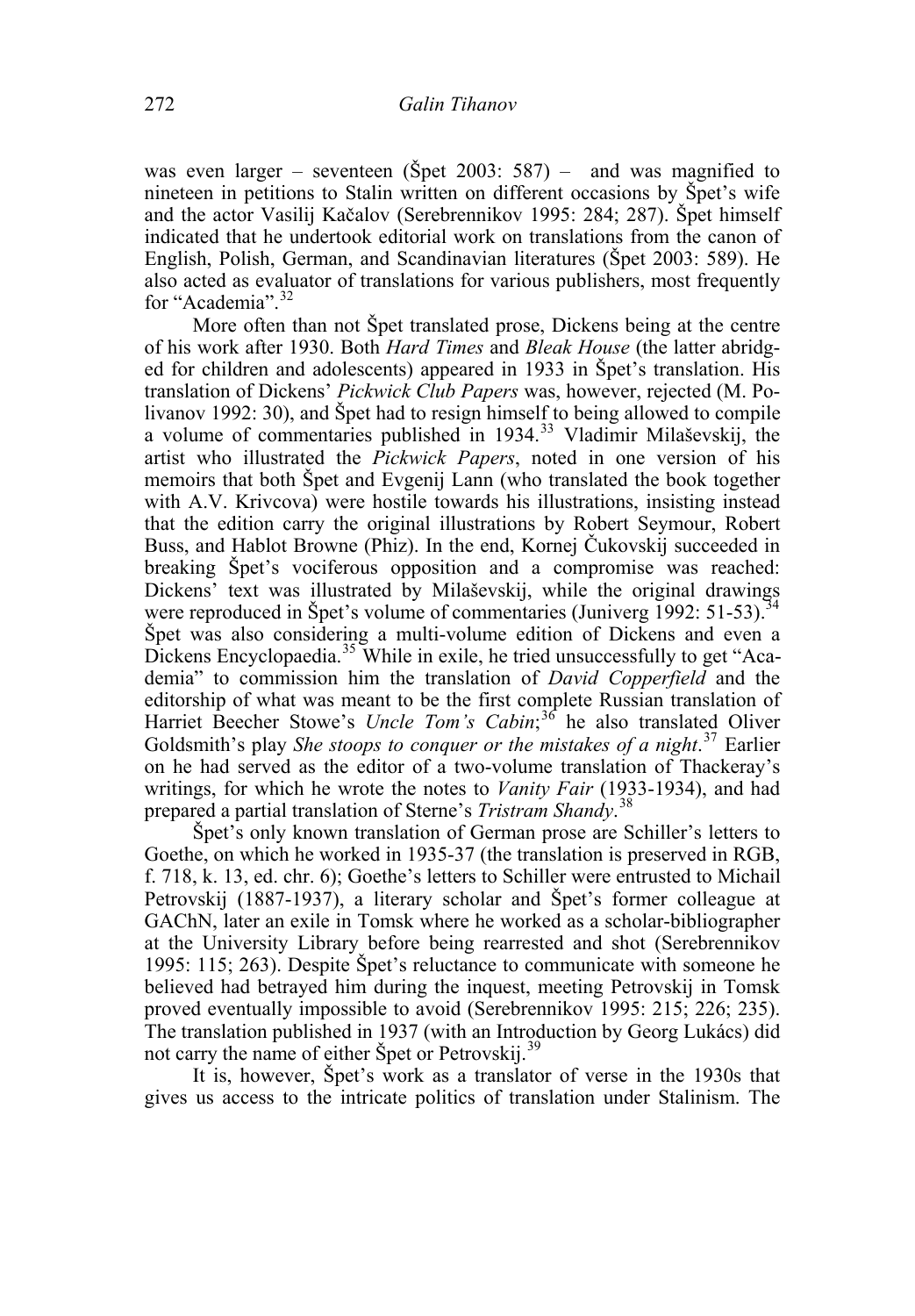1930s saw the most sustained and energetic campaign to bring to the Soviet reader the works of the eighteenth- and nineteenth-century European canon. The idea was initially Gor'kij's, but his pet project (for which the publishing house "Vsemirnaja Literatura" [1918-1924] was founded) lost momentum after he left the country in the autumn of 1921. It is not by accident that the idea came back precisely in the 1930s.<sup>40</sup> Establishing a new canon of widely read classic works was part of Stalin's cultural politics designed to produce a sentiment of unity and a picture of public consensus built around the supposedly shared aesthetic (read: ideological) values embodied in the Russian and Western literary tradition of the past two centuries. This new canon was more inclusive of works previously stigmatised as representative of the "abstract" bourgeois humanism which the party-minded art had been encouraged to fight and leave behind. From the mid-1930s onwards bourgeois realism was in fashion once again, protected by attempts to reach consolidation around a shared anti-fascist ideological platform. The new line did soften for a while the perception of rigidity which Stalin's cultural policies produced abroad. In 1935, Erenburg, Babel', and Pasternak were able to join the Paris Congress for the defence of culture on an equal footing with their Western colleagues. Pasternak's reluctance there to assign art clearly defined political tasks was indicative of this freshly licensed humanistic outlook.

 At home, the subscription to the new canon was meant to conceal the deep rifts and the contest between the irreconcilably different national perspectives and the often incommensurable cultural orientations of the different social strata within the multi-national state. To attain this goal, translation had to be a closely monitored activity,<sup>41</sup> and it also had to be proactive and "practice-orientated", i.e. delivering not just samples of great literary style and craftsmanship but above all versions of the classics that would have a purchase on the everyday lives of their Soviet readers. Thus it comes as no surprise that the practice of literary translation in the 1930s was marked by a serious discord between the principles of faithfulness (to the original) and usefulness (to the target audience). The former principle was branded as "literalism" and had to give way to a culture of translation based on lower artistic expectations and higher political returns. The political war over the principles of translation was plain to see in the polemics surrounding two of the most ambitious projects of the 1930s: the multi-volume editions of Goethe's and of Shakespeare's works. The first two volumes of the Goethe edition, in the organisation of which Špet's pupil and friend Aleksandr Gabričevskij was closely involved, were met with protests at the allegedly low use-value of the translations which failed to provide the Soviet readership with those much needed "current phrases" ("chodjačimi vyraženijami") that could be of help to propagandists, philosophers and scholars.<sup>42</sup> Similarly, the "Academia" edition of Shakespeare's works was attacked (notably by ýukovskij and Mirskij) for the misleading "precision" of some of the trans-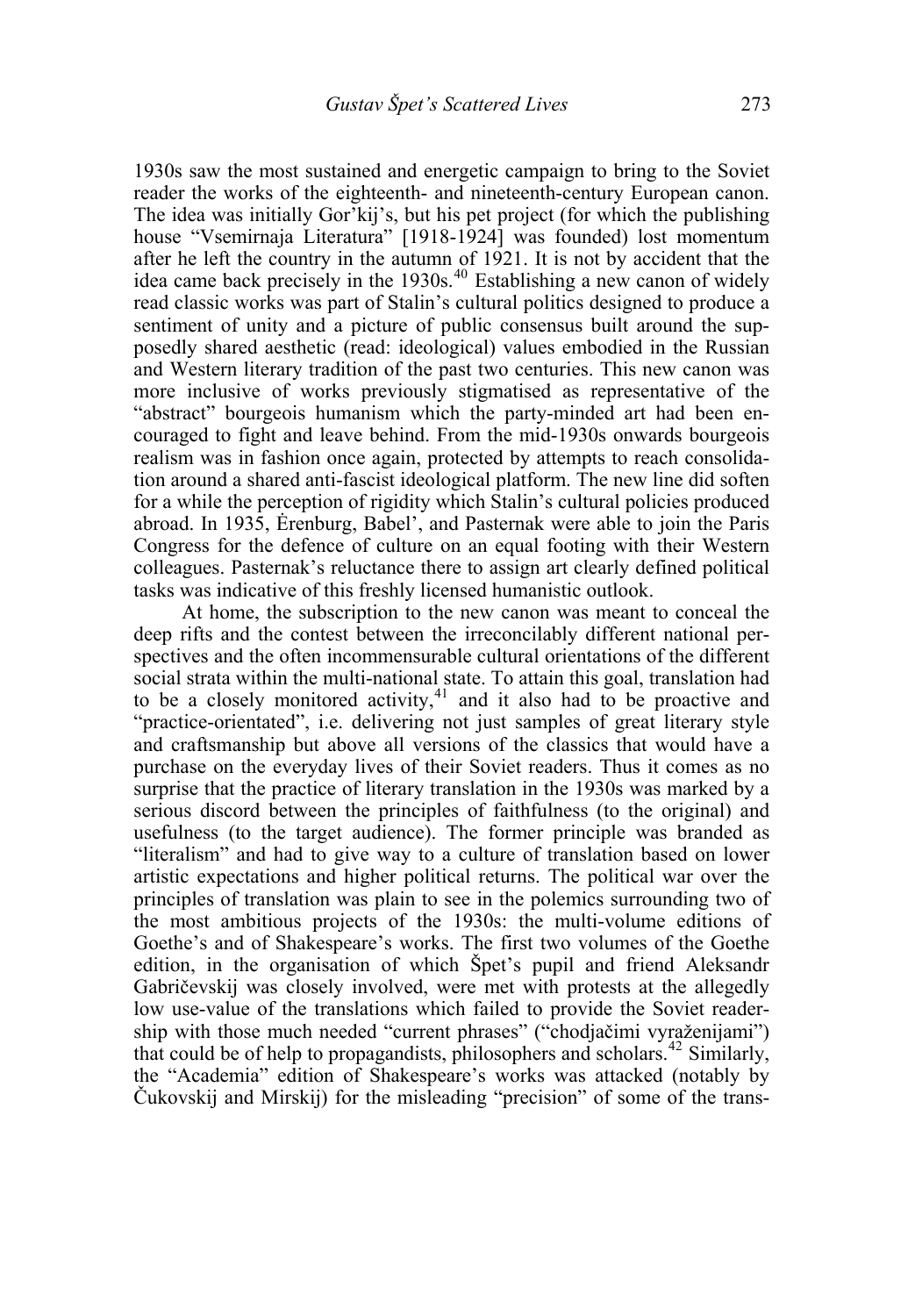lations, which allegedly made the access of the Soviet reader to Shakespeare more difficult by obscuring rather than revealing his genius.

 Špet brought to his work as a translator of verse his baggage of unconditional professionalism, rigorous rationality, and sober-mindedness that also marked his style of philosophising. Small wonder then that he would often be reproached for siding with the "literalists". Sometimes this was justified by his occasionally excessive faithfulness to the original; at others, he was simply the victim of an overarching ideological imperative – the "democratisation" of the classics – which he felt unable to follow.

 Špet's translations of verse in the 1930s included Byron's dramatic poems 'Manfred', 'Cain', and 'Heaven and Earth', as well as 'Age of Bronze',<sup>43</sup> and Tennyson's 'Enoch Arden', the latter translated in September-October 1935 and first published sixty years later (see Serebrennikov 1995: 17-38; 321). Not surprisingly, given the polemics on the philosophy of translation outlined above, his translations of Byron's poems were met with some hostility. Anna Radlova, the wife of stage director Sergej Radlov and a poet in her own right, wrote to Lev Kamenev<sup>44</sup> (in response to Špet's critical remarks on her translations of *Othello* and *Macbeth*) that she was not prepared to accept Špet's taste and translation techniques demonstrated in his own rendition of Byron (Kuzmin 1998: 228-229). Radlova meant by this Špet's unbending insistence on precision that on occasion favoured the literal over the creative. Špet defended himself by responding to Kamenev that eminent poets such as Kuzmin and Pasternak had praised his translation (Kuzmin 1998: 229). Accusations of "literalism" were also levelled by  $\text{C}u$ kovskij and Šklovskij. In February 1934, the latter ridiculed in a letter to Tynjanov Špet's explanatory notes: "it seems that Špet glossed the word 'crocodile' in Byron by adding a note giving the Latin for it" ("Špet, kažetsja, k Bajronu na slovo krokodil dal primečanie, nazvavši ėtogo krokodila polatyni", quoted in Pančenko 1984: 204). For once, Šklovskij was not exaggerating, nor was he making things up (cf. Špet's gloss in Bajron 1933:  $406$ )<sup>45</sup>

 When considering Špet's career as a translator of verse, one has to give prominence to his work on the prestigious eight-volume Shakespeare edition published by "Academia" in 1936-1949, under the general editorship of Sergej Dinamov (himself a victim of Stalin's purges, shot in April 1939) and Aleksandr Smirnov (a prominent literary scholar, the author of *Tvorčestvo Šekspira* [1934] and in 1946 one of the three official evaluators of Michail Bachtin's doctoral dissertation *Rabelais in the History of Realism*). In a letter to Stalin written in November 1935 in Enisejsk (probably never sent), Špet took pride in his role as a member of the working group preparing the edition and pleaded that he be allowed to resume his editorial duties. Before his arrest he had read a number of draft translations by "experienced translators such as Michail Kuzmin and Osip Rumer" and had "subjected these to brutal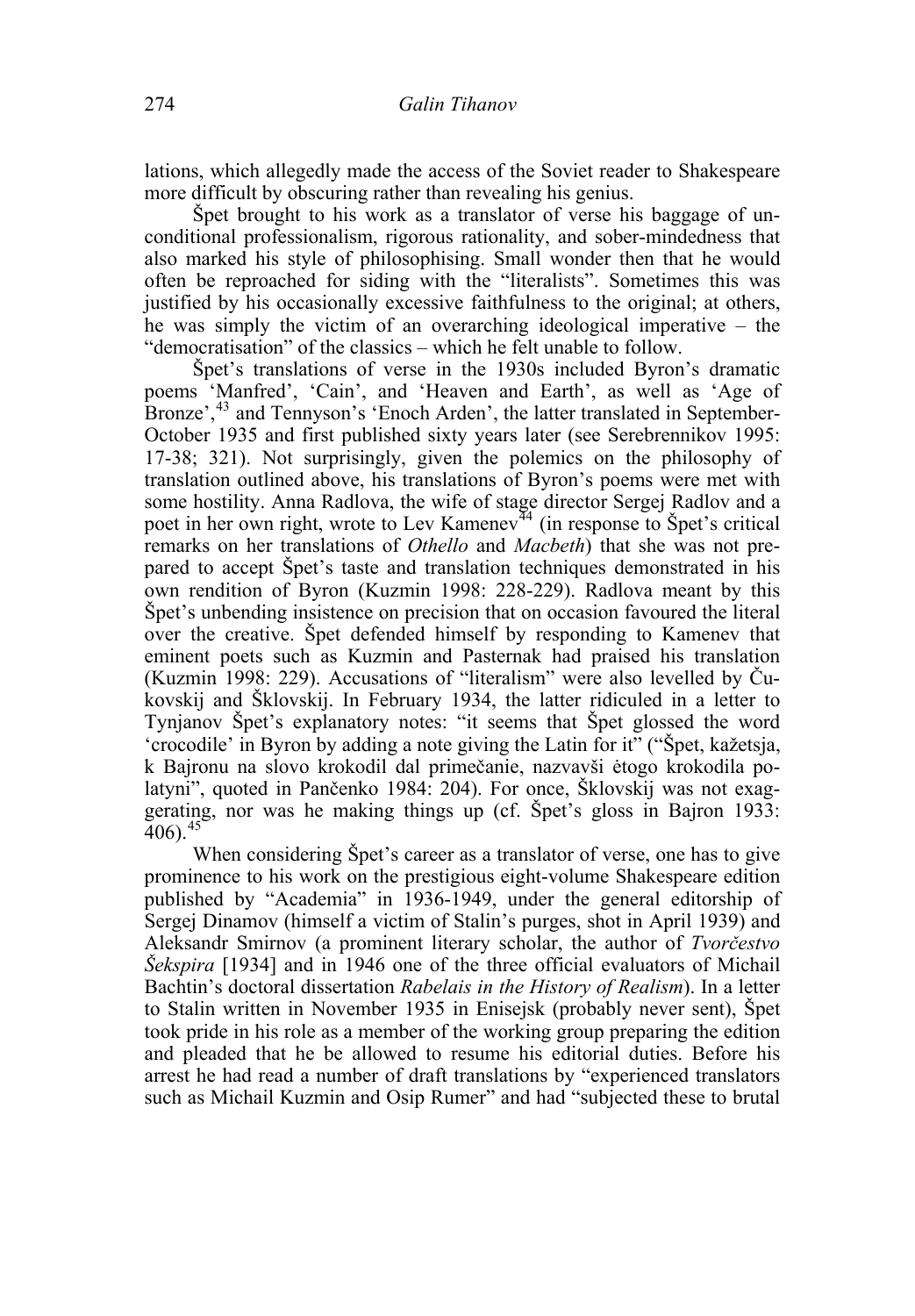correction" ("žestokoj pravke"), although he knew that not everybody would agree with his demand for "super-philological exactitude" ("sverchfilologičeskoj točnost'ju"; cf. Špet 2003: 592). Špet referred to Smirnov and the poets Kuzmin,<sup>46</sup> Pasternak,<sup>47</sup> and Antokol'skij as potential guarantors for the quality of his work (592).

 Špet's defensive mention of "super-philological exactitude" in this letter is an unmistakeable response to those of his critics who favoured the utilitarian principles of translation over precision and philological soundness. The tension between these two attitudes came to be felt acutely as work on the Shakespeare edition progressed. Over time, Smirnov and Špet had established a smooth and efficient co-operation, with Špet editing meticulously the translations of several key plays, including *Macbeth* (in this case his contribution amounted in effect to co-translating the play) and *King Lear*. 48 The balance was disturbed when Mirskij was appointed a consultant to the edition, thus strengthening the positions of the "utilitarian" wing around Čukovskij. In his letters to Špet, Smirnov objected to this appointment and to Mirskij's written evaluation of the work that had been done so far. He even contemplated leaving his editorial duties but was dissuaded by Kamenev.49 The situation turned truly unpleasant when Smirnov revealed to Špet that Čukovskij was plotting to oust the philosopher from the edition.<sup>50</sup> Dethroned and fallen from grace after the purges at GAChN, Špet was no longer able to defend himself. An article responding to Mirskij's criticisms of S.M. Solov'ev and Špet's translation of *Macbeth* seems to have remained unpublished; Špet had to content himself with a letter seeking Kamenev's support.<sup>51</sup> The depressing irony in this otherwise banal story of ideological and personal rivalry is that Mirskij himself was soon to become an outcast; he perished two years after Špet, another victim of Stalinism.

### *Špet's Theatre Affiliations*

Špet must have been moving in theatre circles as early as 1905, while still in Kiev, for Aleksandr Tairov, the founder of the famous Chamber Theatre (Kamernyj teatr), acknowledged in his *Zapiski režissera* (1921) Špet's beneficial influence on his formative time there (Tairov 1970: 68). Špet, Tairov and his spouse, the actress Alisa Koonen, preserved their friendship in later years; in the journal of the Chamber Theatre, *The Craft of Theatre* (*Masterstvo teatra*), Špet published his main article on theatre, 'Theatre as Art' ('Teatr kak iskusstvo'). $52$ 

 After the October Revolution, a Theatre Department (TEO, Teatral'nyj otdel) was established within the People's Commissariat of Enlightenment (Narkompros) to regulate the work of theatres throughout the country. At its foundation in 1918, TEO consisted of four sections administering, super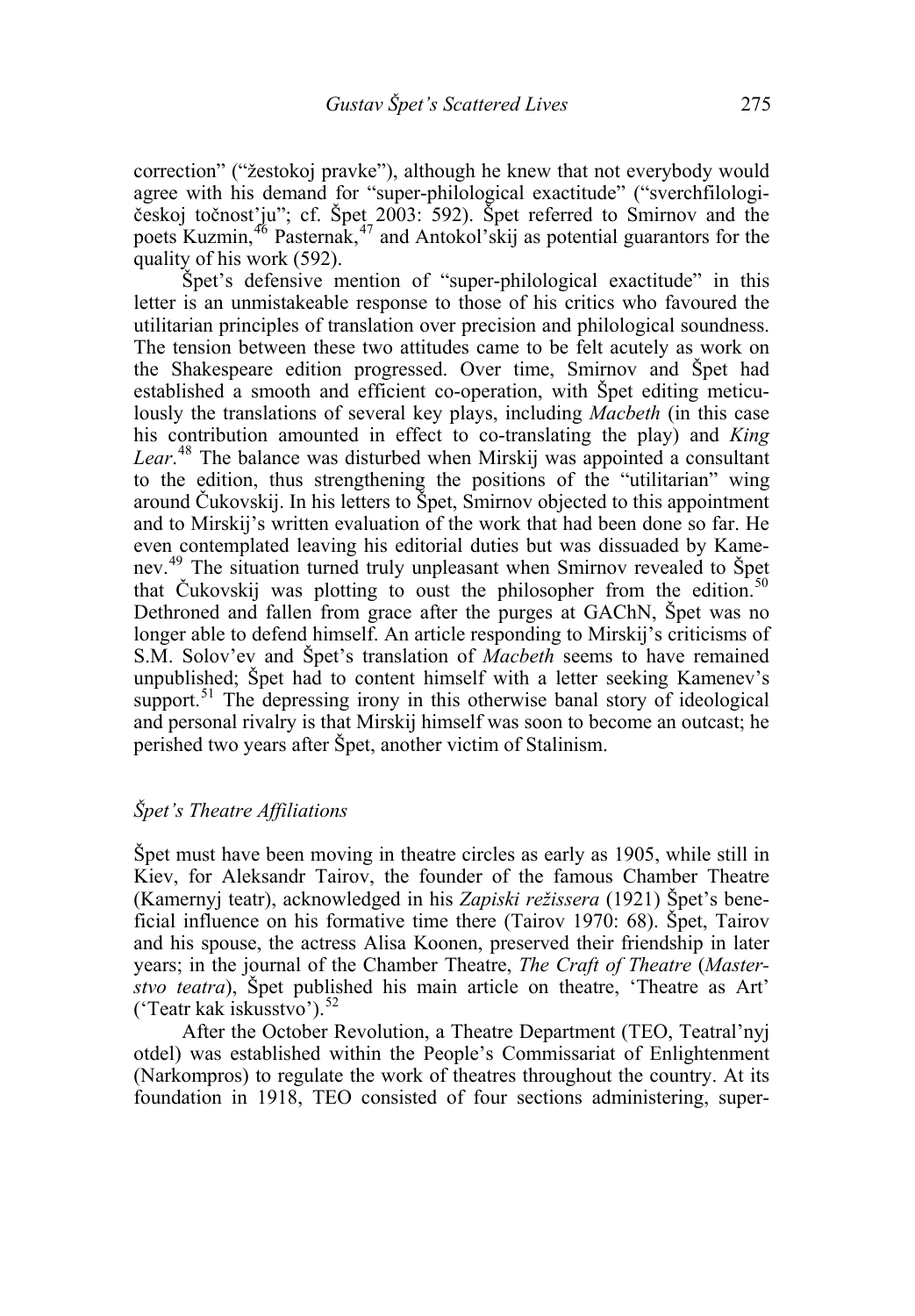vising and studying 1) theatre history; 2) the organisation and management of the existing theatres and circuses; 3) the repertoire; and 4) theatre pedagogy.53 A section dealing predominantly with questions of theory was later added but then dissolved before being re-established early in 1921, when the writer and critic Andrej Belyj, the philosopher Fedor Stepun and Špet himself were appointed as its only members (Jufit 1968: 72). In discharging his duty of promoting the study of theatre theory and disseminating the results of such studies, Špet published in 1921 a highly interesting and controversial short piece on the process of the differentiation of labour in the modern theatre.<sup>54</sup> Historically, Špet argued, the playwright and the actor were identical; the first step in the process of differentiation was the separation of the actor from the author. The next step meant that the author also lost the actual function of staging the play: the stage-director and the set designer were born. Finally, Špet claims, the time has arrived for the role of interpreting the meaning of the play to be entrusted to an independent agent – neither the author, nor the stage director, nor the actor should be entitled to impose their interpretations which are anyway often, quite naturally, in conflict with one another. The hermeneutic function, Špet insists, is a difficult one; it requires a degree of specialisation, education and skills which neither the actor nor the stage director necessarily possess. Without a professional interpreter, the "intellectual sense of the play" ("razumnyj smysl p'esy", Špet 1991: 204) will be lost, and the actors will try to compensate for it by emphasising instead the bodily techniques of the spectacle, so characteristic, Špet implies, of the modern stage  $(204)$ .

 In addition to the controversial ideological implications of this insistence on a single correct interpretation (and its institutionalisation), there is here also a hint of scepticism towards avant-garde theatre, not inconsistent with Špet's only slightly later attack on Futurism and the avant-garde in his *Aesthetic Fragments* (which we noted earlier). Špet's reservations towards the theatre of the avant-garde were also evident in his main contribution to theatre theory, the aforementioned article 'Theatre as Art'. Published in an issue dedicated to the eighth anniversary of the Chamber Theatre and preceded there by an article by Tairov, Špet's piece nonetheless distances itself from Tairov's radical insistence that theatre be regarded as completely detached from the task of dialectically comprehending the world that exists outside art (cf. Schmid 1996: 112). In the same article, Špet also criticises Wagner's thesis of the synthetic nature of theatre (Špet 2000: 112), which later theorists had taken up and solidified into one of the corner-stones of avant-garde performance practice.

 The salient paradox of Špet's theatre affiliations was that while he maintained close contacts with two of the greatest experimenters in the history of Russian theatre, Tairov and Mejerchol'd, he never got involved in an avant-garde theatre production. On the contrary, when Mejerchol'd de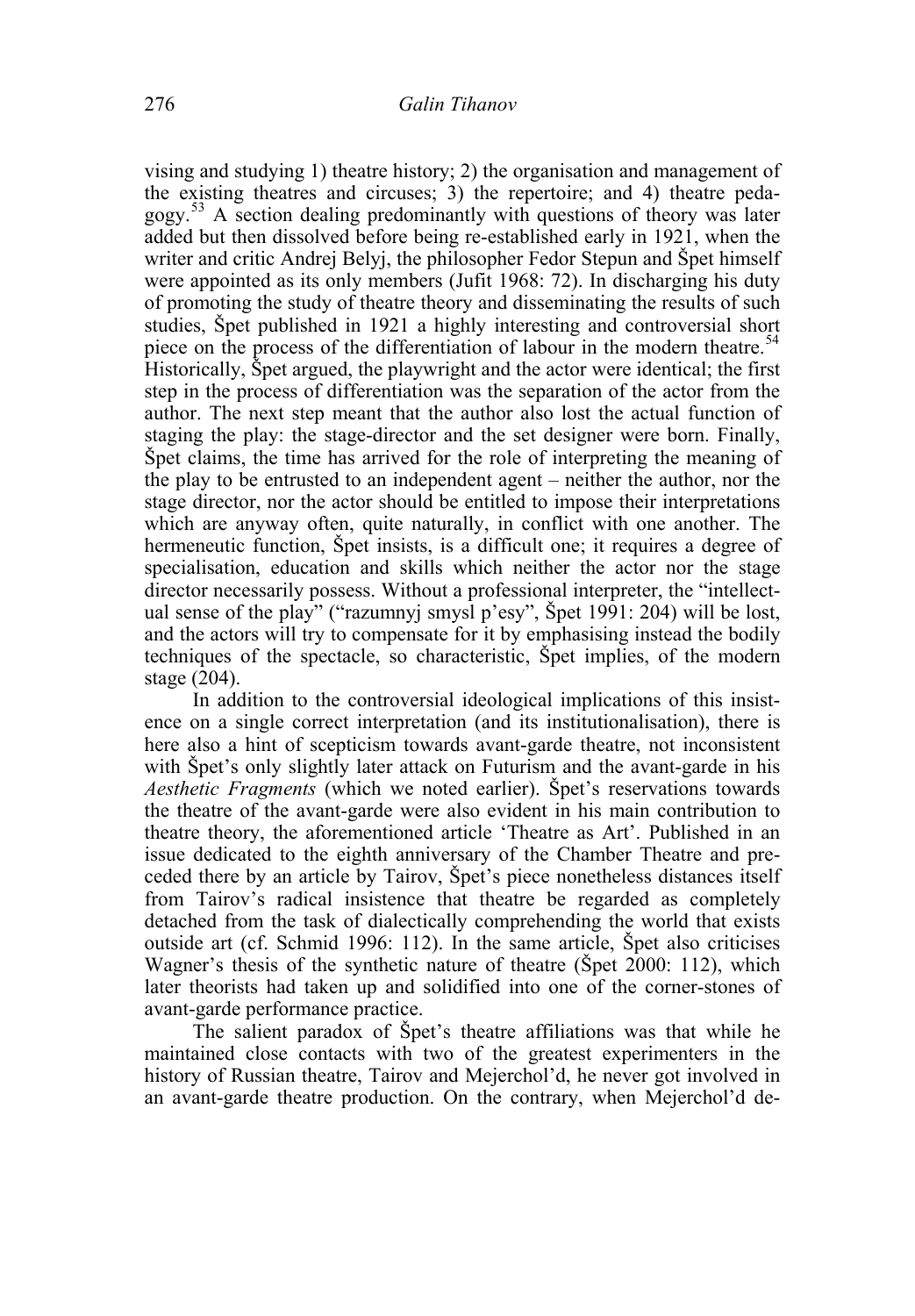cided to stage Alexandre Dumas' *The Lady of the Camellias* (premiered on 19 March 1934), Špet not only took on the translation,<sup>55</sup> but he actively steered the rehearsals as well, achieving, according to one of the actors, a "miracle": Mejerchol'd, the inveterate theatre experimenter, staged the play in a realistic spirit (Mitjušin 1989-1990: 89). Mejerchol'd did insert a few short texts that were not part of the original, and he also reshaped some others to give them a modern feel (Sitkoveckaja 1993: 55), but on the whole the play was done in a way that put historical verisimilitude first.

 Špet's preference for realism as an aesthetic foundation of the modern theatre led him to a close association with Stanislavskij's Moscow Art Theatre, at a time when its innovative force had admittedly been on the wane for a number of years. On 24 January 1928, the People's Commissariat of Enlightenment approved the artistic council ("chudožestvennyj sovet") of Stanislavskij's theatre; being at the time (still) the holder of a high office at GAChN, Špet became a member of the council from the quota of the "public organisations" ("ot obščestvennych organizacij"). From the same quota the renowned expert on Marx and Marxism David Rjazanov and the prominent literary critics Vjačeslav Polonskij<sup>56</sup> and Aleksandr Voronskij were elected (Trabskij 1982: 186). Preserved are Špet's comments as part of the council's discussions in 1928 on Leonid Leonov's play *Untilovsk* and Valentin Kataev's *The Embezzlers* (*Rastratčiki*), a stage adaptation of his better known novel by the same title (cf. the minutes reproduced in Markov 1976: 562-563; 566-567). In 1933, Špet was one of the initiators of a small working group whose task was to read and comment on Stanislavskij's book manuscript (eventually completed in 1935 and published the following year in English translation in the United States as *An Actor Prepares* (cf. Stanislavskij 1961: 345; 366). (The notes to Stanislavskij's letters wrongly assume that the manuscript was that of the first part of *Rabota aktera nad soboj* published in Russian in 1938, shortly after Stanislavskij's death. The Russian version had been revised by Stanislavskij and differed from the American one; Špet played no part in these revisions, since they took place while he was already in exile.) Špet was also one of the organisers of the nation-wide discussion of Stanislavskij's memoirs *Moja žizn' v iskusstve* (Maksimova 2000: 163; Ščedrina 2004:  $258$ ).<sup>57</sup> As late as 1938, Špet's wife, not aware of his death, wrote to Stalin to ask for a favourable intervention, referring, among other plans, to her husband's project of a nine-volume history of the Moscow Art Theatre (cf. Serebrennikov 1995: 287-288).

 Špet's immediate knowledge of the Russian theatre scene also included an acquaintance with Nemirovič-Dančenko, whose memoirs Špet read while already in exile (Serebrennikov 1995: 202). These high-profile contacts in the Moscow Art Theatre, but above all his friendship with Vasilij Kačalov and Ol'ga Knipper-Čechova, two of its most famous actors, meant that Spet was able to rely on the theatre profession to raise a voluble concern when he was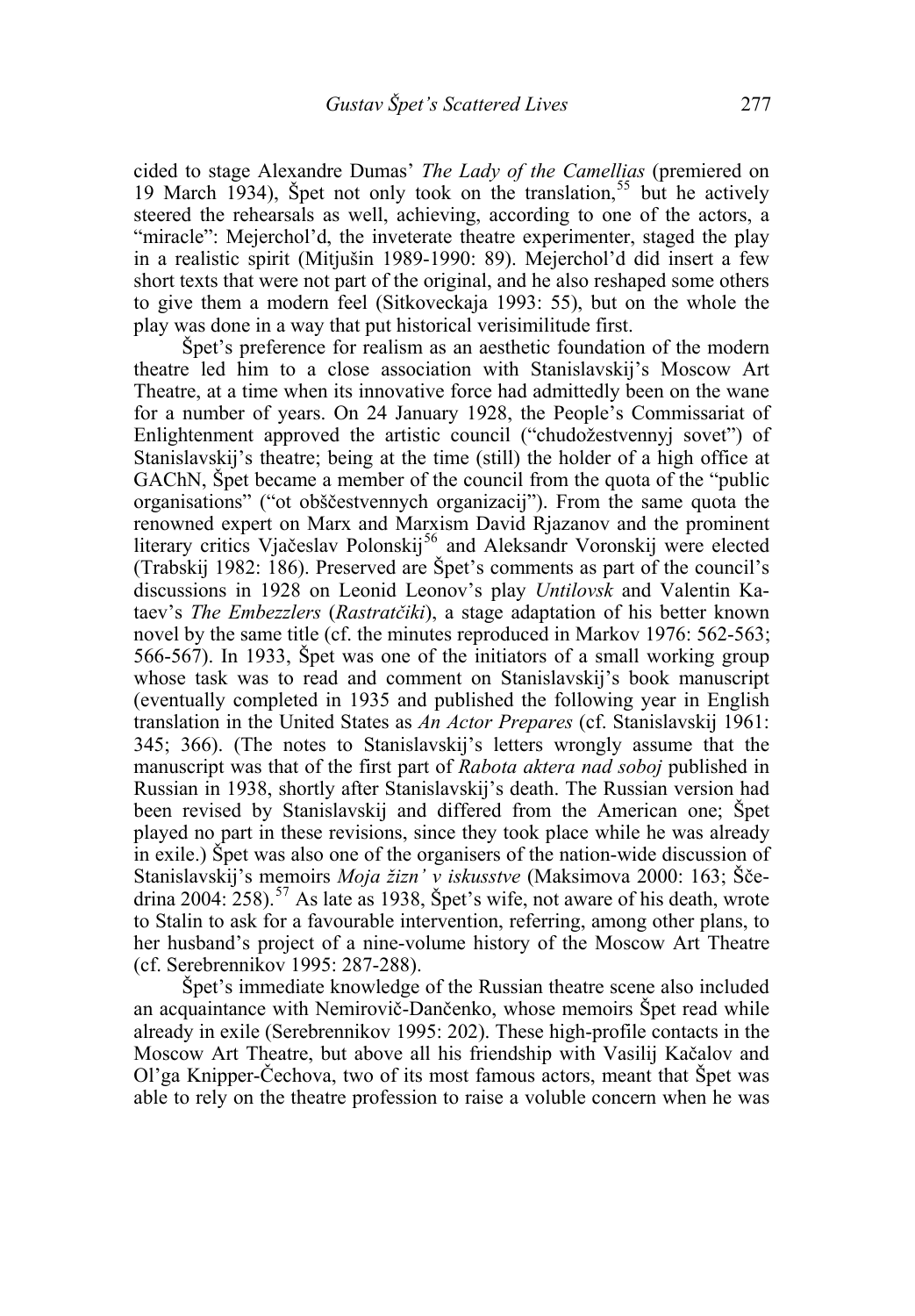arrested in 1935. Kačalov and Knipper-Čechova were among the signatories to petitions asking for Špet's relocation from Enisejsk to Tomsk, a university town with a library and better conditions for scholarly and literary work, and for a permission for his family to continue to reside in Moscow after he had been exiled (Serebrennikov 1995: 256-257). Finally, Kačalov alone wrote a letter to Stalin, not knowing that Špet had already been shot, asking for his full rehabilitation (283-284).

 In 1936, already an exile in Tomsk, Špet renewed his acquaintance, dating back to the GAChN years, with the playwright Nikolaj Erdman (1902-1970) who had been involved at the early stages of his career with the Imagists. Erdman, too, was exiled and resided at the time in Tomsk, working as the dramatist of the local theatre from September 1935 to the end of October 1936 (Serebrennikov 1995: 242, n.). Špet afforded himself some familiarity in addressing Erdman as "Mandat"  $(237)$ , the Russian title of Erdman's most successful comedy staged by Mejerchol'd in 1925. Erdman acquainted Špet with a younger stage director who wanted to do *Othello* for the Tomsk theatre and who sought Špet's advice on the interpretation of the play. Having written copious commentaries on ten of Shakespeare's plays for the "Academia" edition (Špet 2003: 589), Špet was undoubtedly well prepared to help the young director with *Othello*. The production, however, did not materialise, nor did the plan to secure for Spet Erdman's post in the theatre on the latter's departure (Serebrennikov 1995: 242).

Our knowledge of Špet's literary contacts, his work as translator and his theatre affiliations enables us to appreciate the multifarious texture of his intellectual life, particularly in the late 1920s and the 1930s, a stage in his career marked by diversity under duress. During that time Špet was forced to apply his energy to a growing number of pursuits, none of which could give him the opportunity to advance his own agenda as a thinker and scholar. The propitious volatility of the first post-revolutionary decade, still tolerant and conducive to creativity, had gradually been supplanted by a climate of ideological control and suppression, the brutality of which left its stamp on Špet's declining fortunes and his eventual catastrophe. The last – and at the same time most pronounced and most persistent – Westerniser in the history of pre-1989 Russian thought was relegated after 1927 to an increasingly marginal and unfulfilling existence. Rejecting the props of both Marxism and Russian religious philosophy, Špet was left weathering the storms of history alone, facing his tragic end with consummate dignity.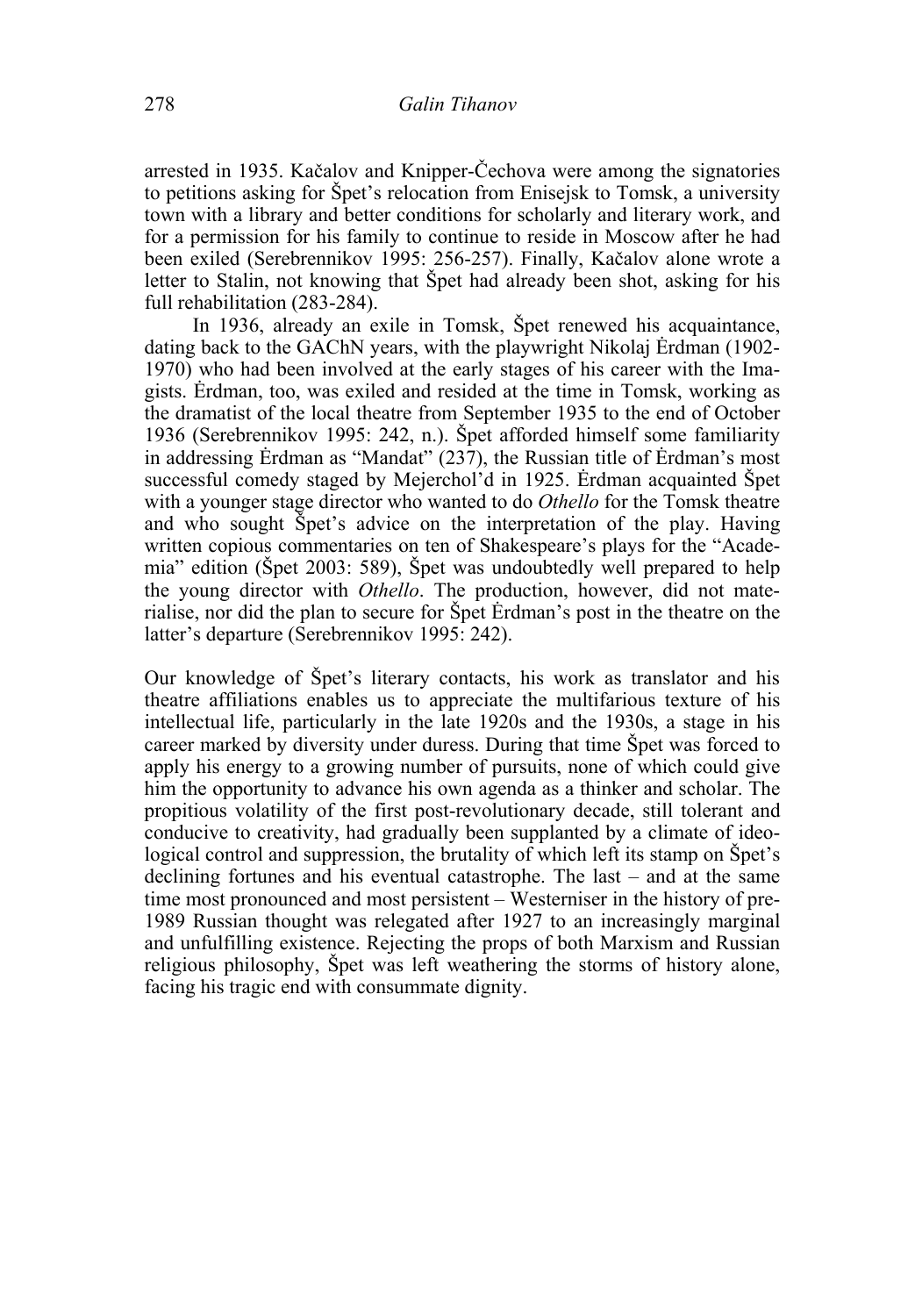#### **NOTES**

In researching this article, I was variously helped by Robert Bird, John Bowlt, Craig Brandist, Jenny Brine, Katya Chown, Aleksandr Dmitriev, Evgeny Dobrenko, Anna Han, Olga Mazaeva, Elena Pasternak, Dušan Radunović, Andrei Rogatchevski, Tatjana Ščedrina, Marina Shtorkh, and Boris Wolfson. I wish to thank them all. My research was generously funded by the Alexander von Humboldt Foundation.

- 1 The concept and the term "inner form" can be found as early as 1917 in Špet's article 'Mudrost' ili razum?' (Špet 1994: 294-295); it later recurs in Špet's *Aesthetic Fragments* (written in 1922). Špet's *Vvedenie v etniþeskuju psichologiju* rests largely on his articles on ethnic psychology published in *Psichologičeskoe obozrenie* in 1917-1918 (in the book, Špet inaccurately indicates the date of their first publication as 1919; cf. Špet 1989: 475); by December 1922 these articles were expanded into a book which the "Kolos" publishing house was prepared to publish quickly (cf. Ščedrina 2005: 499). This did not happen, and in 1926 Spet had to update the manuscript by adding chapters surveying the literature published after 1918. The book appeared in 1926 (Petrickij 1991: 25), even though the official publication date indicated on the cover is 1927.
- 2 On the planned continuation of *Očerk razvitija russkoj filosofii*, see Ščedrina  $(2004: 37; 47-48; 247)$  and Ščedrina  $(2005: 474-476; 491)$ .
- Špet initially intended to title the series "Aesthetic Promises" ("Ėstetičeskie obeščanija"); cf. Ščedrina (2005: 481). He finally settled for "Aesthetic Fragments", partly in order to leave the door open for further instalments. The fourth instalment was announced by the "Kolos" publishing house (which published *Aesthetic Fragments*, I-III); a text closely related to the promised fourth instalment appeared in 1923 in GAChN's journal *Iskusstvo* (cf. Špet 1989: 433; 575). The fullest available version of Špet's *Aesthetic Fragments* appears to be that published in 1989 as part of his *Soþinenija*; V.K. Kantor restored on that occasion the text cut in the first publication (cf. Špet 1989:  $575$  and Kantor 2006: 271).
- The title of the book was accompanied by the qualification "Vyp. 1"; on the first page of the Introduction, Špet insisted that this was the "*first* issue [vypusk]" of his *Introduction* (Špet 1989: 475; emphasis in the original). 5
- For useful surveys of the institutional history and structure of GAChN (established in October 1921 as RAChN and renamed "GAChN" in May  $1925$ , see Strekopytov (1996 and 1997).
- Špet's name appeared in the official list of candidates published in *Izvestija* (21 June 1928). 7 *Leningradskaja pravda* (17 October 1928) wrote: "Lejtmotiv filosofskich
- postroenij prof. Špeta [...] zvučit dissonansom v strane strojaščegosja socializma" (quoted in Fedorova 2002: 47).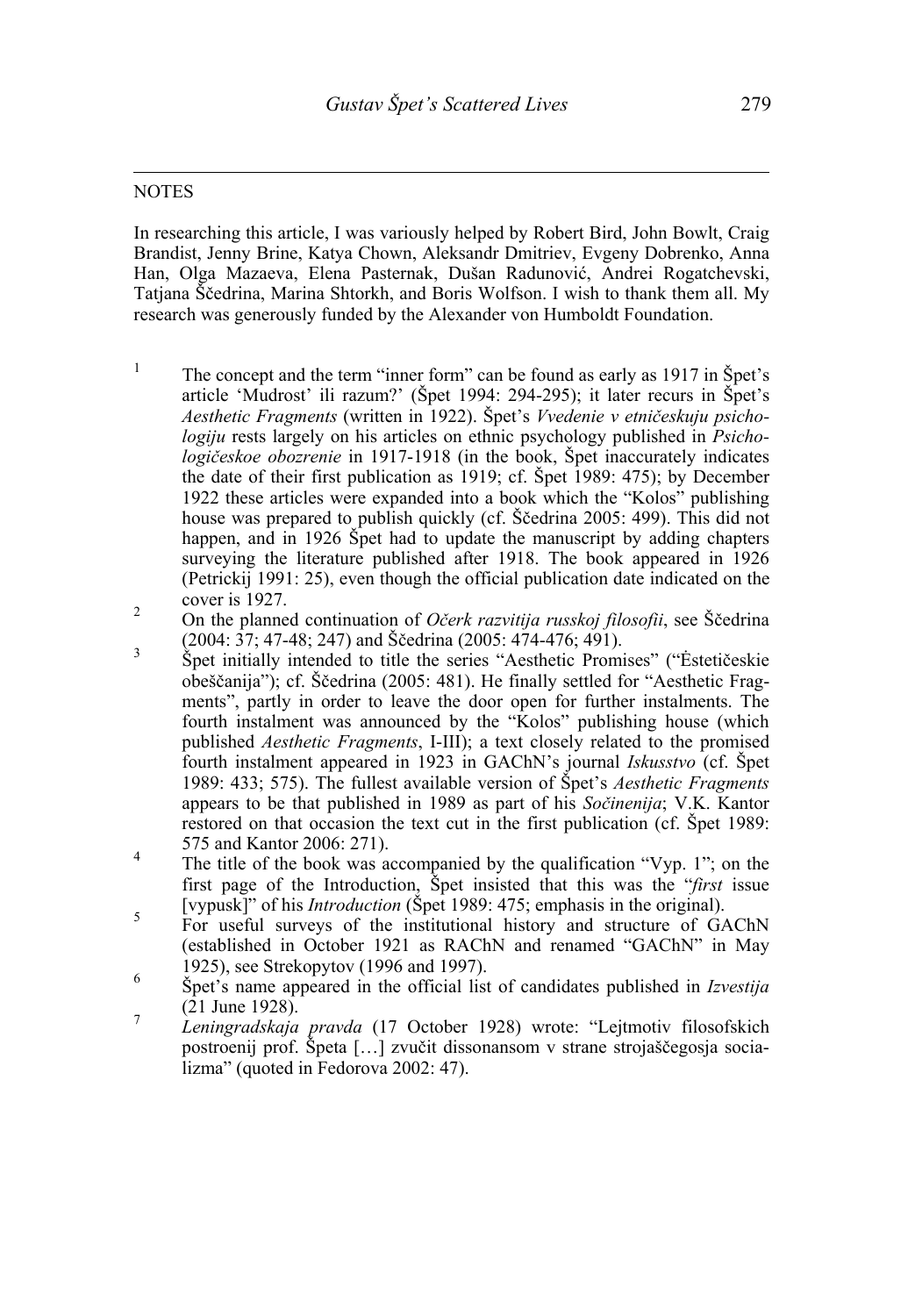Špet's health was distinctly fragile throughout the 1920s; as early as 1920- 1921 he would describe his condition as manic-depressive (cf. Ščedrina 2005: 348; 364), while Michail Geršenzon would often note Špet's excessive "nervousness" (cf. Geršenzon 1992: 245; 296, n. 4). By 1930, his alcohol intake – clearly a response to the vitriolic public campaign against him – was perceived as a problem even by helpful and benevolent friends; a worried Baltrušajtis dedicated to Špet a poem, 'Netrezvomu Špetu' (cf. the text of the poem dated 9 April 1930 and Ščedrina's comments in Ščedrina 2004: 70). In the late 1920s – early 1930s, Špet suspected he might be mentally ill; he studied psychiatry books and sought the opinion of psychiatrists (M.K. Polivanov 1992: 31).

 See the block of articles under the heading "Bessmertnye ot mertvych idej. Akademija Chudožestvennych Nauk v plenu u reakcionerov. Trebuem vmešatel'stva proletarskoj obščestvennosti", in *Komsomol'skaja pravda*, 20 February 1929, p. 2 (see also "Liberaly zamazyvajut klassovuju bor'bu v nauke. V Akademii Chudožestvennych Nauk vdvojne neblagopolučno – GAChN gotovit antimarksistskuju smenu", *Komsomol'skaja pravda*, 1 March 1929). In his reply ("Akademija otvečaet. Pis'mo v redakciju"; the reply was accompanied by an editorial counter-response, "Oproverženie ili podtverždenie?"), the President of GAChN Petr Kogan stated that Skrjabin had not been tried in court and had been excused from military service as a Tolstoyan. On the accusations against Skrjabin, see also John E. Bowlt, 'Sergei Skriabin' (1997: 181-182). Bowlt attributes the entire block of accusatory articles in *Komsomol'skaja pravda* of 20 February to I. Bačelis; in fact, one of the texts in the block, "Esče odna Akademija", was signed by Šmygov and Valujskij who were identified more than fifty years later in Lev Gornung's memoirs (1992: 179) as, respectively, a worker and a former serviceman sent by the Party as part of a group of four activists to "purge" GAChN. *Komsomol'skaja pravda* was soon joined by the journals *Na literaturnom postu* (1929, Nos. 4-5 and 6; the latter issue even carried a cartoon by the Kukryniks titled 'O GAChNe, Kogane i Špete', accompanied by derisory verse – cf. K.M. Polivanov's notes in L. Gornung 1992: 181-182) and *Pečat' i revoljucija*, which in June 1929 published a diatribe against GAChN by Isaak Nusinov, an ardent proponent of the sociological method (cf. Nusinov 1929: 81-89). Finally, in February 1930, although Špet had already been removed from the vicepresidency by that time, *Literaturnaja gazeta* branded his philosophy as "a reactionary mystique" that "obscures the consciousness of the working people" (17 February 1930).<br><sup>10</sup> While Kogan's scholarly reputation rested on his pre-revolutionary surveys of

- West European and Russian literature, by 1927 he was already writing on topical issues such as the Red Army in Russian literature (Kogan 1926). His standing did not spare him Majakovskij's contempt (cf. the mention of Kogan
- in Majakovskij's poem 'Sergeju Eseninu').<br><sup>11</sup> In the literary section of GAChN, the brothers Michail and Fedor Petrovskij and Boris and Grigorij Jarcho were employed; Aleksandr Čelpanov, the son of

8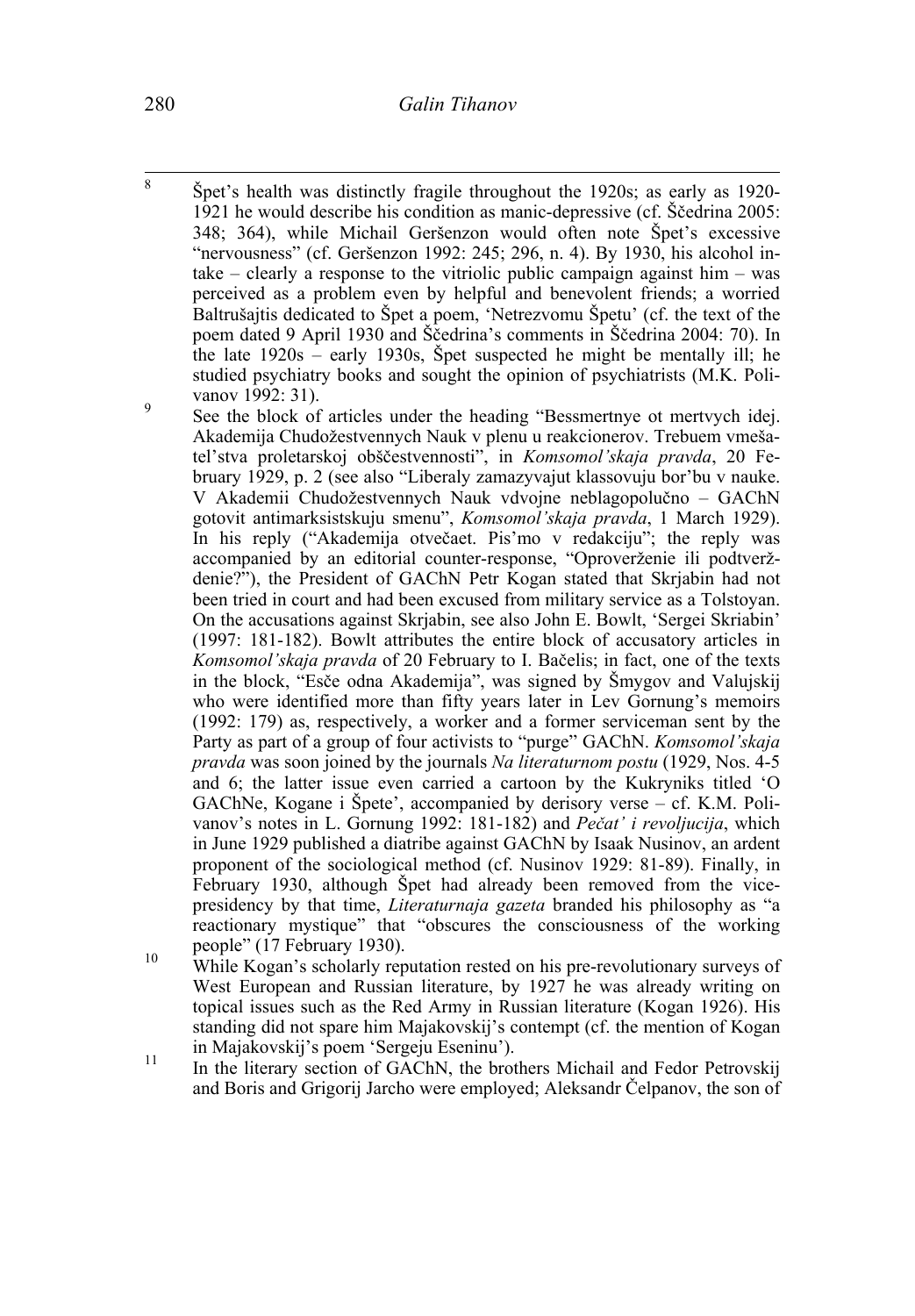the eminent psychologist Georgij Čelpanov, was also employed, as was his father. More such cases are listed in the documentation reproduced in Bowlt (1997: 304) and Marcinkovskaja (2000: 22), as well as in L. Gornung (1992:

- 179-180).<br>*Iskusstvo portreta* (Gabričevskij 1928; actually published in 1927; cf. Mikhailov 1997: 10, n. 14).
- <sup>13</sup> All figures in *Komsomol'skaja pravda*, 20 February 1929, p. 2 (in the section titled "A vy govorite: bumažnyj krizis!"). The "uselessness" of GAChN's published output, accompanied with charges of unskilful editorial policies and squandering of resources (all stones in Špet's garden, as he was GAChN's bursar, as well as Director of GAChN's Editorial Committee), resurfaced in the Resolution of July 1930 which concluded the process of political purges at GAChN. In the Resolution, Špet's *Introduction to Ethnic Psychology* is said to have sold only 39% of its total print run (apparently, in July 1930 the same figures were used as in February 1929; one recalls that in February 1929, 1,227 copies of Špet's book were reported unsold, i.e. exactly 61.35% of the total print run); according to the Resolution, the entire book production of GAChN was printed in a total of 88,000 copies, of which only 57% were sold
- (for the figures mentioned in the Resolution, cf. Bowlt 1997: 304). 14 The precise figure for a member's monthly salary recorded in the official minutes of the sessions of the "purging commission" was 96 roubles (in 1924, Geršenzon had praised Špet's skills as a bursar, stressing that while Špet was in charge of GAChN's finances salaries almost doubled; cf. Geršenzon 1992: 307). During the purge Špet was accused of money-mindedness and greed; it was claimed that he received a salary of 286 roubles, three times as much as the monthly salary of an ordinary member (cf. the document reproduced in
- Marcinkovskaja 2000: 22).<br><sup>15</sup> The estimate of *Komsomol'skaja pravda* was probably correct; for precise figures concerning the membership of GAChN between 1921 and 1927, see 16 Strekopytov (1997: 51-52).<br><sup>16</sup> On the same day, GAChN's Bulletin was closed (a total of eleven issues were
- published), and the subscriptions to foreign periodicals were cut (cf. Misler 1997: 29-30).<br>
In the same document, Losev was called a "counter-revolutionary"; cf. Bowlt
- (1997: 303).<br><sup>18</sup> On his removal from GAChN, Špet was awarded a monthly pension of 160
- roubles (Polivanov 1995: 14), which was clearly not a comfortable income for a family with three children, all aged between 11 and 16 in 1930 (Špet had
- 
- 
- two more children from his first marriage, aged 25 and 22 at the time).<br>
I examine Špet's contributions to literary theory in Tihanov (forthcoming).<br>
On the history of "Vol'fila", see V.G. Belous (2005).<br>
Achmatova knew Šp Gimnazija in 1906-1907 when Špet was her psychology teacher (cf. Reeder 1995: 17-18). Vera Beer recalls a psychology lesson with Špet in which Anna (then still Gorenko) recited Brjusov (Beer 1991: 28; 30; cf. the mention of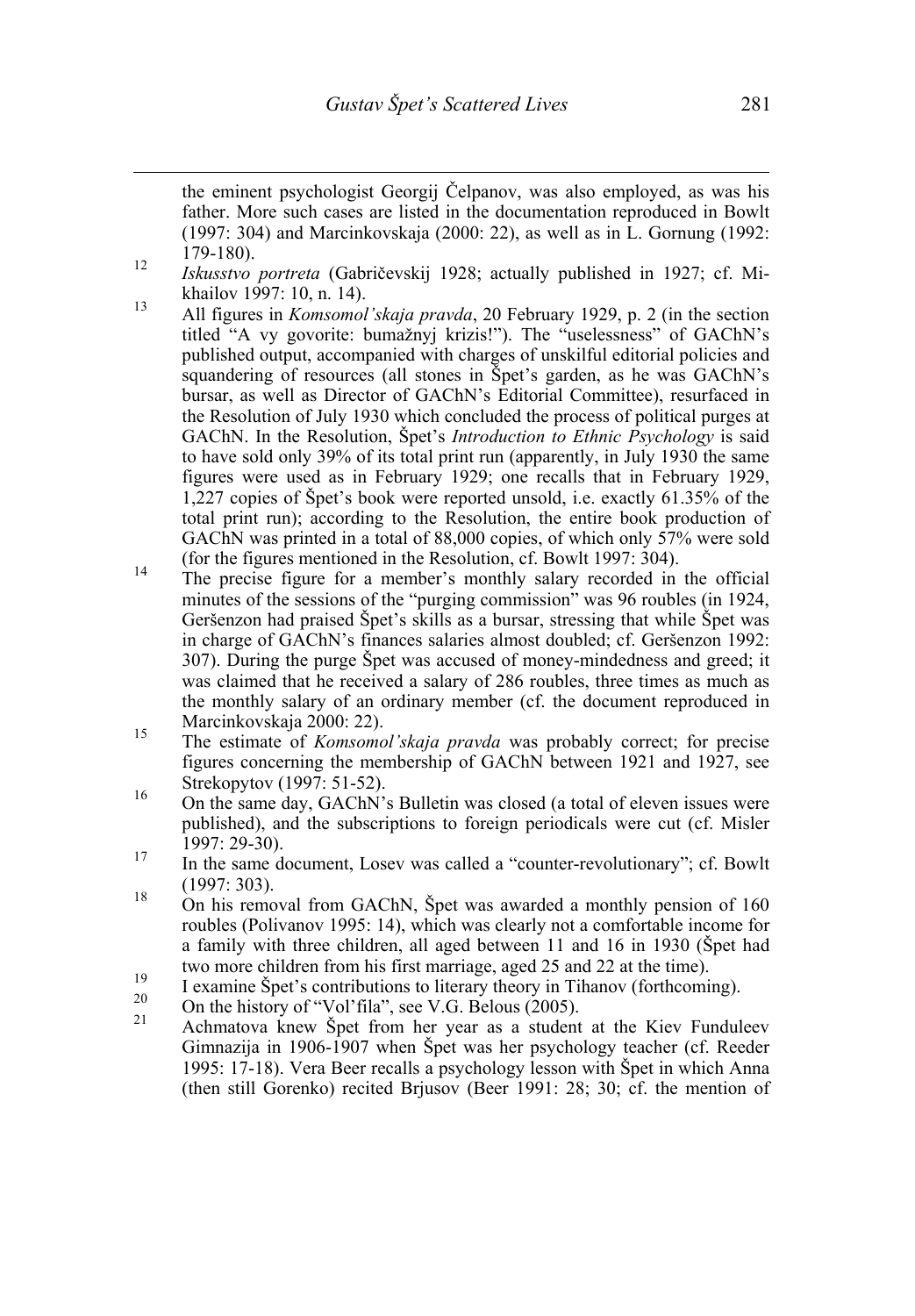Špet and the school half a century later in Achmatova's notebooks, Achmatova 1996: 79). Špet's acerbic criticism of Achmatova's poetry in the *Aesthetic Fragments*, to which Vejdle, amongst others, objected vehemently (even Boris Gornung, Špet's ardent follower, would not agree with him on this point – cf. Gornung's letter to Benedikt Lifšic in B. Gornung 2001: 390), was motivated exclusively by aesthetic considerations. Thus Špet was greatly interested in Gumilev's writings; in 1926 Lev Gornung reported to Achmatova that he had received as a present from Špet the manuscript of Gumilev's novella 'Stradivarius' Violin' which Špet had obtained through Sergej Poljakov, the publisher of *Vesy* where Gumilev's novella appeared in 1909 (L. Gornung 1989a: 69; in a different version of his memoirs, Lev Gornung asserts that the event narrated above took place on 1 October 1928, cf. 177- 178). Achmatova and Špet met once again (unintentionally) in May 1934 at Boris Pil'njak's home in Moscow (on receiving the news of Mandel'štam's arrest, Achmatova had left for Moscow from Leningrad), where Špet was in

- the company of Baltrušajtis and Sergej Prokof'ev (cf. Achmatova 1968: 182).<br>
Čelpanov is mentioned once again, again in a rather ambiguous context, in<br>
Šeršenevič's 1920 manifesto '2 x 2 = 5' (Šeršenevič 1997: 407).
- <sup>23</sup> For a list of most of Špet's published translations of philosophy, cf. Mitjušin (1992: 91-92); for Špet's translation of Berkeley's *Three Dialogues between Hylas and Philonous*, published in 1937 without a mention of Špet's name, cf. Serebrennikov (1995: 144, n. 5).<br><sup>24</sup> These translations are not mentioned in the bibliography of Špet's literary
- translations (Mitjušin 1992: 92).<br><sup>25</sup> After Jakobson's departure for Estonia and then Prague, Špet's (and through
- him GAChN's) influence on the Moscow Linguistic Circle had become so overpowering that it eventually led to its split in mid-1922 (Nikolaev 2004: 228). In the final stages of the Circle's existence, several younger members – Gornung, Buslaev, and Žinkin – joined GAChN; the library of the Circle was
- also transferred to GAChN (Toman 1995: 66).<br><sup>26</sup> For short biographies of the Gornung brothers, see Kljuev (1998: 268-273); on Kenigsberg, see Čičerin (1985: 239-250) and Šapir (1994); on Vol'kenau, see K. Polivanov (1993: 47. n. 12).
- $\frac{27}{27}$  Lev Gornung reports that Spet was asked to write for the fourth issue of *Germes* a brief note on Tjutčev (L. Gornung 1992: 183-184); the request does not appear to have been acted upon.
- not appear to have been acted upon. 28 Like Špet, Volkov was involved in translation. His partial translation (1927) of Hegel's *Aesthetics* (Volkov translated only the part known as *Einleitung in die Aesthetik*) was amended, edited, and supplied with notes by Špet but remained unpublished (the translation is preserved in Rossijskaja Gosudarst-
- vennaja Biblioteka [RGB, Moscow], f. 718, k. 8, ed. chr. 4 and 5).<br>
29 Cf. Špet (1982); Igor' Čubarov has published a slightly different version (see<br>
Špet 2002: 1133-1136, republished in Čubarov 2005: 253-259).
- Špet 2002: 1133-1136, republished in ýubarov 2005: 253-259). 30 Unlike his brother, Lev Gornung asserts that *Germes* was produced in three copies only (cf. L. Gornung 1992: 175).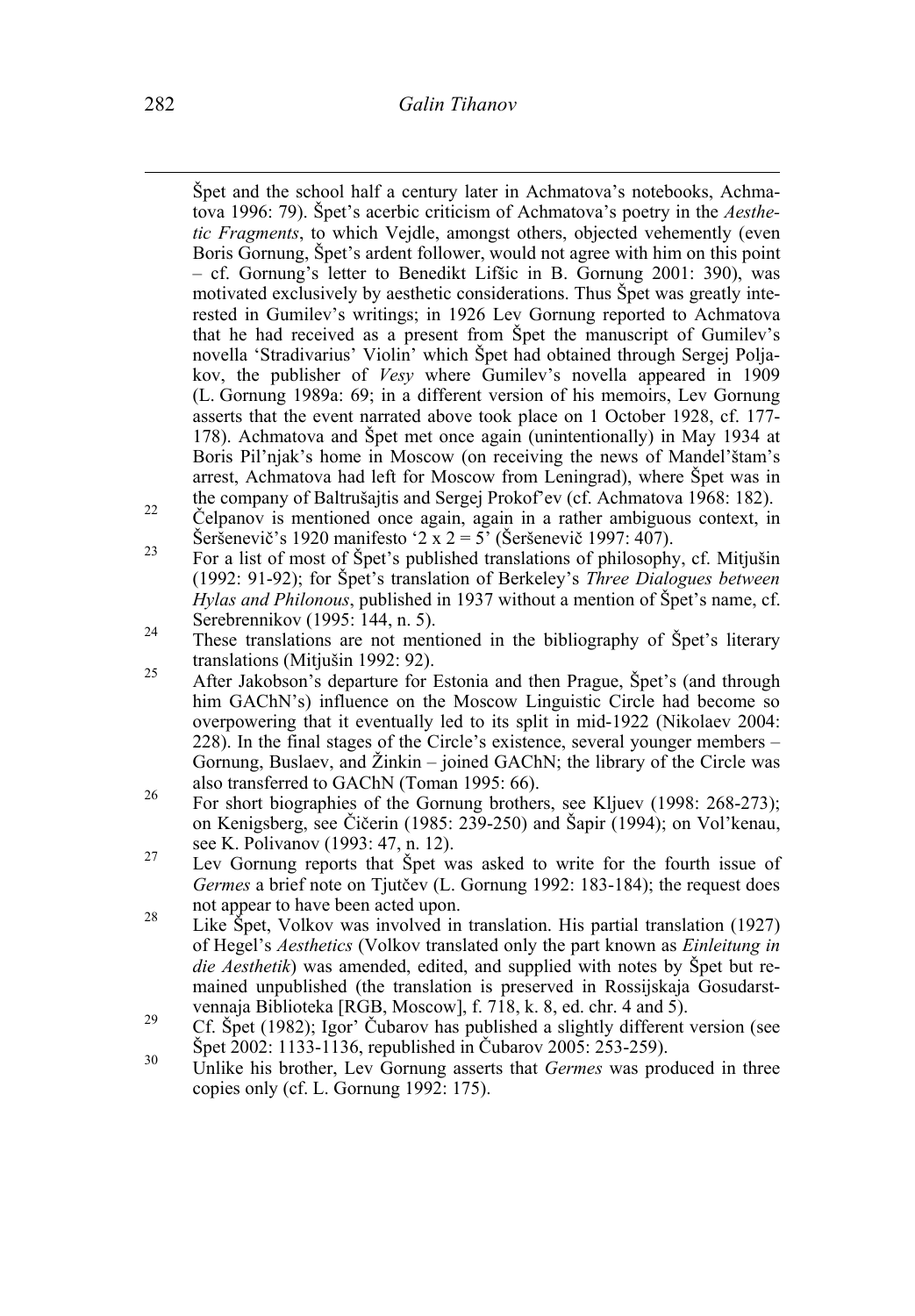- $\frac{31}{31}$  On Špet's contacts with Kuzmin see further below. In the early 1930s, Špet would visit Parnok on several occasions. As a friendly gesture, he translated into English the aria of Almast from Parnok's eponymous opera libretto (L. Gornung 1989b: 92; L. Gornung 1992: 180). Parnok was, along with Špet, Pasternak, Lev Gornung, Benedikt Lifšic and others, among the initiators of the "Uzel" publishing house which in 1926 brought out books by her, Pasternak, Lifšic, and Aleksandr Romm (cf. K. Polivanov 1992: 134). In August 1933, Špet attended Parnok's funeral (Poljakova 1979: 36).
- August 1933, Špet attended Parnok's funeral (Poljakova 1979: 36). 32 Špet was asked to evaluate the translations of Mickiewicz's *Pan Tadeusz* (by Sergej Gorodeckij) and Wyspiański's *Wedding* (by Konstantin Erberg); cf. the letter from "Academia" (5 April 1933) in RGB, f. 718, k. 24, ed. chr. 56. Špet's evaluations are at k.  $2\hat{1}$ , ed. chr. 2 and 3 (Erberg's translation) and k.  $21$ , ed. chr. 9 (Gorodeckij's translation).
- 21, ed. chr. 9 (Gorodeckij's translation). 33 An abridged translation of the *Pickwick Papers* appeared under Špet's coeditorship: Č. Dikkens, *Posmertnye zapiski pikvikskogo kluba* (sokraščennyj perevod s anglijskogo). Pod redakciej A.G. i G.Š. [sic!], Moskva-Leningrad: Molodaja Gvardija, 1932. In the absence of any indication of the translators' names, one must assume that the translation (comprising a total of 51 chapters) was undertaken by those referred to as co-editors: Špet and Gornfel'd.
- 34 In a different version of his memoirs Milaševskij makes no mention of
- resistance on Špet's part (Milaševskij 1989: 303-304).<br><sup>35</sup> See his respective book proposals, both written in 1933 (RGB, f. 718, k. 17, ed. chr. 4). Špet also proposed the publication of a Shakespeare Encyclopaedia (k. 20, ed. chr. 16). The genre was apparently attracting growing attention at the time; in addition to the two projects just mentioned, "Academia" also attempted the publication of a Puškin and a Heine Encyclopaedia
- (cf. Ostroj 1969: 171). 36 In 1930-1932, Špet himself translated chapters 1-9 of the novel (the text is preserved in RGB, f. 718, k. 12, ed. chr. 6). Poe appears to be the only other author from the American canon on whom Špet worked; at different times, he corrected Pjast's partial translation of 'Politian' and also wrote a proposal to "Academia" for the publication of Poe's writings (cf. RGB, f. 718, k. 12, ed. chr. 4 and k. 21, ed. chr. 13, respectively). 37 *Noþnye nedorazumenija*, in Špet's 1937 translation (the translation, apparently
- unpublished at the time, is preserved in RGB, f. 718, k. 11, ed. chr. 10 and 11). 38 Cf. Špet's 1934 translation (*Žizn' i mnenija Tristrama Šendi*, Book I, Ch. 1-25
- 
- and Book II, Ch. 1-2), preserved in RGB, f. 718, k. 12, ed. chr. 5.<br>*I.V. Gete i F. Šiller, Perepiska v dvuch tomach*. Vstup. stat'ja Georga Lukača, per. A.G. Gornfel'da i I.G. Smidoviča, Moskva-Leningrad, Academia, 1937.
- per. A.G. Gornfel'da i I.G. Smidoviþa, Moskva-Leningrad, Academia, 1937. 40 The extent to which the political elite was involved in the realisation of this idea can be judged by the fact that the "Academia" edition of Shakespeare's works was initially supervised by Bucharin. On 11 February 1933 Špet was summoned to a meeting on the preparation of the edition, due to take place on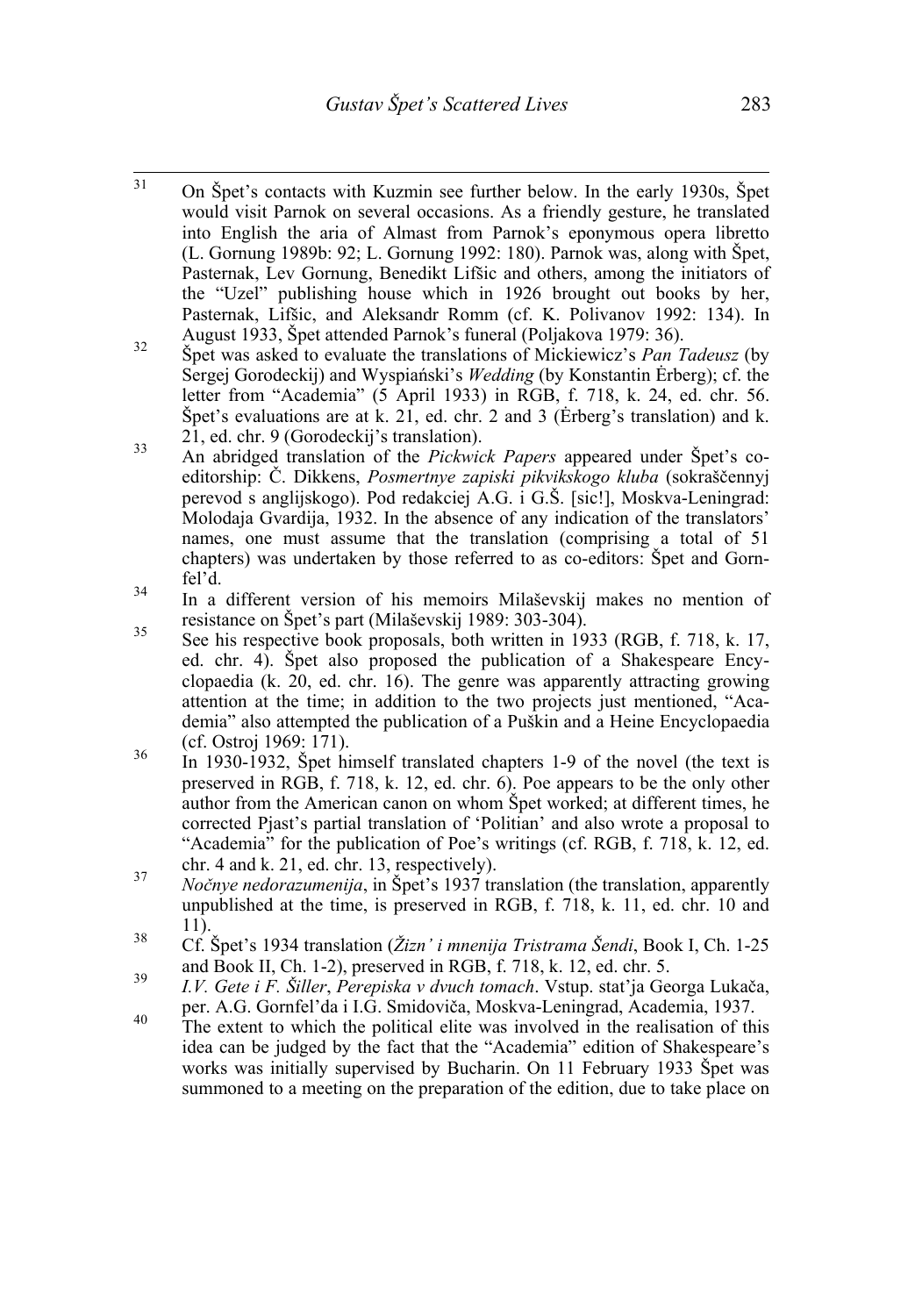17 February in Bucharin's office (see the letter at RGB, f. 718, k. 24, ed. chr.

- $\frac{56}{11}$  Control was made easier by setting up a translation sector within the Writers' Union; the first conference of Soviet translators met in Moscow in January
- 
- 1935 (cf. Smith 2000: 263).<br>
See Marietta Šaginjan's criticism in 'Gete v jubilejnom izdanii' (1933).<br>
'Manfred', 'Cain', and 'Heaven and Earth' were published in Bajron [Byron]
- (1933); 'Age of Bronze' appeared in Bajron (1935). 44 A former member of the Politburo and for a time a deputy prime minister, later twice excluded and twice restored in the Party, at the time Kamenev was still in charge of the "Academia" publishing house. He was removed early in 1935, sentenced to prison for an alleged involvement in Kirov's assassination,
- and finally shot in 1936.<br><sup>45</sup> Šklovskij was no doubt delighted to be able to "punish" Špet in this way. Špet and his younger followers around *Germes* had been distinctly anti-formalist in their methodology, distancing themselves emphatically from the "radical" Jakobson, Brik, and Šklovskij (cf. B. Gornung 2001: 372-373). Their antiformalist platform came to be felt with particular prominence in the collective volume *Chudožestvennaja forma* (Moscow, GAChN, 1927) which was met with irritation by Boris Ejchenbaum (cf. his letter to Šklovskij of 22 March 1927 in Kertis [Curtis] 2004: 303, where Ejchenbaum singles out Špet's role as a teacher of the young authors represented in the volume and refers scornfully to the older GAChN associates as "Sory, Spety i Petrovskie").
- scornfully to the older GAChN associates as "Šory, Špety i Petrovskie"). 46 Špet's use of Kuzmin's name in 1934 and in 1935 requires some explanation of the background. Kuzmin and Špet met for the first time on 11 May 1924 in Moscow (Timofeev 1993: 160) in the circle of the young literati around *Germes*. Boris Gornung recalled that Kuzmin had earlier spoken of Špet's *Aesthetic Fragments* in a derisive and sceptic fashion (B. Gornung 1990a: 178), but apparently this did not affect the tone of their first meeting. On this occasion Kuzmin had a lively discussion with Špet and Maksim Kenigsberg (180) on "clarism", on the essence of Romantic aesthetics and irony, on dandyism, and on Achmatova's poetry. Kuzmin and Špet later intensified their contacts while working on the Shakespeare edition, for which Kuzmin translated from 1930 to 1935 eight plays, seven of which were published posthumously in the "Academia" volumes (his translation of *The Tempest* remained unpublished; Ščepkina-Kupernik's translation was published instead in the "Academia" edition). Kuzmin's translation of *King Lear* was corrected and edited by Špet (Morev 1998: 224, n. 16). In 1934 Špet was keen to offer Stanislavskij Kuzmin's translation of *Much Ado about Nothing* (Morev 1998: 99), in the hope that it might be staged. This resulted in Kuzmin, increasingly ailing and frail at the time, suggesting that the translation be amended by Špet who would then figure as co-translator in both the theatre version and in the respective "Academia" volume. Kuzmin was, however, less than thrilled when Spet accepted his suggestion (cf. Kuzmin's diary entry for 29 September 1934 in Morev 1998: 112); evidently he expected Špet to make the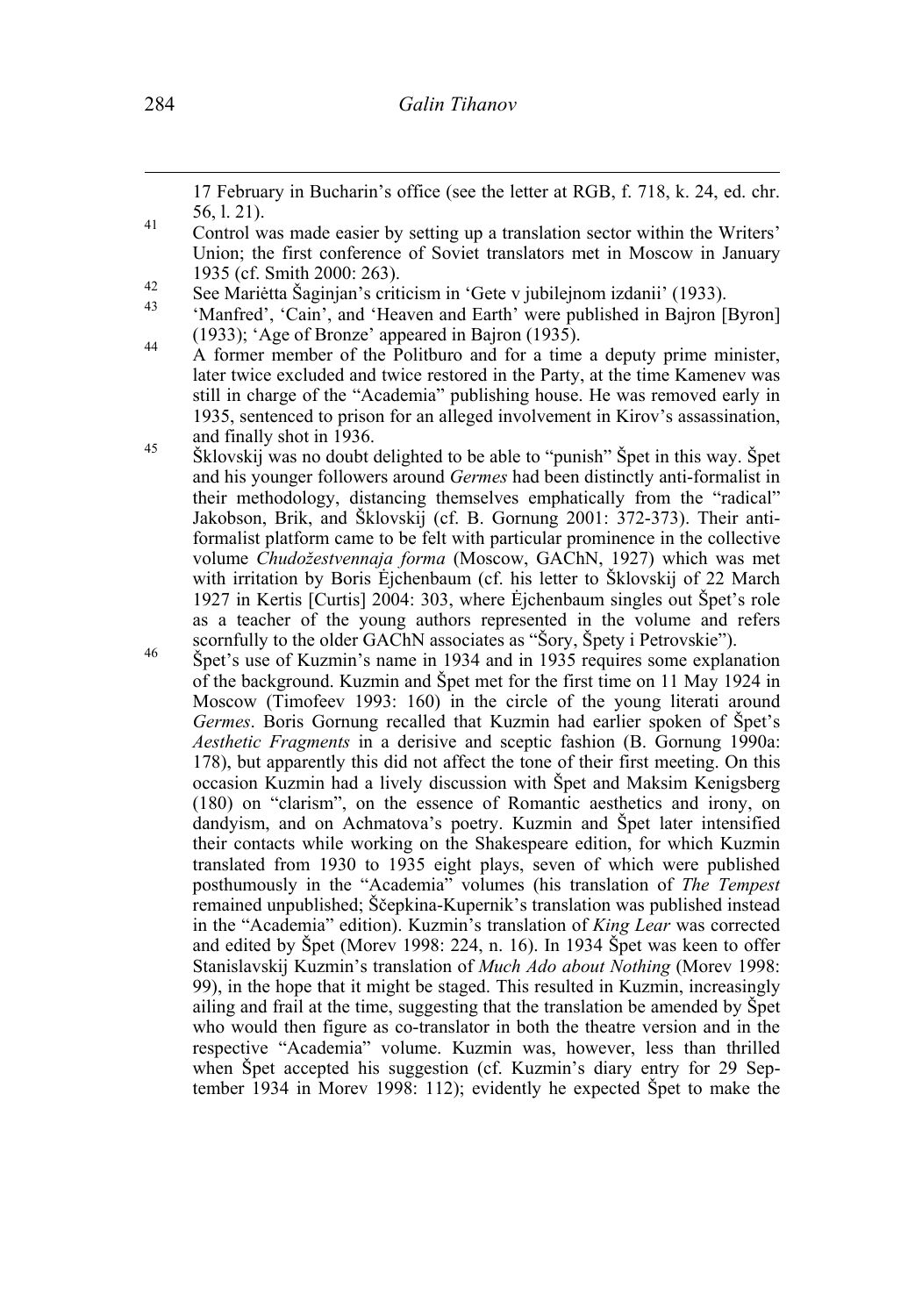necessary corrections, while still declining out of politeness the offer that his name appear on the cover. Špet was able to negotiate for his work an honorarium amounting to 40% of the whole; his arrest and exile, however, thwarted the plan, and the translation was published in 1937 under Kuzmin's name alone.

- 47 Pasternak mentions Špet in *Ochrannaja gramota*. In the Spring semester 1909-1910, he had attended Špet's seminar on Hume at Moscow University and wrote for Špet an essay entitled 'Hume's psychological scepticism'; the next year he took Špet's course on the "Logic of the historical sciences" (cf. Flejšman et al. 1996: 16; 208; 230-235). On Špet's significance for Pasternak's intellectual formation, see Flejšman et al. (1996: 128-132); on Špet's philosophy as an impulse for Pasternak's early poetry, cf. Han (1997, 1999, 2003; see, however, Aucouturier's objections in Aucouturier [Okutjur'e]
- 2004: 258-261).<br><sup>48</sup> Špet's experience with translating Shakespeare dated back to 1924 when he produced for the Malyj Teatr a stage version of Shakespeare's *Julius Caesar* (preserved in RGB, f. 718, k. 13, ed. chr. 5); early in the 1920s he had begun (but never finished) an adaptation, again for the Malyj Teatr, of Schiller's *Die*
- *Räuber* (RGB, f. 718, k. 17, ed. chr. 7).<br><sup>49</sup> The relevant letters by Smirnov (9 June and 1 November 1934) are in Špet's estate in RGB, f. 718, k. 25, ed. chr. 25.<br><sup>50</sup> Smirnov to Špet, letter of 31 January 1935 (RGB, f. 718, k. 25, ed. chr. 38, l.
- 
- $9$ .<br>The typescript of the article and the letter are both at RGB, f. 718, k. 20, ed. chr. 3.
- 52 G.G. Špet, 'Teatr kak iskusstvo', *Masterstvo teatra. Vremennik Kamernogo teatra* 1-2 (1922-1923), 31-55; quoted from Špet (2000) where the text is
- 
- dated 24 September 1922.<br>
54 On the early history of TEO, see Zubarev (1999).<br>
54 G.G. Špet, 'Differenciacija postanovki teatral'nogo predstavlenija', *Kul'tura teatra* 7-8 (1921), 31-33 (quoted here from Sergej Stachorskij's republication in Špet 1991). This article is not included in the bibliography of Špet's published works in Mitjušin (1992); Marcinkovskaja (2000: 43-46) has published an almost identical version of the article from Špet's estate at RGB,
- apparently without knowledge of the 1921 and 1991 publications. 55 Zinaida Rajch (Mejerchol'd's wife) and Michail Carev (playing, respectively, the leading role and that of Armand) were listed in the programme notes as  $\frac{\text{Spet's co-translators (cf. Sitkoveckaja 1993: 55)}}{\text{In 1927. Spet tried unsuccessfully to get Polonskij to publish a selection of}}$
- 
- Lev Gornung's poetry in *Novyj mir* (cf. L. Gornung 1992: 178). 57 The fourth printing of the first Russian version in January 1934 had apparently placed Stanislavskij third (first was Puškin) in popularity amongst readers in the Soviet Union, with the whole print-run selling out in just three days (Stanislavskij 1961: 381; 569).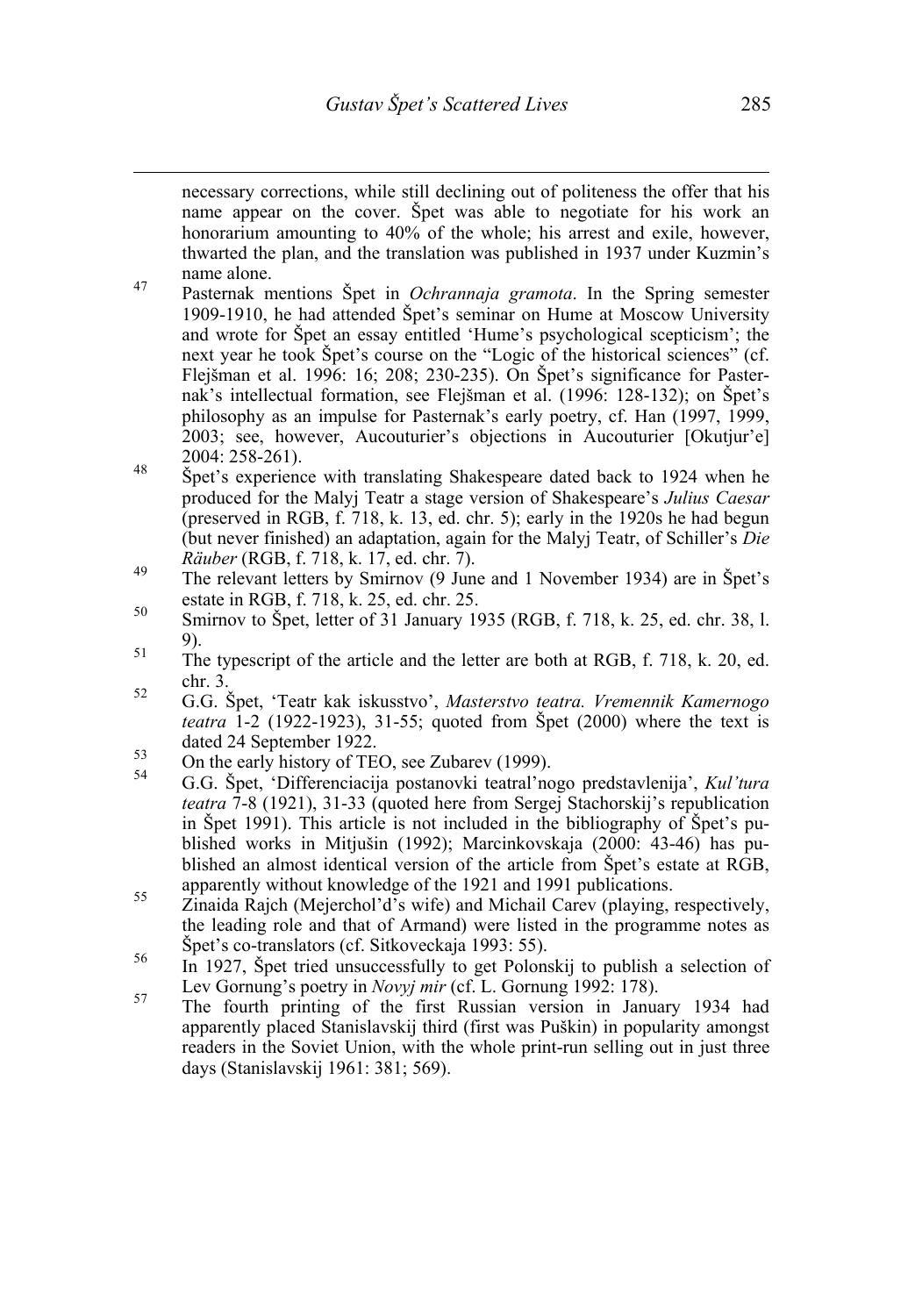## LITERATURE

| Achmatova, A.               |                                                                       |
|-----------------------------|-----------------------------------------------------------------------|
| 1968                        | 'Mandel'štam'. Sočinenija, 2 (Eds. G.P. Struve and B.A. Filippov).    |
|                             | New York, 166-187.                                                    |
| 1996                        | Zapisnye knižki Anny Achmatovoj (1958-1966). Moskva-Turin.            |
| Aucouturier [Okutjur'e], M. |                                                                       |
| 2004                        | 'Poėt i filosofija (Boris Pasternak)'. "Literaturovedenie kak litera- |
|                             | tura". Sbornik v čest' S.G. Bočarova (Ed. I.L. Popova). Moskva,       |
|                             | 255-273.                                                              |
| Bajron, Dž.G. [Byron]       |                                                                       |
| 1933                        | Misterii (Trans. G.G. Špet, Introd. P. Kogan). Moskva-Leningrad.      |
| 1935                        | Lirika i satira (Ed. M.N. Rozanov). Moskva.                           |
| Baranova-Šestova, N.        |                                                                       |
| 1983                        | Žizn' L'va Šestova, t. 1. Paris.                                      |
| Beer, V.                    |                                                                       |
| 1991                        | 'Listki iz dalekich vospominanij'. Vospominanija ob Anne Achma-       |
|                             | tovoj (Eds. V.Ja. Vilenkin and V.A. Černych). Moskva, 28-32.          |
| Belous, V. G.               |                                                                       |
| 2005                        | Vol'fila [Petrogradskaja Vol'naja Filosofskaja Associacija]: 1919-    |
|                             | 1924, 2 Vols. Moskva.                                                 |
| Belyj, A.                   |                                                                       |
| 1933                        | Načalo veka. Moskva-Leningrad.                                        |
| 1934                        | Meždu dvuch revoljucij. Leningrad.                                    |
| 1969                        | Vospominanija ob A.A. Bloke. München.                                 |
| 1992                        | 'Iz vospominanij o russkich filosofach'. Minuvšee: Istoričeskij       |
|                             | al'manach (Ed. J. Malmstad), 9, 326-351.                              |
| Bird, R.                    |                                                                       |
| 1999                        | 'Vjačeslav Ivanov i sovetskaja vlast' (1919-1929)'. Novoe litera-     |
|                             | turnoe obozrenie, 40, 305-331.                                        |
| Bowlt, John E.              |                                                                       |
| 1997                        | 'RAKhN on Trial: The Purge of Gustav Shpet'. Experiment. A            |
|                             | Journal of Russian Culture, 3, 295-305.                               |
| Čičerin, A.V.               |                                                                       |
| 1985                        | Sila poėtičeskogo slova. Stat'i, vospominanija. Moskva.               |
| Čubarov, I.M. (Ed.)         |                                                                       |
| 2005                        | Slovar' chudožestvennych terminov. GAChN. 1923-1929 gg. Mosk-         |
|                             | va.                                                                   |
| Drozdkov, V.A.              |                                                                       |
| 2003                        | 'Šeršenevič i Esenin: biografičeskie i tvorčeskie paralleli v kontek- |
|                             | ste sporov o soderžanii imažinistskoj poėzii'. Russkij imažinizm.     |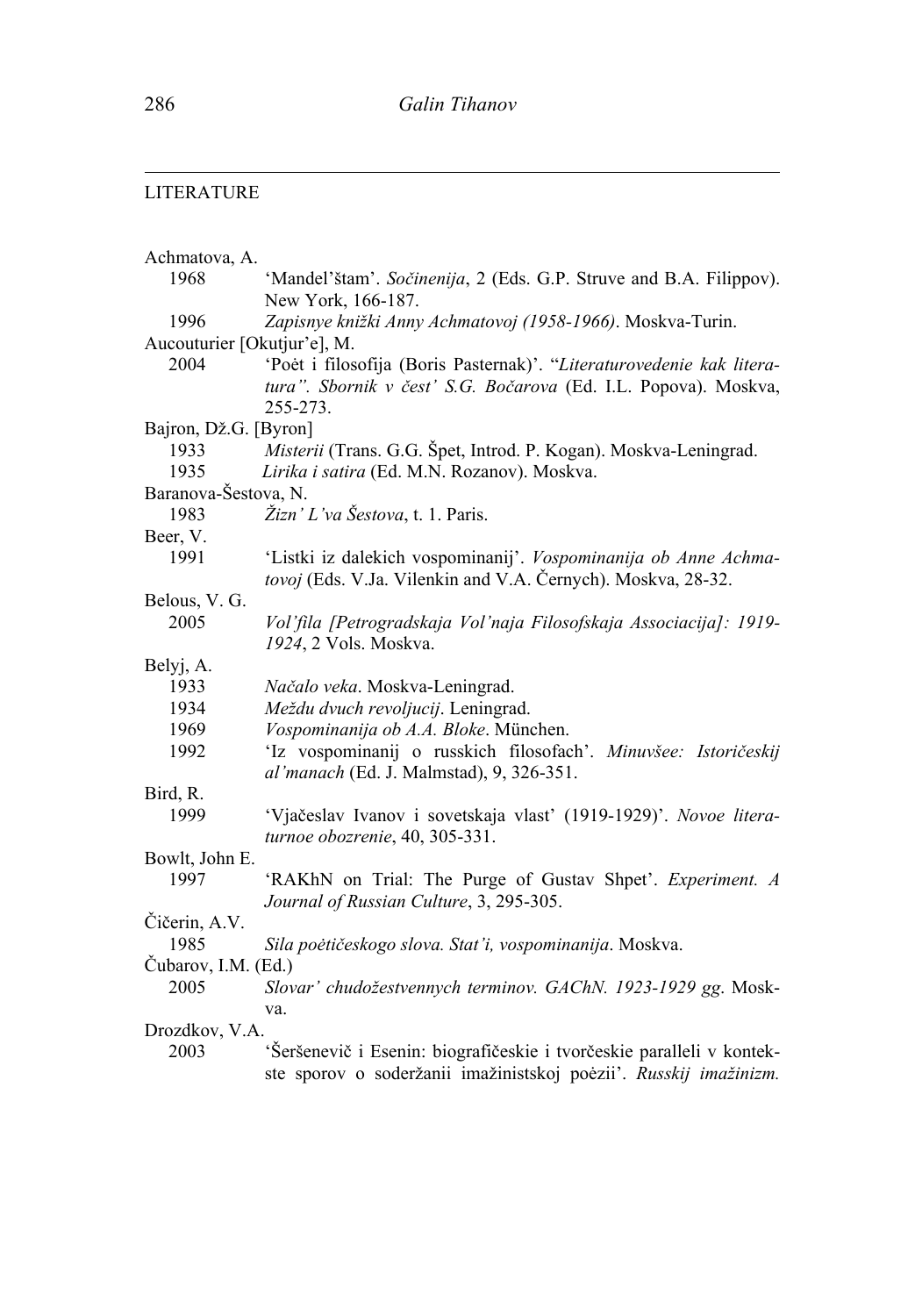|                          | Istorija. Teorija. Praktika (Ed. V.A. Drozdkov et al.). Moskva, 139-<br>168.    |
|--------------------------|---------------------------------------------------------------------------------|
| Esakov, V.D. (Ed.)       |                                                                                 |
| 2000                     | Akademija Nauk v rešenijach Politbjuro CK RKP(b)-VKP(b), 1922-<br>1952. Moskva. |
| Esenin, S.               |                                                                                 |
| 1999                     | Polnoe sobranie sočinenij (Ed. Ju.L. Prokušev). Moskva, 7 (1).                  |
| 2000                     | Polnoe sobranie sočinenij (Ed. Ju.L. Prokušev). Moskva, 7 (2).                  |
| 2002                     | Polnoe sobranie sočinenij (Ed. Ju.L. Prokušev). Moskva, 7 (3).                  |
|                          | Esenin, S., Mariengof, A., Šeršenevič, V.                                       |
| 1921                     | 'Pis'mo v redakciju žurnala "Pečat' i revoljucija"'. Pečat' i re-               |
|                          | voljucija, 2, 248-249.                                                          |
| Fedorova, L.V.           |                                                                                 |
| 2002                     | 'Ot publikatora'. Novoe literaturnoe obozrenie, 53, 46-47.                      |
| Flejšman, L. et al.      |                                                                                 |
| 1996                     | Boris Pasternaks Lehrjahre. Neopublikovannye filosofskie konspekty              |
|                          | i zametki Borisa Pasternaka, t. I. Stanford Slavic Studies, 11, 1.              |
| Gabričevskij, A.G. (Ed.) |                                                                                 |
| 1928                     | Iskusstvo portreta. Moskva.                                                     |
| Geršenzon, M.O.          |                                                                                 |
| 1992                     | 'Pis'ma k L'vu Šestovu (1920-1925)'. (Ed. A. D'Amelia and V.                    |
|                          | Alloj), Minuvšee: Istoričeskij al'manach, 6, 237-312.                           |
| Gornung, B.V.            |                                                                                 |
| 1990a                    | 'Iz vospominanij o Mich. Al. Kuzmine'. Pjatye Tynjanovskie čte-                 |
|                          | nija: Tezisy dokladov i materialy dlja obsuždenija. Riga, 172-186.              |
| 1990b                    | 'O žurnale "Germes"'. Pjatye Tynjanovskie čtenija: Tezisy dokladov              |
|                          | i materialy dlja obsuždenija. Riga, 186-189.                                    |
| 2001                     | Pochod vremeni, t. 2. Stat'i i ėsse. Moskva.                                    |
| Gornung, L.V.            |                                                                                 |
| 1989a                    | 'Vstreča za vstrečej'. Literaturnoe obozrenie, 6, 67-77.                        |
| 1989b                    | 'Iz chroniki odnoj družby'. Naše nasledie, 2, 92.                               |
| 1992                     | 'Moi vospominanija o professore Gustave Gustavoviče Špete. Kom-                 |
|                          | mentarii K.M. Polivanova'. Šestye Tynjanovskie čtenija. Tezisy do-              |
|                          | kladov i materialy dlja obsuždenija. Riga-Moskva, 172-185.                      |
| Gut, T. (Ed.)            |                                                                                 |
| 1997                     | Andrej Belyj. Symbolismus, Anthroposophie. Ein Weg. Dornach.                    |
| Han, A.                  |                                                                                 |
| 1997                     | 'Poėtika i filosofija: Boris Pasternak i Gustav Špet (Vvedenie k                |
|                          | teme)'. Studia Slavica Hung., 42, 301-316.                                      |
| 1999                     | 'Boris Pasternak i Gustav Špet. Opyt sopostavitel'noj charakte-                 |
|                          | ristiki'. Wiener Slawistischer Almanach, 43, 27-67.                             |
| 2003                     | 'Boris Pasternak i Gustav Špet: lingvofilosofskij aspekt soposta-               |
|                          | vlenija'. Tvorčeskoe nasledie Gustava Gustavoviča Špeta v kontek-               |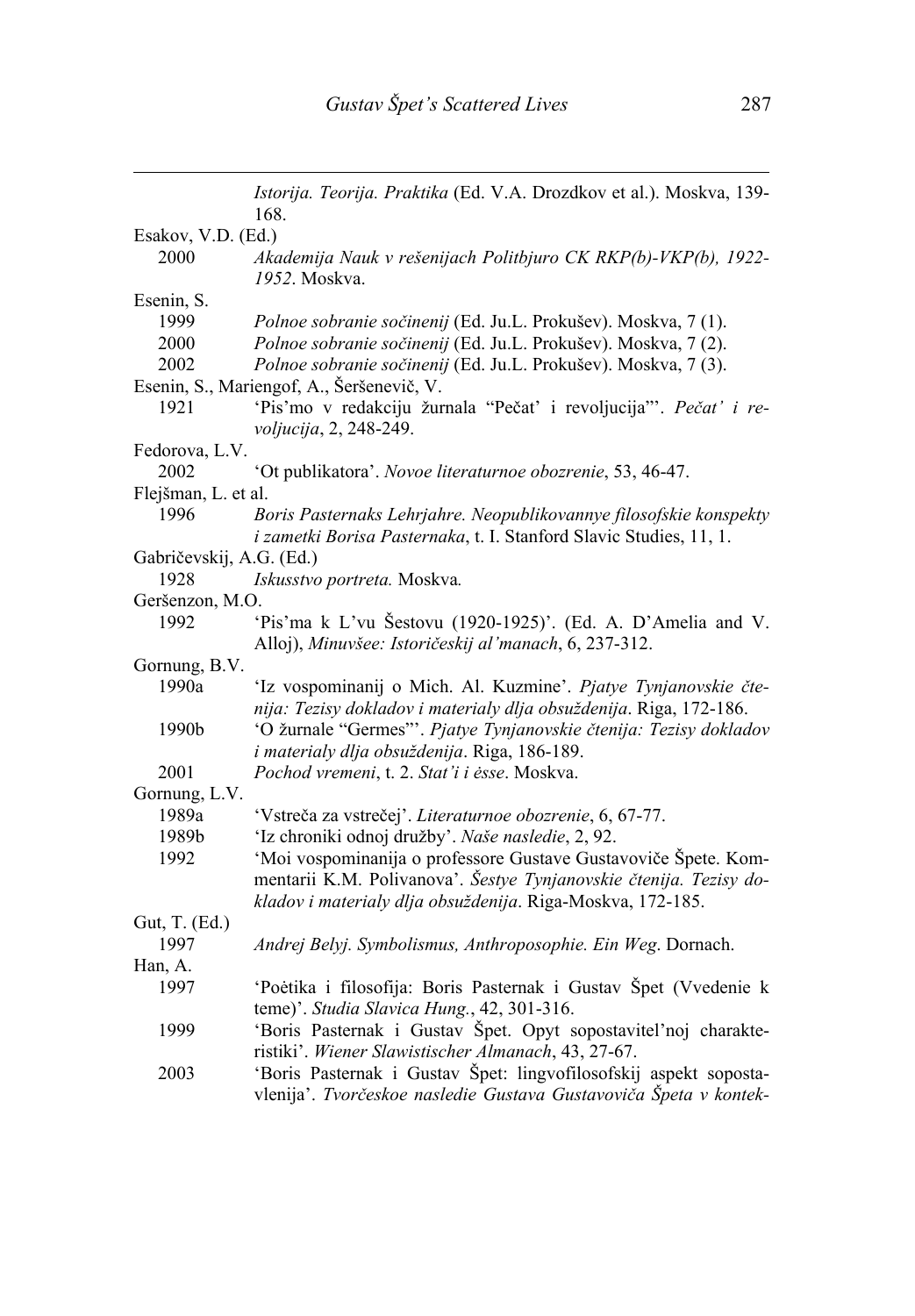|                                | ste filosofskich problem formirovanija istoriko-kul'turnogo sozna-<br>nija (meždisciplinarnyj aspekt). G.G. Špet/Comprehensio. Četvertye<br>Špetovskie čtenija (Ed. O. Mazaeva). Tomsk, 340-369. |
|--------------------------------|--------------------------------------------------------------------------------------------------------------------------------------------------------------------------------------------------|
| Jufit, A.Z. (Ed.)              |                                                                                                                                                                                                  |
| 1968                           | Sovetskij teatr. Dokumenty i materialy, 1917-1967. Russkij sovetskij<br>teatr, 1917-1921. Leningrad.                                                                                             |
| Juniverg, L. (Ed.)             |                                                                                                                                                                                                  |
| 1992                           | 'Iz literaturnogo nasledija V. Milaševskogo'. Russian Philology and<br>History. In Honour of Professor Victor Levin. Jerusalem, 39-58.                                                           |
| Jur'ev, K.S., Šumichin, S.V.   |                                                                                                                                                                                                  |
| 1990                           | Moj vek, moi druz'ja i podrugi. Vospominanija Mariengofa, Šerše-<br>neviča, Gruzinova. Moskva.                                                                                                   |
| Kantor, V.K.                   |                                                                                                                                                                                                  |
| 2006                           | 'Gustav Špet kak istorik russkoj filosofii' (Ed. T.G. Ščedrina et al.),<br>Gustav Špet i sovremennaja filosofija gumanitarnogo znanija.<br>Moskva, 269-301.                                      |
| Kertis, Dž. [James M. Curtis]  |                                                                                                                                                                                                  |
| 2004                           | Boris Ėjchenbaum: ego sem'ja, strana i russkaja literatura. Sankt-<br>Peterburg.                                                                                                                 |
| Kljuev, B.G.                   |                                                                                                                                                                                                  |
| 1998                           | 'Semejnaja biblioteka Gornungov'. Kniga: Issledovanija i mate-<br>rialy, 75, 265-274.                                                                                                            |
| Kogan, P.S.<br>1926            | Krasnaja armija v našej literature. Moskva.                                                                                                                                                      |
| Kondjurina, A.A. et al. (Eds.) |                                                                                                                                                                                                  |
| 2001                           | 'Perepiska V.I. Ivanova i O.A. Šor'. Archivio Italo-Russo, 3, 151-<br>455.                                                                                                                       |
| Kunjaevy, S. and S.            |                                                                                                                                                                                                  |
| 2002                           | Žizn' Esenina. Moskva.                                                                                                                                                                           |
| Kuzmin, M.                     |                                                                                                                                                                                                  |
| 1998                           | Dnevnik 1934 goda (Ed. G. Morev). Sankt-Peterburg.                                                                                                                                               |
|                                | Lavrov, A.V., Malmstad, J. (Eds.)                                                                                                                                                                |
| 1998                           | Andrej Belyj i Ivanov-Razumnik. Perepiska. Sankt-Peterburg.                                                                                                                                      |
| Leopold, W.                    |                                                                                                                                                                                                  |
| 1929                           | 'Inner Form'. Language, 5 (4), 254-260.                                                                                                                                                          |
| Levinton, G.A., Ustinov, A.B.  |                                                                                                                                                                                                  |
| 1990a                          | 'Ukazatel' soderžanija žurnala "Germes"'. Pjatye Tynjanovskie čte-<br>nija: Tezisy dokladov i materialy dlja obsuždenija. Riga, 189-197.                                                         |
| 1990b                          | 'K istorii mašinopisnych izdanij 1920-ch godov'. Pjatye Tynja-<br>novskie čtenija: Tezisy dokladov i materialy dlja obsuždenija. Riga,<br>197-210.                                               |
| Lunačarskij, A.V.              |                                                                                                                                                                                                  |
| 1921                           | 'Svoboda knigi i revoljucija'. Pečat' i revoljucija, 1, 3-9.                                                                                                                                     |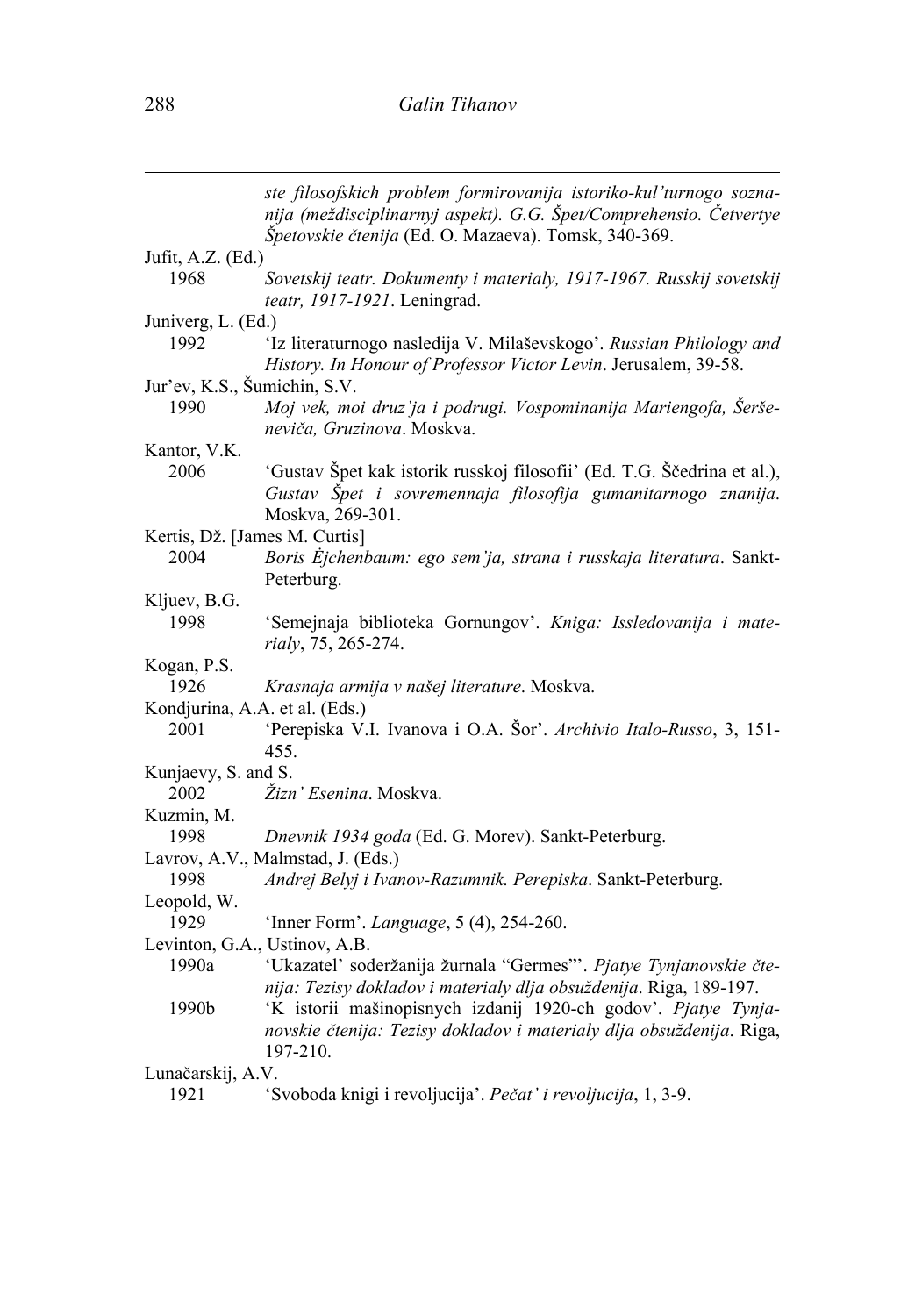| 1964                       | 'Naši zadači v oblasti chudožestvennoj literatury. Stenogramma<br>doklada na izdateľ skom aktive ZIFa'. Sobranie sočinenij v vos'mi<br>tomach, t. 2. Moskva, 426-439. |
|----------------------------|-----------------------------------------------------------------------------------------------------------------------------------------------------------------------|
|                            |                                                                                                                                                                       |
|                            | Lykova, T.A., Severceva, O.V.                                                                                                                                         |
| 1993                       | 'Perepiska A.G. Gabričevskogo i M.A. Kuzmina. K istorii sozdanija<br>jubilejnogo sobranija sočinenij I.V. Gete'. Literaturnoe obozrenie,<br>11-12, 58-75.             |
| Maksimova, T.G.            |                                                                                                                                                                       |
| 2000                       | 'Iz vospominanij'. Gustav Gustavovič Špet. Archivnye materialy.                                                                                                       |
|                            | Vospominanija. Stat'i (Ed. T.D. Marcinkovskaja). Moskva, 157-169.                                                                                                     |
| Marcinkovskaja, T.D. (Ed.) |                                                                                                                                                                       |
| 2000                       | Gustav Gustavovič Špet. Archivnye materialy. Vospominanija.                                                                                                           |
|                            | Stat'i. Moskva.                                                                                                                                                       |
| Mariengof, A.              |                                                                                                                                                                       |
| 2000                       | A Novel without Lies (Trans. J. Alaniz). Birmingham.                                                                                                                  |
| Markov, P.A.               |                                                                                                                                                                       |
| 1976                       | V Chudožestvennom Teatre. Kniga zavlita. Moskva.                                                                                                                      |
| Mikhailov, B.              |                                                                                                                                                                       |
| 1997                       | 'Coming of Age: Art History as a Professional Discipline in the                                                                                                       |
|                            | 1910s-1920s'. Experiment. A Journal of Russian Culture, 3, 7-13.                                                                                                      |
| Milaševskij, V.A.          |                                                                                                                                                                       |
| 1989                       | Včera, pozavčera. Vospominanija chudožnika, 2nd corrected and<br>expanded ed. Moskva.                                                                                 |
| Misler, N.                 |                                                                                                                                                                       |
| 1997                       | 'A Citadel of Idealism: RAKhN as a Soviet Anomaly'. Experiment.<br>A Journal of Russian Culture, 3, 14-30.                                                            |
| Mitjušin, A.A.             |                                                                                                                                                                       |
| 1989-1990                  | 'Commentary'. Soviet Studies in Philosophy, 28 (3), 89-91.                                                                                                            |
| 1992                       | 'Bibliografija pečatnych trudov G.G. Špeta'. Načala, 1, 89-92.                                                                                                        |
| Mjasnikov, V.S.            |                                                                                                                                                                       |
| 2002                       | 'Gustav Špet: trudy i gody'. In: Špet (2002: 5-32).                                                                                                                   |
| Nikolaev, N.I.             |                                                                                                                                                                       |
| 2004                       | 'M.M. Bachtin, Nevel'skaja škola filosofii i kul'turnaja istorija<br>1920-ch godov'. Bachtinskij sbornik, 5, 210-280.                                                 |
| Nusinov, I.                |                                                                                                                                                                       |
| 1929                       | "Nauka" v Gosudarstvennoj Akademii chudožestvennych nauk'.                                                                                                            |
|                            | Pečat' i revoljucija, 6, 81-89.                                                                                                                                       |
| Obatnin, G.V.              |                                                                                                                                                                       |
| 2002                       | 'Materialy k opisaniju biblioteki Vjačeslava Ivanova'. Europa<br>Orientalis, 21 (2), 261-343.                                                                         |
| Ostroj, O.S.               |                                                                                                                                                                       |
| 1969                       | 'Izdatel'stvo "Academia"'. Kniga: Issledovanija i materialy, 18,<br>155-174.                                                                                          |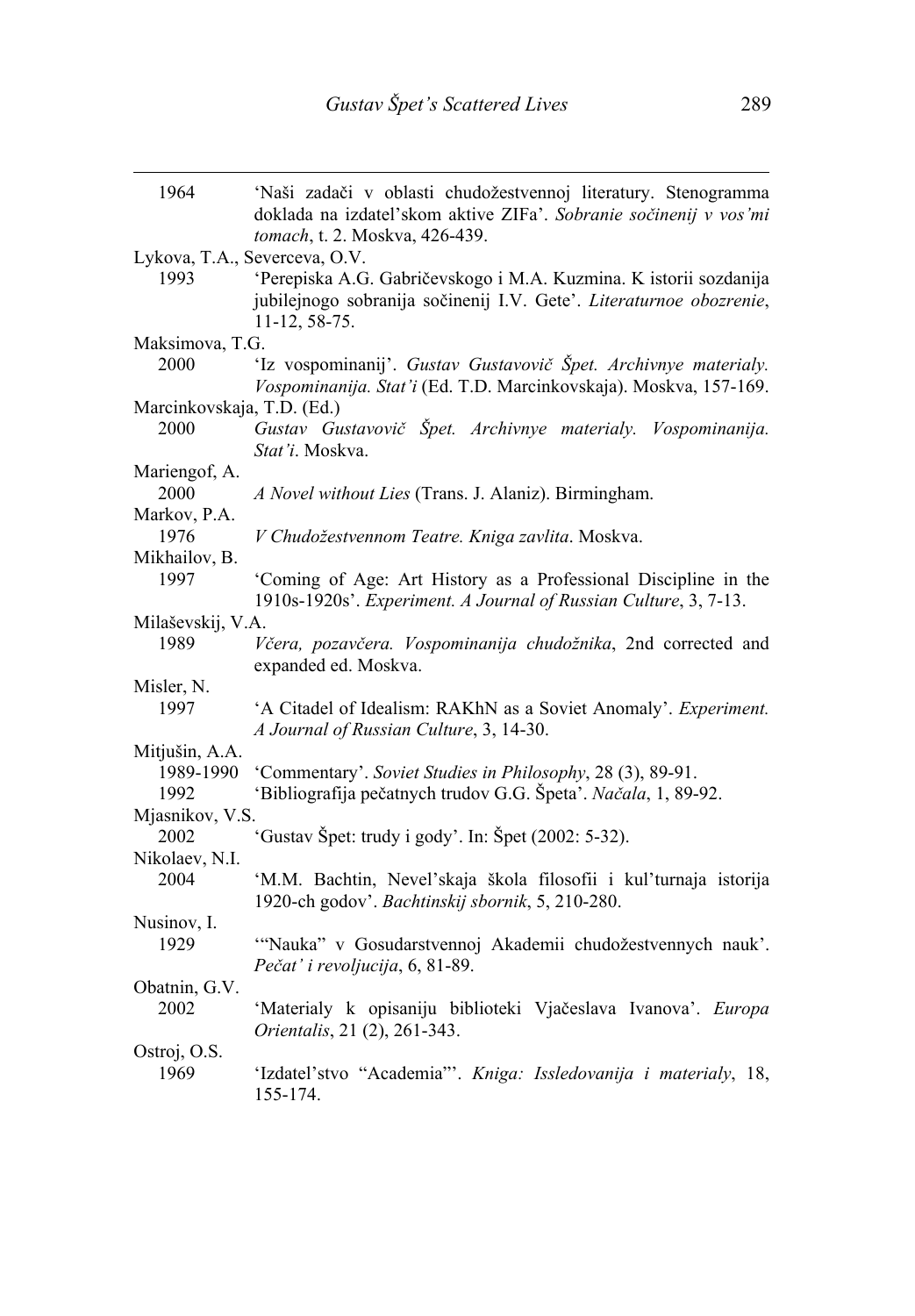| Pančenko, O. (Ed.)   |                                                                                                                                                                                                          |
|----------------------|----------------------------------------------------------------------------------------------------------------------------------------------------------------------------------------------------------|
| 1984                 | 'Iz perepiski Ju. Tynjanova i B. Ejchenbauma s V. Šklovskim'.<br>Voprosy literatury, 12, 185-218.                                                                                                        |
| Petrickij, V.A.      |                                                                                                                                                                                                          |
| 1991                 | 'K tvorčeskoj biografii G.G. Špeta (po materialam ėkzempljara<br>"Vvedenija v etničeskuju psichologiju" s inskriptom filosofa)'. Špe-<br>tovskie čtenija v Tomske 1991 (Ed. O.G. Mazaeva). Tomsk, 21-26. |
| Polivanov, K.M.      |                                                                                                                                                                                                          |
| 1992                 | 'Iz istorii literaturnoj žizni 1920-ch gg.: po povodu odnoj recenzii'.<br>N. Gumilev i russkij Parnas (Eds. I.G. Kravcova, M.D. El'zon).<br>Sankt-Peterburg, 133-136.                                    |
| 1993                 | 'Mašinopisnye al'manachi "Giperborej" i "Mnemozina". Ukazatel'<br>soderžanija'. De Visu, 6 (7), 46-49.                                                                                                   |
| Polivanov, M.K.      |                                                                                                                                                                                                          |
| 1992                 | 'Očerk biografii G.G. Špeta'. Lica. Biografičeskij al'manach, 1, 7-<br>43.                                                                                                                               |
| 1995                 | 'Žizn' i trudy G.G. Špeta'. In: Serebrennikov et al., 5-15.                                                                                                                                              |
| Poljakova, S.        |                                                                                                                                                                                                          |
| 1979                 | 'Poėzija Sofii Parnok'. S. Parnok, Sobranie stichotvorenij (Ed. S.<br>Poljakova). Ann Arbor, 7-106.                                                                                                      |
| Reeder, R.           |                                                                                                                                                                                                          |
| 1995                 | Anna Akhmatova, Poet and Prophet. London.                                                                                                                                                                |
| Remizov, A.          |                                                                                                                                                                                                          |
| 1927                 | Vzvichrennaja Rus'. Paris.                                                                                                                                                                               |
| Rojzman, M.D.        |                                                                                                                                                                                                          |
| 1973                 | Vse, čto pomnju o Esenine. Moskva.                                                                                                                                                                       |
| Šaginjan, Mariėtta   |                                                                                                                                                                                                          |
| 1933                 | 'Gete v jubilejnom izdanii'. Literaturnaja gazeta, 23 October.                                                                                                                                           |
| Šapir, M.I.          |                                                                                                                                                                                                          |
| 1994                 | 'M.M. Kenigsberg i ego fenomenologija sticha'. Russian Lin-<br>guistics, 18 (1), 73-113.                                                                                                                 |
| Savčenko, T.K.       |                                                                                                                                                                                                          |
| 2003                 | 'Sergej Esenin i Aleksandr Kusikov'. V.A. Drozdkov et al. (Eds.),<br>Russkij imažinizm. Istorija. Teorija. Praktika. Moskva, 202-213.                                                                    |
| Ščedrina, T.G.       |                                                                                                                                                                                                          |
| 2004                 | "Ja pišu kak ėcho drugogo" Očerki intellektual'noj biografii<br>Gustava Špeta. Moskva.                                                                                                                   |
| Ščedrina, T.G. (Ed.) |                                                                                                                                                                                                          |
| 2005                 | Gustav Špet: žizn' v pis'mach. Ėpistoljarnoe nasledie. Moskva.                                                                                                                                           |
| Schmid, H.           |                                                                                                                                                                                                          |
| 1996                 | 'Gustav Špets Theatertheorie im Kontext der historischen Avant-<br>garde der Künste'. Balagan, 2 (1), 88-116.                                                                                            |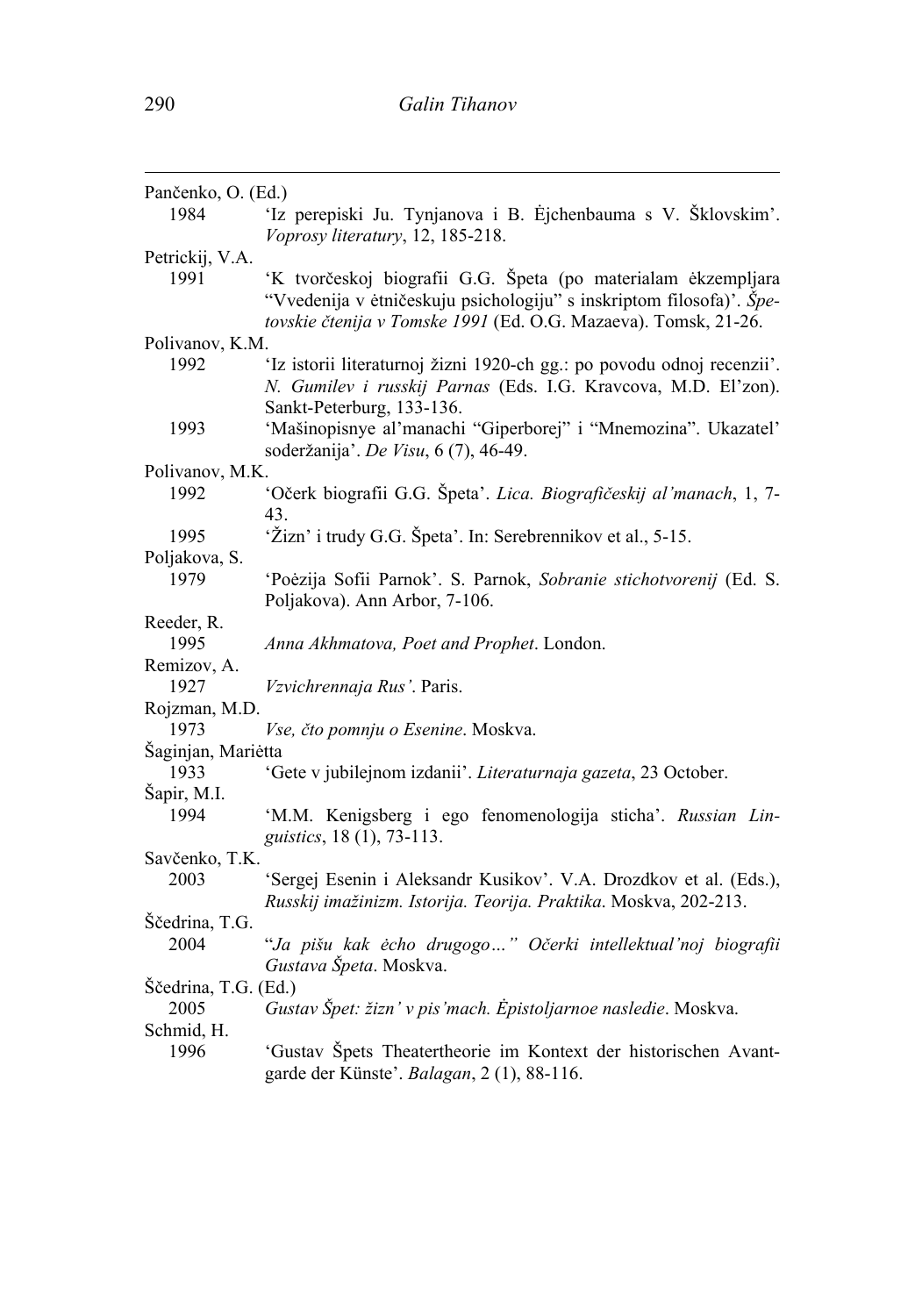|                           | Serebrennikov, N.V. et al. (Eds.)                                                                                                                                                                                                                                                                      |
|---------------------------|--------------------------------------------------------------------------------------------------------------------------------------------------------------------------------------------------------------------------------------------------------------------------------------------------------|
| 1995                      | Špet v Sibiri: Ssylka i gibel'. Tomsk.                                                                                                                                                                                                                                                                 |
| Šeršenevič, V.G.          |                                                                                                                                                                                                                                                                                                        |
| 1997                      | Listy imažinista. Jaroslavl'.                                                                                                                                                                                                                                                                          |
| Severceva, O.S.           |                                                                                                                                                                                                                                                                                                        |
| 2000                      | 'G.G. Špet: fragmenty biografii'. Gustav Gustavovič Špet. Archivnye<br>materialy. Vospominanija. Stat'i (Ed. T.D. Marcinkovskaja). Mos-<br>kva, 170-182.                                                                                                                                               |
| Sitkoveckaja, M.M. (Ed.)  |                                                                                                                                                                                                                                                                                                        |
| 1993                      | Mejerchol'd repetiruet. V dvuch tomach, t. 2. Moskva.                                                                                                                                                                                                                                                  |
| Smith, G.S.               |                                                                                                                                                                                                                                                                                                        |
| 2000                      | D.S. Mirsky. A Russian-English Life, 1890-1939. Oxford.                                                                                                                                                                                                                                                |
| Špet, G.G.                |                                                                                                                                                                                                                                                                                                        |
| 1982                      | 'Literatura'. Trudy po znakovym sistemam, 15, 150-158.                                                                                                                                                                                                                                                 |
| 1989                      | Sočinenija. Moskva.                                                                                                                                                                                                                                                                                    |
| 1991                      | 'Differenciacija postanovki teatral'nogo predstavlenija'. Sovremen-<br>naja dramaturgija, 5, 202-204.                                                                                                                                                                                                  |
| 1994                      | 'Mudrost' ili razum?'. G.G. Špet, Filosofskie ėtjudy. Moskva, 222-<br>336.                                                                                                                                                                                                                             |
| 2000                      | 'Teatr kak iskusstvo'. In: Marcinkovskaja, 111-134.                                                                                                                                                                                                                                                    |
| 2002                      | Istorija kak problema logiki. Kritičeskie i metodologičeskie issle-                                                                                                                                                                                                                                    |
|                           | dovanija. Materialy. V dvuch častjach (Ed. V.S. Mjasnikov). Mos-<br>kva.                                                                                                                                                                                                                               |
| 2003                      | ' <pis'mo stalinu="">'. Tvorčeskoe nasledie Gustava Gustavoviča Špe-<br/>ta v kontekste filosofskich problem formirovanija istoriko-kul'tur-<br/>nogo soznanija (meždisciplinarnyj aspekt). G.G. Špet/Comprehen-<br/>sio. Četvertye Špetovskie čtenija (Ed. O. Mazaeva). Tomsk, 586-<br/>592.</pis'mo> |
| Stanislavskij, K.S.       |                                                                                                                                                                                                                                                                                                        |
| 1961                      | Sobranie sočinenij v vos'mi tomach, t. 8. Pis'ma. 1918-1938. Mos-                                                                                                                                                                                                                                      |
|                           | kva.                                                                                                                                                                                                                                                                                                   |
| Strekopytov, S.P.         |                                                                                                                                                                                                                                                                                                        |
| 1996                      | 'Iz istorii Gosudarstvennoj akademii chudožestvennych nauk'.                                                                                                                                                                                                                                           |
|                           | Dekorativnoe iskusstvo, 2-4, 19-25.                                                                                                                                                                                                                                                                    |
| 1997                      | 'RAKhN as a State Research Institution'. Experiment. A Journal of                                                                                                                                                                                                                                      |
|                           | Russian Culture, 3, 50-60.                                                                                                                                                                                                                                                                             |
| Tairov, A.                |                                                                                                                                                                                                                                                                                                        |
| 1970                      | Zapiski režissera. Stat'i, besedy, reči, pis'ma. Moskva.                                                                                                                                                                                                                                               |
| Tihanov, G. (forthcoming) |                                                                                                                                                                                                                                                                                                        |
|                           | 'Gustav Shpet's Literary and Theatre Affiliations'. Gustav Shpet's<br>Contribution to Philosophy and Cultural Theory (Ed. Galin Tiha-<br>nov). West Lafayette.                                                                                                                                         |